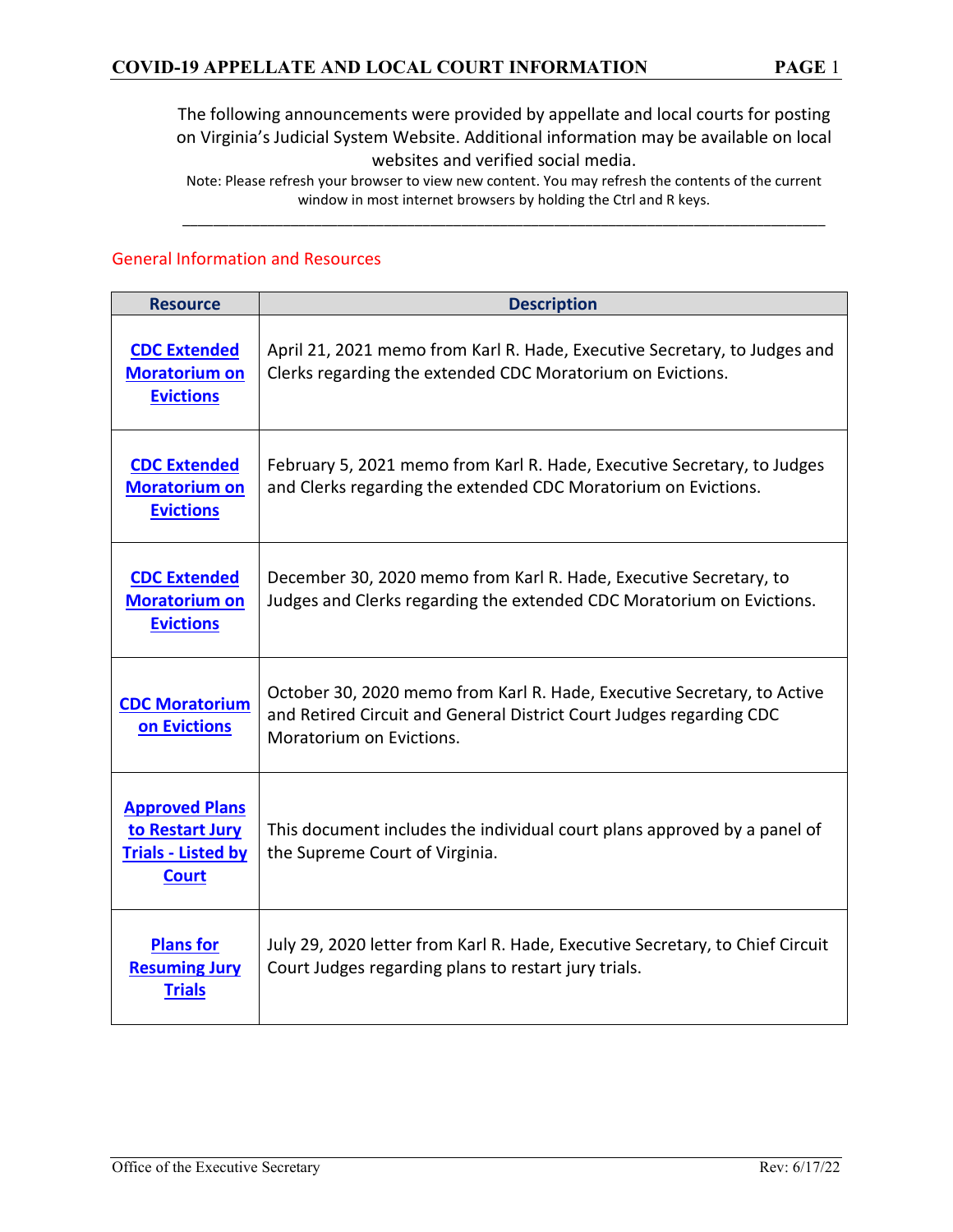| <b>Resource</b>                                                                                           | <b>Description</b>                                                                                                                                                                                                                                                                                                                                                                                                                                                                                                                                                                                                                                                                                                                                    |
|-----------------------------------------------------------------------------------------------------------|-------------------------------------------------------------------------------------------------------------------------------------------------------------------------------------------------------------------------------------------------------------------------------------------------------------------------------------------------------------------------------------------------------------------------------------------------------------------------------------------------------------------------------------------------------------------------------------------------------------------------------------------------------------------------------------------------------------------------------------------------------|
| <b>Unlawful</b><br><b>Detainers and</b><br><b>Writs of Eviction</b>                                       | June 5, 2020 memo from Karl R. Hade, Executive Secretary, to Active and<br>Retired Circuit and General District Court Judges regarding unlawful<br>detainers and writs of eviction.                                                                                                                                                                                                                                                                                                                                                                                                                                                                                                                                                                   |
| <b>Unlawful</b><br><b>Detainers and</b><br><b>Writs of Eviction</b>                                       | May 15, 2020 memo from Karl R. Hade, Executive Secretary, to Active and<br>Retired Circuit and General District Court Judges regarding unlawful<br>detainers and writs of eviction.                                                                                                                                                                                                                                                                                                                                                                                                                                                                                                                                                                   |
| <b>Guide to</b><br><b>Transitioning</b><br>from Emergency<br>to Routine<br><b>Operations</b>              | As referenced in the Supreme Court's May 6, 2020, Order (In re: Fourth<br>Order Modifying and Extending Declaration of Judicial Emergency in<br>Response to COVID-19 Emergency), this document includes guidance from<br>the Office of the Executive Secretary for transitioning from emergency to<br>routine operations. The contents of this Guide include recommendations<br>that are general to all trial courts as well as ones that are specific to circuit,<br>general district, and JDR district courts.                                                                                                                                                                                                                                      |
| <b>Opportunities</b><br>for Electronic<br><b>Interface with</b><br>the Virginia<br><b>Judicial System</b> | This document is intended as a resource summarizing many of the<br>provisions in the Virginia Code and the Rules of the Supreme Court of<br>Virginia authorizing or providing guidance on the transaction of court<br>business by electronic means. The contents of the table are presented in a<br>summary manner only, and reference must be made to any identified Code<br>section or Court Rule for a full understanding of its meaning and<br>application. The table and its contents are not intended as legal advice<br>and may not be a comprehensive resource of all authority related to<br>conducting court business by electronic means. Use of remote access by<br>each court remains in the discretion of the Chief or Presiding Judge. |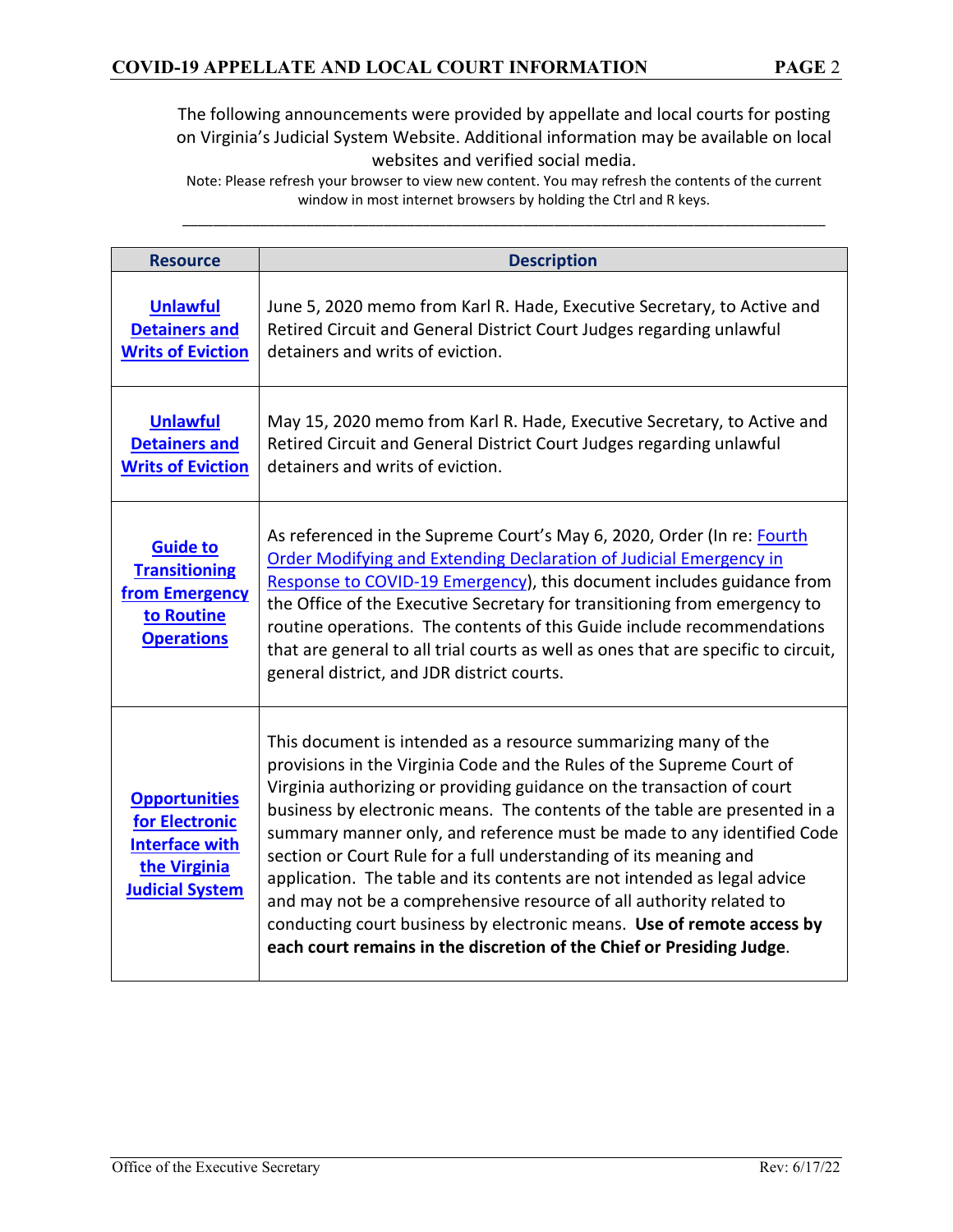Note: Please refresh your browser to view new content. You may refresh the contents of the current window in most internet browsers by holding the Ctrl and R keys. \_\_\_\_\_\_\_\_\_\_\_\_\_\_\_\_\_\_\_\_\_\_\_\_\_\_\_\_\_\_\_\_\_\_\_\_\_\_\_\_\_\_\_\_\_\_\_\_\_\_\_\_\_\_\_\_\_\_\_\_\_\_\_\_\_\_\_\_\_\_\_\_\_\_\_\_\_\_\_\_\_\_\_

#### Appellate Courts

| <b>Court</b>                        | <b>General Announcement</b>                                                                                                    | <b>Orders/Notices</b>                                                                                                        |
|-------------------------------------|--------------------------------------------------------------------------------------------------------------------------------|------------------------------------------------------------------------------------------------------------------------------|
|                                     |                                                                                                                                | <b>Orders of Judicial</b><br><b>Emergency in</b><br><b>Response to COVID-</b><br>19 Emergency<br><b>February 11, 2021</b>    |
|                                     |                                                                                                                                | <b>Electronic Filing of</b><br><b>Pleadings During</b><br><b>COVID-19 Emergency</b>                                          |
| <b>Supreme Court</b><br>of Virginia | All persons entering the Supreme Court of Virginia<br>must comply with the following protocols -<br><b>Building Protocols.</b> | September 11, 2020,<br><b>Clarification Order</b><br><b>Concerning Tolling of</b><br><b>Speedy Trial</b><br><b>Deadlines</b> |
|                                     |                                                                                                                                | June 2, 2020,<br>Electronic<br><b>Filing of Pleadings</b><br><b>During COVID-19</b><br><b>Emergency</b>                      |
|                                     |                                                                                                                                | May 1, 2020,<br><b>Clarification Order</b><br><b>Concerning Tolling of</b><br><b>Speedy Trial</b><br><b>Deadlines</b>        |
|                                     |                                                                                                                                | Tolling of appellate<br>deadlines                                                                                            |
|                                     |                                                                                                                                | May 15, 2020 Writ<br>Panels                                                                                                  |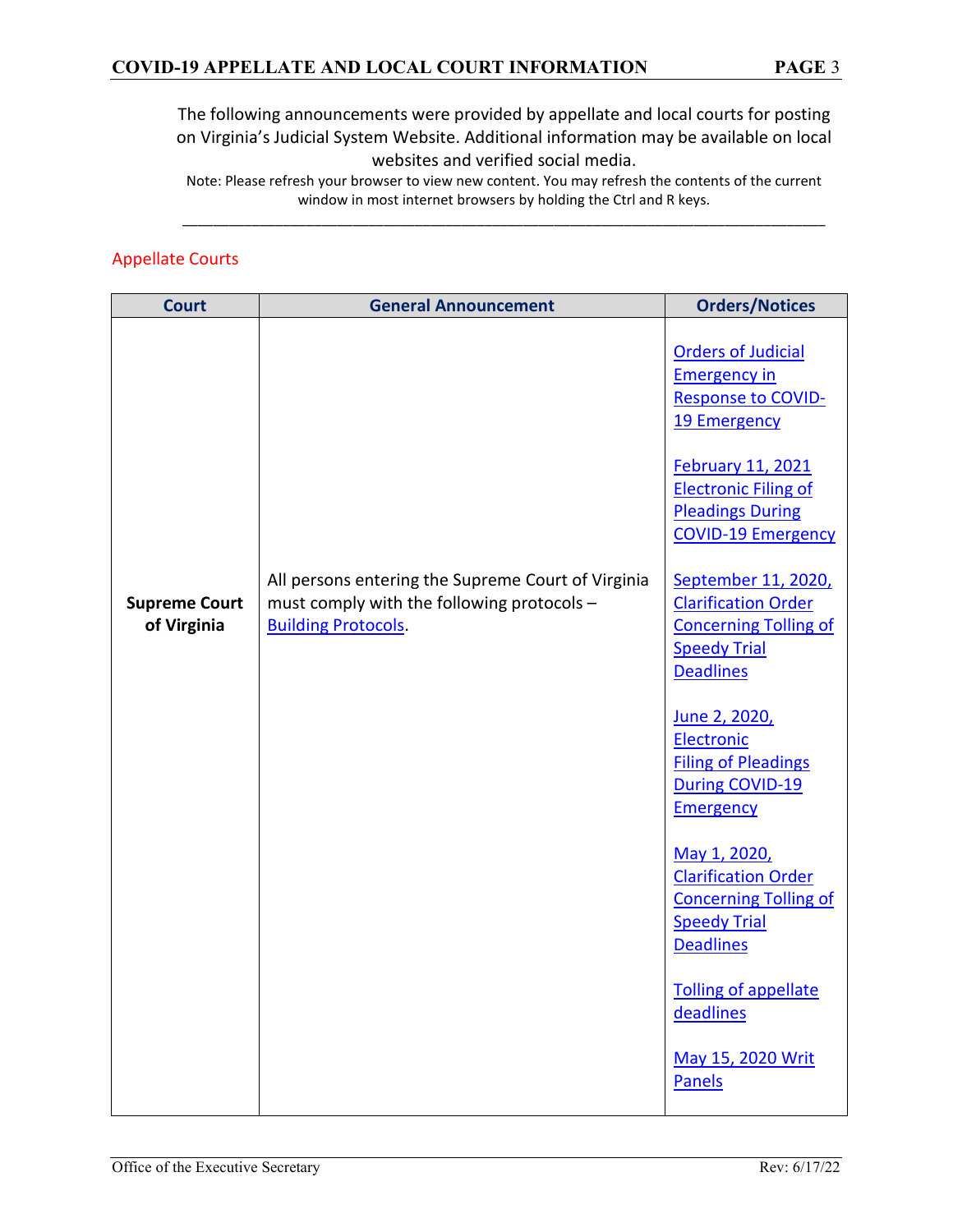| <b>Court</b>                           | <b>General Announcement</b> | <b>Orders/Notices</b>                                                 |
|----------------------------------------|-----------------------------|-----------------------------------------------------------------------|
|                                        |                             | <b>Court's Seventh</b><br><b>Operations Order</b>                     |
|                                        |                             | <b>Court's Sixth</b><br><b>Operations Order</b>                       |
|                                        |                             | Court's Fifth<br><b>Operations Order</b>                              |
|                                        |                             | <b>Court's Fourth</b><br><b>Operations Order</b>                      |
| <b>Court of Appeals</b><br>of Virginia |                             | <b>Court's Third</b><br><b>Operations Order</b>                       |
|                                        |                             | <b>Court's Second</b><br><b>Operations Order</b>                      |
|                                        |                             | <b>Message from the</b><br>Court                                      |
|                                        |                             | <b>Writ/Merit Panels -</b><br><b>Audio Stream</b><br><b>Available</b> |
|                                        |                             | <b>Court Operations</b><br>Order                                      |
|                                        |                             | <b>Public Advisory</b><br><b>Operating Procedure</b>                  |
|                                        |                             | Tolling of appellate<br>deadlines                                     |
|                                        |                             | <b>FAQs Regarding the</b><br><b>Court's Operations</b>                |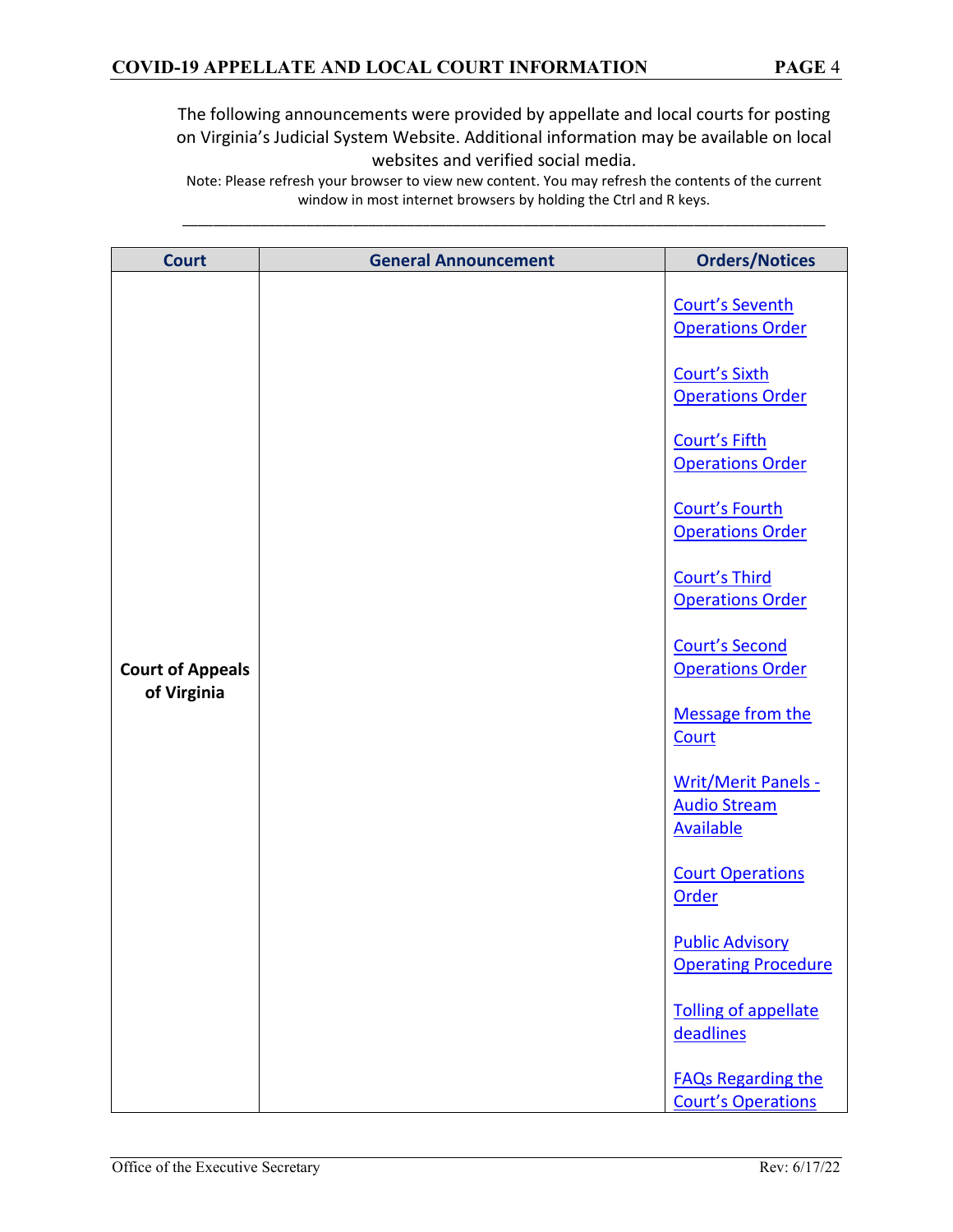Note: Please refresh your browser to view new content. You may refresh the contents of the current window in most internet browsers by holding the Ctrl and R keys. \_\_\_\_\_\_\_\_\_\_\_\_\_\_\_\_\_\_\_\_\_\_\_\_\_\_\_\_\_\_\_\_\_\_\_\_\_\_\_\_\_\_\_\_\_\_\_\_\_\_\_\_\_\_\_\_\_\_\_\_\_\_\_\_\_\_\_\_\_\_\_\_\_\_\_\_\_\_\_\_\_\_\_

#### Local Courts

| <b>Court</b>                                 | <b>General Announcement</b>                                                                                                                                                                                               | <b>Orders/Notices</b>                                                                                                        |
|----------------------------------------------|---------------------------------------------------------------------------------------------------------------------------------------------------------------------------------------------------------------------------|------------------------------------------------------------------------------------------------------------------------------|
| <b>Albemarle</b><br><b>Circuit</b>           |                                                                                                                                                                                                                           | Order<br>Memorandum of<br>Reopening to the<br><b>Public</b>                                                                  |
| <b>Albemarle</b><br><b>General District</b>  | In the wake of COVID-19, Albemarle General<br>District Court hearings scheduled through April 26,<br>2020 will be continued with the exception of bond<br>hearings and protective orders. Notice will be sent<br>by mail. |                                                                                                                              |
| <b>Alexandria</b><br><b>Circuit</b>          |                                                                                                                                                                                                                           | <b>Temporary</b><br><b>Procedures</b><br><b>Temporary</b><br>Procedures - Infant<br>and Wrongful Death<br><b>Settlements</b> |
| <b>Alexandria</b><br><b>General District</b> | Scheduling of dockets or the status of a case can be<br>found online at vacourts.gov or by calling us at:<br>Traffic:<br>$(703) 746 - 4041$<br>$(703) 746 - 4030$<br>Criminal<br>$(703) 746 - 4021$<br>Civil              |                                                                                                                              |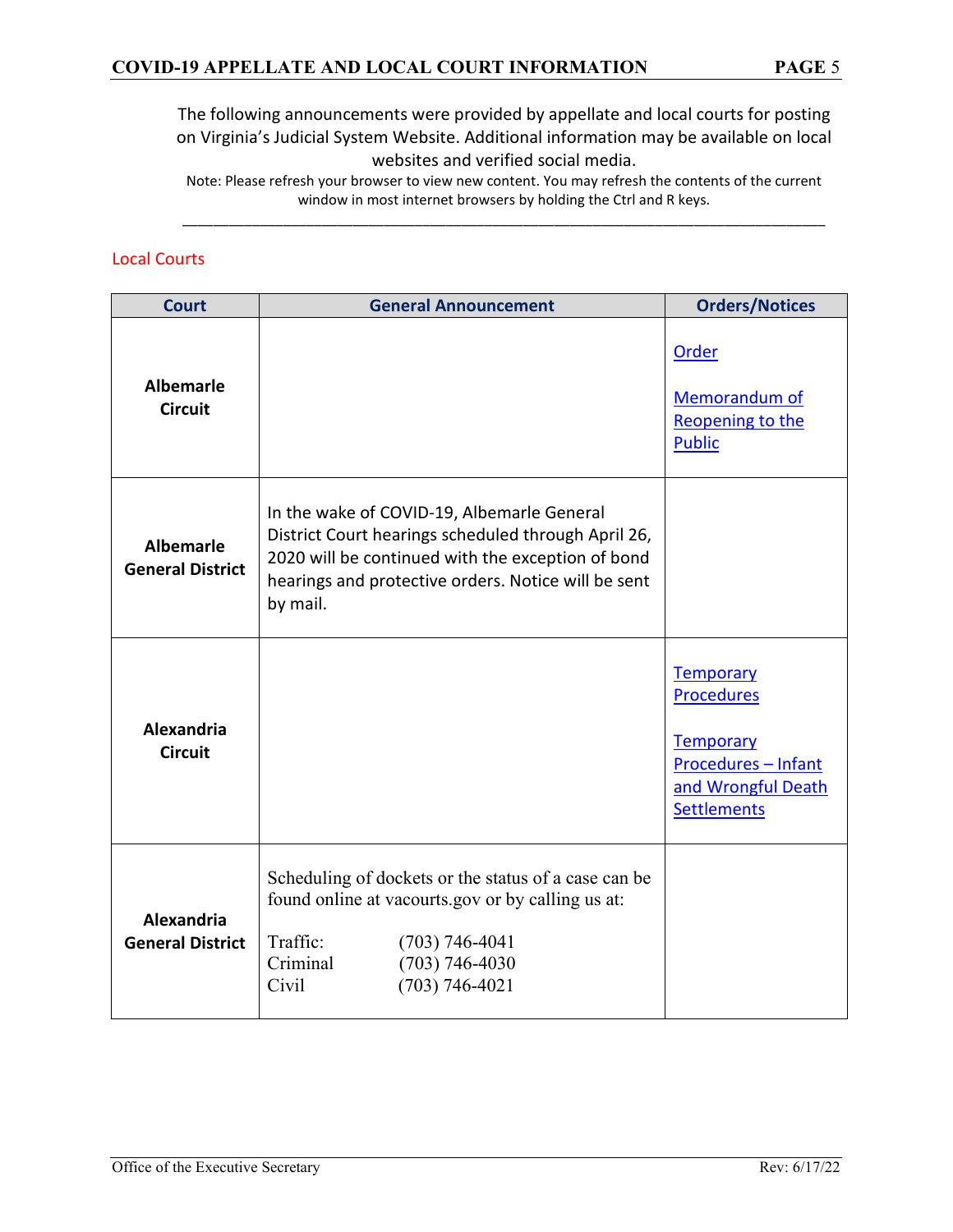| <b>Court</b>                                                        | <b>General Announcement</b> | <b>Orders/Notices</b>                                                                  |
|---------------------------------------------------------------------|-----------------------------|----------------------------------------------------------------------------------------|
| Alexandria<br>Juvenile &<br><b>Domestic</b><br><b>Relations</b>     |                             | <b>Clerk's Office Hours</b><br><b>Notice</b><br><b>Aviso</b>                           |
| <b>Alleghany Circuit</b>                                            |                             | Order<br><b>Notice</b><br><b>Approved Plan to</b><br>restart jury trials               |
| <b>Amelia</b><br><b>Combined</b>                                    |                             | Order                                                                                  |
| <b>Amherst Circuit</b>                                              |                             | <b>Notice</b><br>Order<br>Order - Masks<br><b>Order Resuming Jury</b><br><b>Trials</b> |
| <b>Amherst</b><br><b>General District</b>                           |                             | <b>Notice</b>                                                                          |
| <b>Amherst</b><br>Juvenile &<br><b>Domestic</b><br><b>Relations</b> |                             | Order                                                                                  |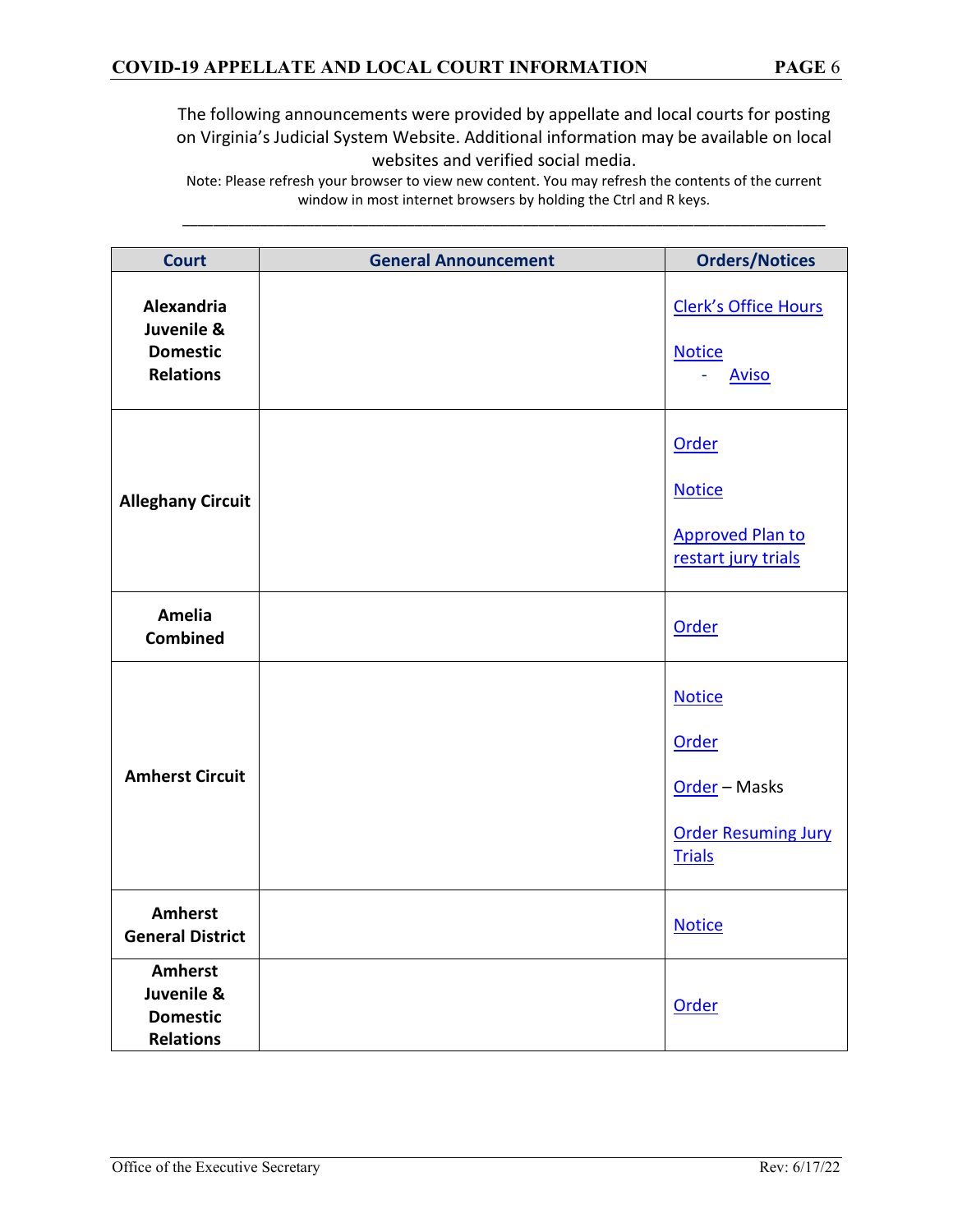| <b>Court</b>                                                                                  | <b>General Announcement</b>                                                                                                                                                                                                                                                                                                                                                                                                                                                                                                                                                                                                                                                                                                                                                                                                     | <b>Orders/Notices</b>                                                        |
|-----------------------------------------------------------------------------------------------|---------------------------------------------------------------------------------------------------------------------------------------------------------------------------------------------------------------------------------------------------------------------------------------------------------------------------------------------------------------------------------------------------------------------------------------------------------------------------------------------------------------------------------------------------------------------------------------------------------------------------------------------------------------------------------------------------------------------------------------------------------------------------------------------------------------------------------|------------------------------------------------------------------------------|
| <b>Appomattox</b><br>Circuit, General<br>District, Juvenile<br>& Domestic<br><b>Relations</b> |                                                                                                                                                                                                                                                                                                                                                                                                                                                                                                                                                                                                                                                                                                                                                                                                                                 | <b>Order</b>                                                                 |
| <b>Arlington and</b><br><b>City of Falls</b><br><b>Church General</b><br><b>District</b>      | As a temporary precaution, in light of the spread of<br>the Coronavirus (COVID-19), the Court asks that<br>unless you are a party to a case, or a necessary<br>witness, please consider staying home. Please<br>contact the Clerk with any questions or concerns.<br>703-228-7900.                                                                                                                                                                                                                                                                                                                                                                                                                                                                                                                                              | <b>Docket Management</b><br>and COVID-19<br>Precautionary<br><b>Measures</b> |
| <b>Arlington Circuit</b>                                                                      | Due to the COVIS-19 outbreak, the Arlington<br>Circuit Court Clerk's office is not open for walk-in<br>business. In-person filings will be accepted using<br>receptacles outside each division's door and will be<br>processed throughout the business day. If<br>requested when dropped off, courtesy copies or<br>copies of receipts will be placed in another box in<br>the hallway for pickup or will be mailed to the filer<br>if a self-addressed envelope is provided with the<br>filing. Upon request, summons can be placed in a<br>box in the hallway for pick up.<br>Services that require in-person interactions with<br>Deputy Clerks, specifically concealed handgun<br>applications and notary oaths, will be available<br>daily from 11 am to 12 pm at the General District<br>Clerk's office on the 2nd floor. | <b>Orders and Notices</b>                                                    |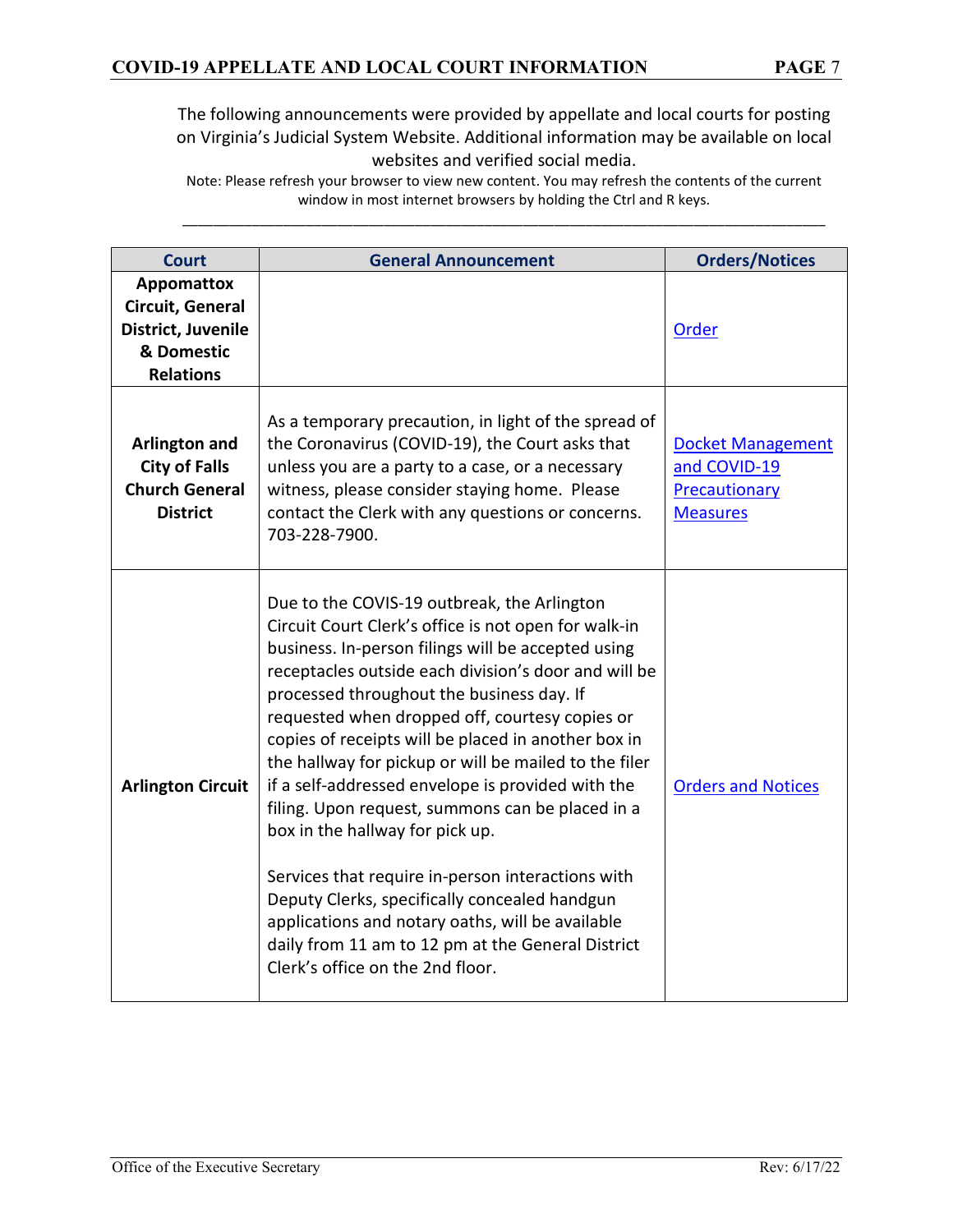| <b>Court</b>                                                   | <b>General Announcement</b> | <b>Orders/Notices</b>                                                           |
|----------------------------------------------------------------|-----------------------------|---------------------------------------------------------------------------------|
| <b>Arlington</b><br><b>General District</b>                    |                             | <b>Orders</b><br><b>Hours of Operation</b><br>Schedule                          |
| Arlington<br>Juvenile &<br><b>Domestic</b><br><b>Relations</b> |                             | <b>Policies and</b><br><b>Procedures</b>                                        |
| <b>Augusta Circuit</b>                                         |                             | <b>General Order</b><br><b>Covid Order</b><br><b>Mask Modification</b><br>Order |
| <b>Augusta General</b><br><b>District</b>                      |                             | Order<br><b>Order - Civil Filings</b>                                           |
| <b>Bath Circuit</b>                                            |                             | Order                                                                           |
| <b>Bath Combined</b>                                           |                             | Order                                                                           |
| <b>Bedford Circuit</b>                                         |                             | Order                                                                           |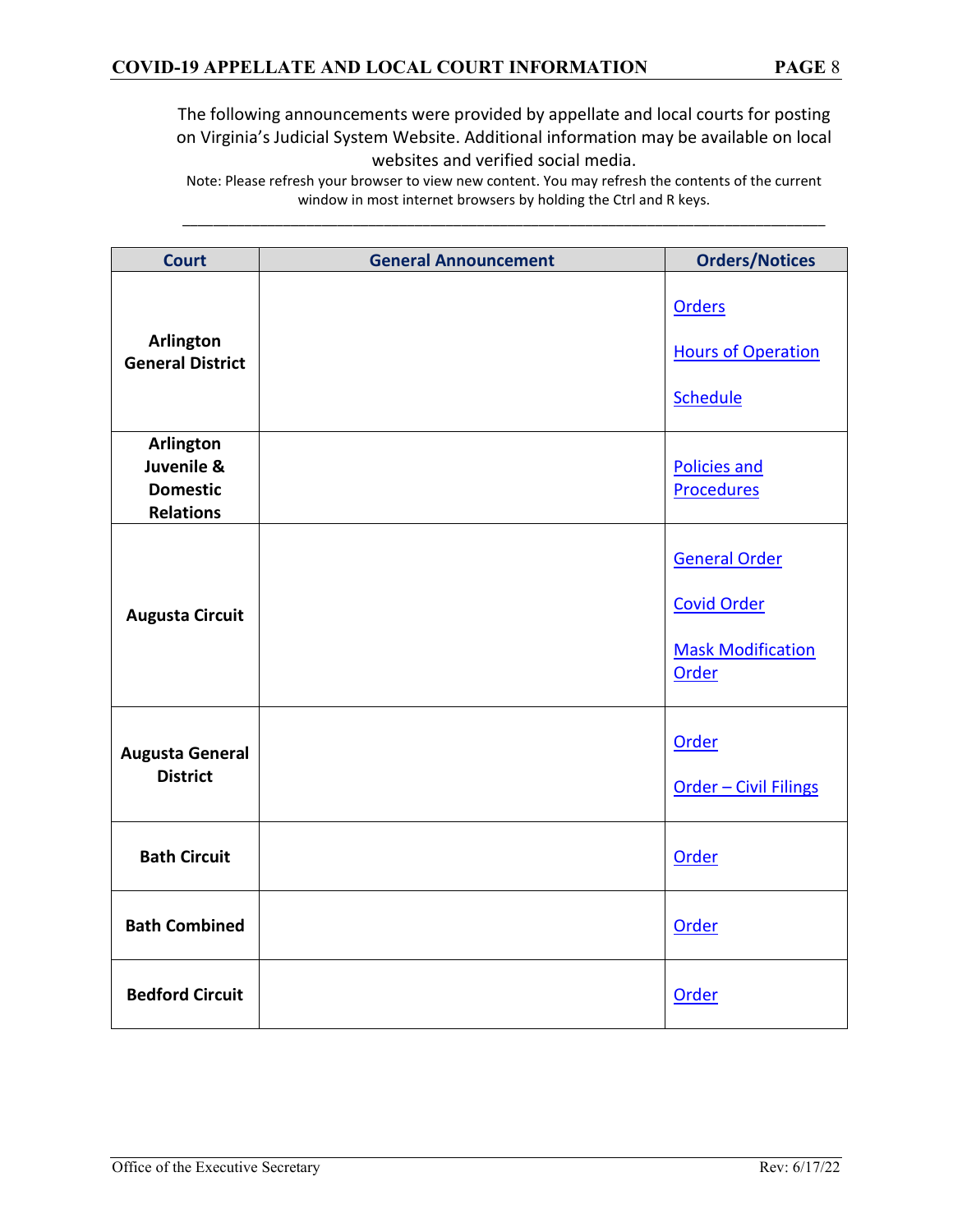| <b>Court</b>                                                          | <b>General Announcement</b>                                                                                                                                                                                                                                                                                                                                  | <b>Orders/Notices</b>         |
|-----------------------------------------------------------------------|--------------------------------------------------------------------------------------------------------------------------------------------------------------------------------------------------------------------------------------------------------------------------------------------------------------------------------------------------------------|-------------------------------|
| <b>Bland Combined</b>                                                 | Please contact the clerk's office by calling 276-688-<br>4433 if you need to request a continuance or if you<br>need any information.<br>**NEW LOCAL WEBSITE blandcountyva.gov.                                                                                                                                                                              | <b>SCV Orders</b>             |
| <b>Botetourt</b><br><b>General District</b>                           | If you are not well, please call the court at 540-<br>928-2270 then press 5 for guidance before coming<br>to the courthouse. It is strongly encouraged that if<br>you feel ill or if you may have been exposed the<br>COVID-19 that you not come to the courthouse.<br>Everyone will be screened at the entrance of the<br>courthouse.                       |                               |
| <b>Botetourt</b><br>Juvenile &<br><b>Domestic</b><br><b>Relations</b> | Due to the Coronavirus (COVID-19) pandemic, the<br>Court will have a very liberal continuance policy. If<br>you feel ill or have been in contact with someone<br>who is ill, please contact the Clerk's Office<br>BEFORE you come to court. The Court asks that<br>unless you are a party to a case or a necessary<br>witness, please consider staying home. |                               |
| <b>Bristol Circuit</b>                                                |                                                                                                                                                                                                                                                                                                                                                              | <b>Order</b><br><b>Notice</b> |
| <b>Bristol Juvenile</b><br>& Domestic<br><b>Relations</b>             |                                                                                                                                                                                                                                                                                                                                                              | Order                         |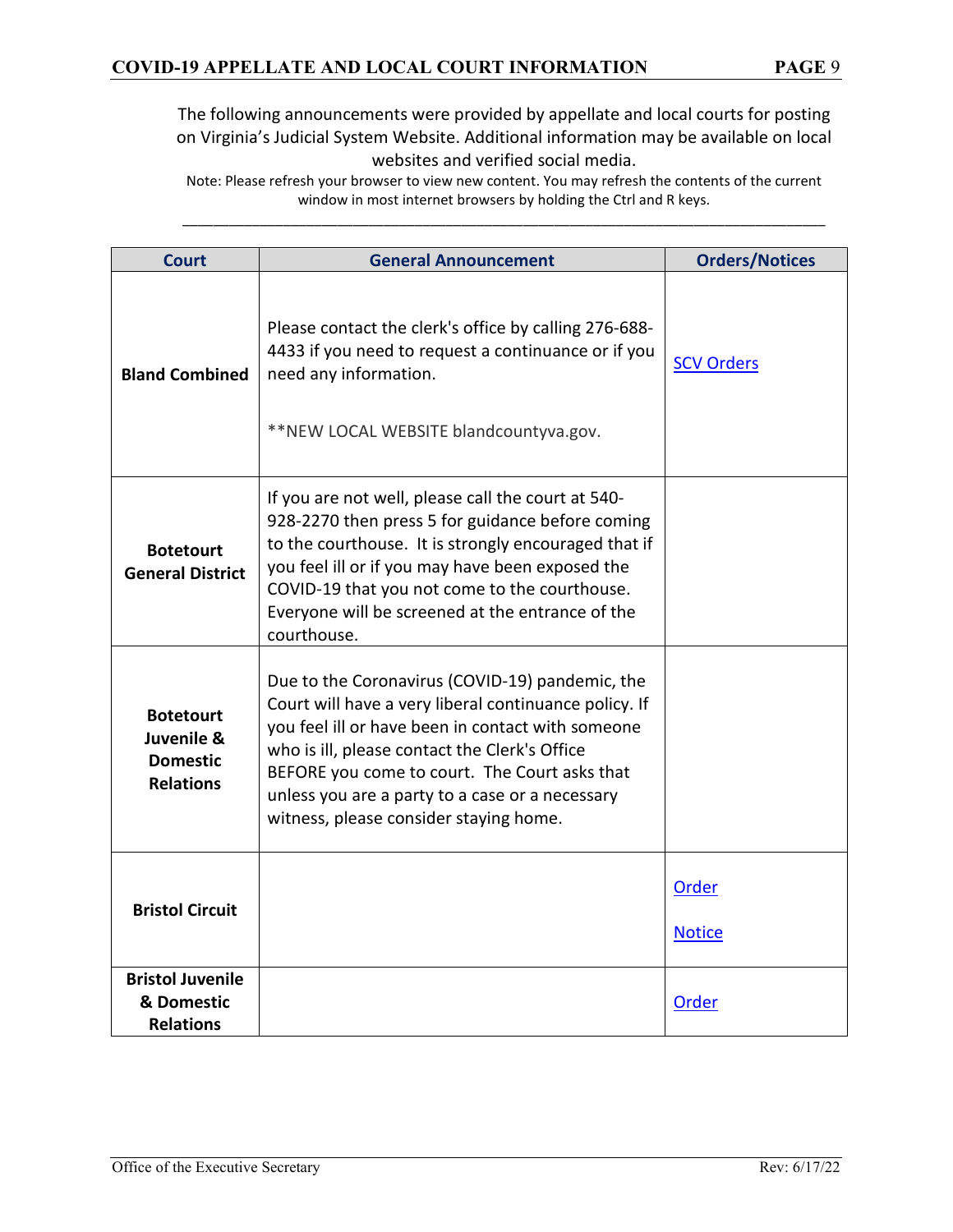| <b>Court</b>                                                                                  | <b>General Announcement</b>                                                                                                                                                                                                                                                                                                                                                                | <b>Orders/Notices</b>                                  |
|-----------------------------------------------------------------------------------------------|--------------------------------------------------------------------------------------------------------------------------------------------------------------------------------------------------------------------------------------------------------------------------------------------------------------------------------------------------------------------------------------------|--------------------------------------------------------|
| <b>Buchanan Circuit</b>                                                                       |                                                                                                                                                                                                                                                                                                                                                                                            | Order - Closing to<br>public                           |
| <b>Buchanan</b><br>Circuit, General<br>District, Juvenile<br>& Domestic<br><b>Relations</b>   |                                                                                                                                                                                                                                                                                                                                                                                            | <b>Order</b>                                           |
| <b>Buckingham</b><br>Circuit, General<br>District, Juvenile<br>& Domestic<br><b>Relations</b> |                                                                                                                                                                                                                                                                                                                                                                                            | Order                                                  |
| <b>Campbell</b><br><b>General District</b>                                                    | As a temporary precaution, if you are ill or suspect<br>that you have been exposed to someone who is ill,<br>please contact the Court at 434-332-9546 for<br>guidance BEFORE coming to the courthouse.<br>If you are not a party or a witness to a case, please<br>do not enter the courthouse.                                                                                            | <b>COVID-19 Procedures</b><br>and Precautions<br>Order |
| <b>Caroline Circuit</b>                                                                       |                                                                                                                                                                                                                                                                                                                                                                                            | <b>Order</b><br>Order - Hours of<br><b>Operation</b>   |
| <b>Caroline</b><br>Juvenile &<br><b>Domestic</b><br><b>Relations</b>                          | Caroline Juvenile & Domestic Relations District Court is<br>open and hearing cases in person and remotely when<br>necessary. If you have a specific request for a remote<br>accommodation, please communicate that request by<br>written motion to the Clerk of Court. A liberal<br>continuance policy remains in place for those who have<br>tested positive or had exposure to COVID-19. | <b>Notice</b>                                          |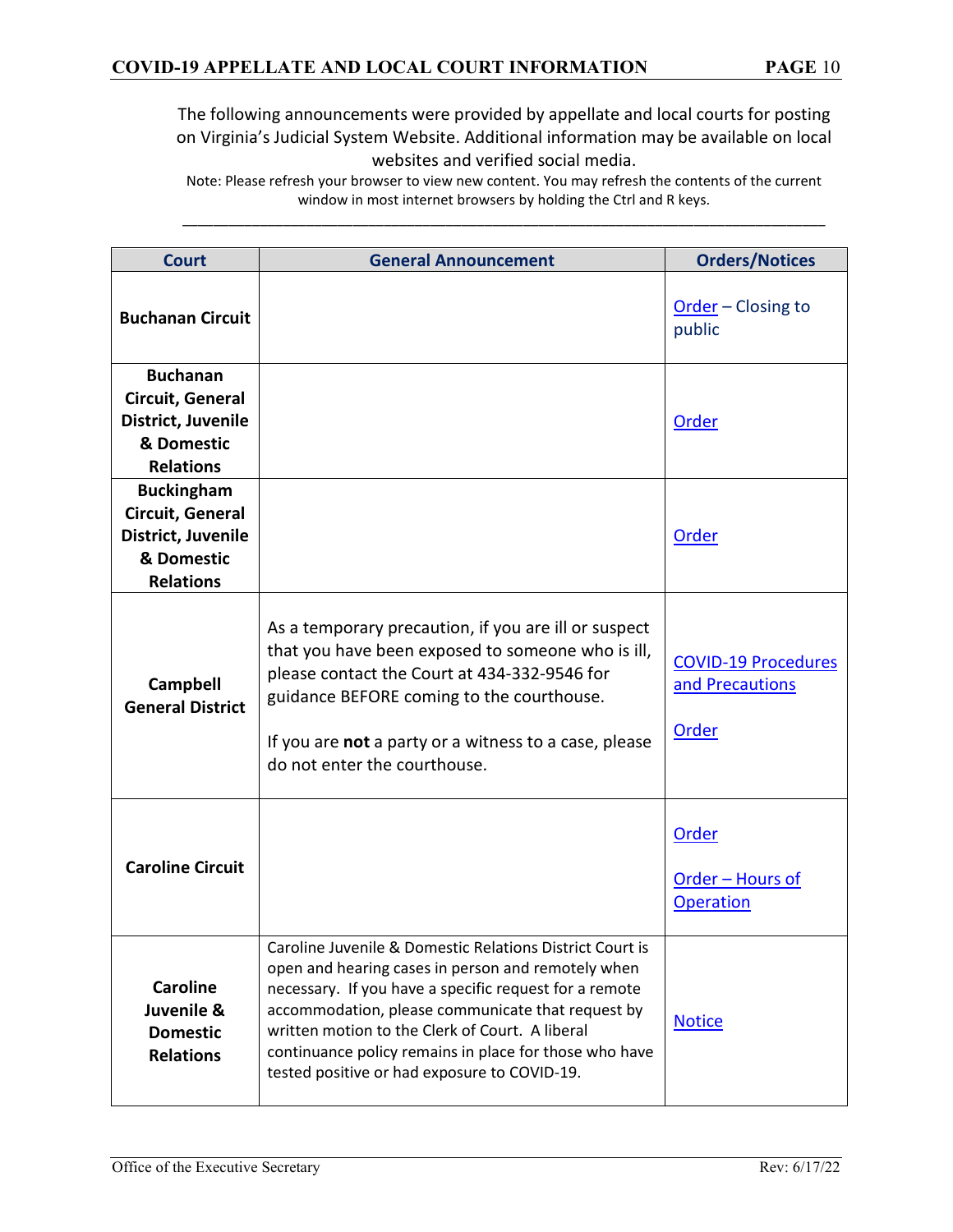| <b>Court</b>                                                                                 | <b>General Announcement</b>                                                                                                                                                                                                 | <b>Orders/Notices</b>                                                                                 |
|----------------------------------------------------------------------------------------------|-----------------------------------------------------------------------------------------------------------------------------------------------------------------------------------------------------------------------------|-------------------------------------------------------------------------------------------------------|
| <b>Carroll General</b><br><b>District</b>                                                    |                                                                                                                                                                                                                             | Order                                                                                                 |
| <b>Carroll Juvenile</b><br>& Domestic<br><b>Relations</b>                                    |                                                                                                                                                                                                                             | Order                                                                                                 |
| <b>Charles City</b><br><b>Circuit</b>                                                        | Charles City Circuit Court is operating by<br>appointments until the Judicial Emergency has<br>been Lifted by Supreme Court. Please call 804-<br>652-2105 to set an appointment for the Land<br>Record Room to do research. | Order                                                                                                 |
| <b>Charles City</b><br>Combined                                                              | If you are ill or suspect that you have been<br>exposed to someone who is ill, please contact our<br>office at 804-652-2188 BEFORE coming to the<br>courthouse.                                                             | <b>General District</b><br><b>Notice</b><br><b>Juvenile &amp; Domestic</b><br><b>Relations Notice</b> |
| <b>Charlotte</b><br>Circuit, General<br>District, Juvenile<br>& Domestic<br><b>Relations</b> |                                                                                                                                                                                                                             | Order                                                                                                 |
| <b>Charlottesville</b><br><b>Circuit</b>                                                     |                                                                                                                                                                                                                             | <b>Order</b><br><b>Clerk's Office Notice</b><br><b>Same Day Recording</b><br>Procedure                |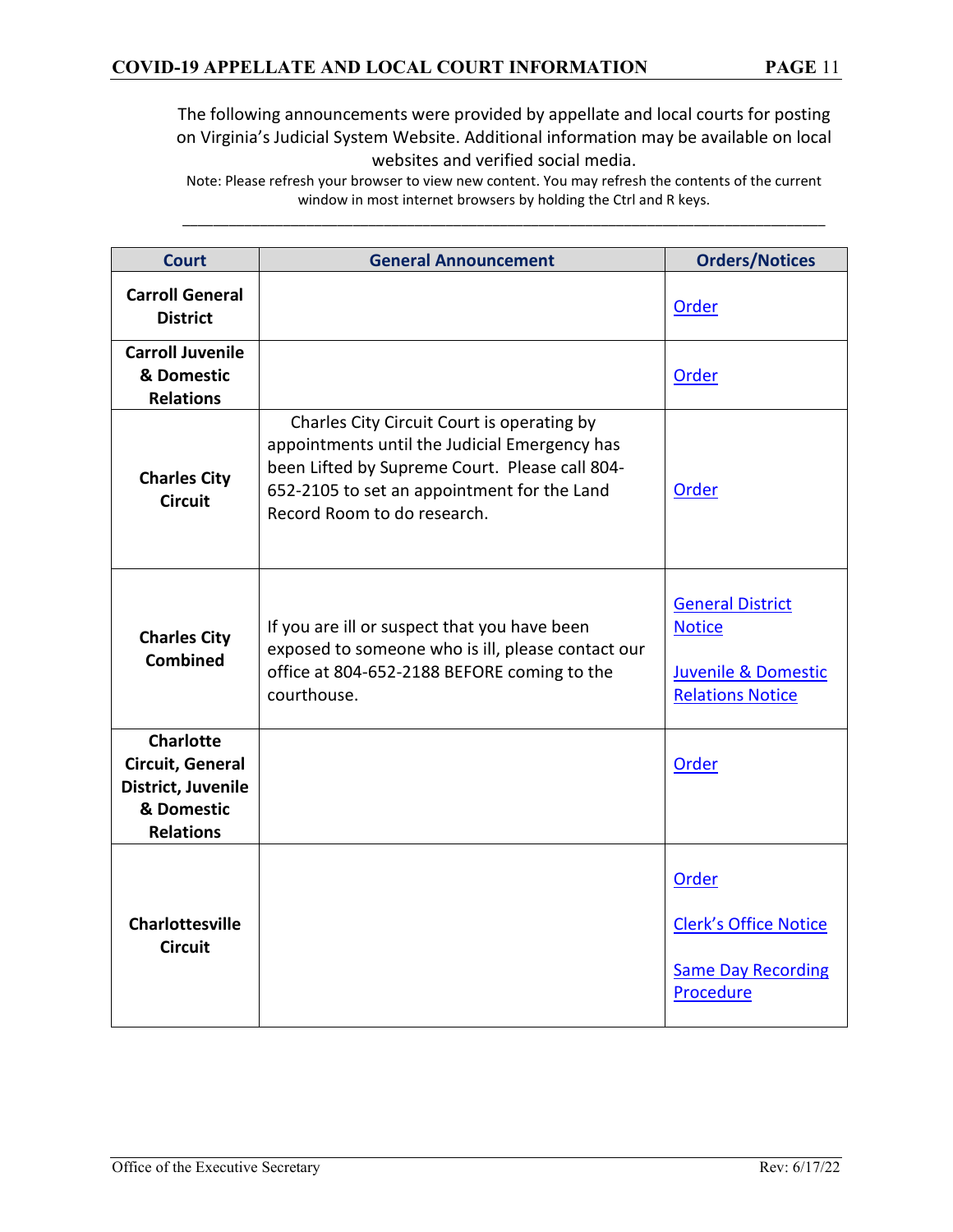| Court                                             | <b>General Announcement</b>                                                                                                                                                                                                                                                                                                                                                                                                                                                                                                                                                                                                                                                                                           | <b>Orders/Notices</b> |
|---------------------------------------------------|-----------------------------------------------------------------------------------------------------------------------------------------------------------------------------------------------------------------------------------------------------------------------------------------------------------------------------------------------------------------------------------------------------------------------------------------------------------------------------------------------------------------------------------------------------------------------------------------------------------------------------------------------------------------------------------------------------------------------|-----------------------|
| <b>Charlottesville</b><br><b>General District</b> | In response to the COVID-19 outbreak and as a<br>precaution, if you are ill or suspect that you have<br>been exposed to someone who is ill, DO NOT<br>APPEAR. Please contact the clerk's office for<br>specific instructions.<br><b>DOCKETS/COURT:</b> All cases are being heard at this<br>time and all dockets are segmented to limit<br>exposure. You may check the state court website<br>(vacourts.gov) for your case information or call the<br>clerk's office. Civil cases must be scheduled<br>through the clerk's office by calling first<br>434.970.3509 or 434.970.3392 or 434.970.3391.<br><b>CLERK'S OFFICE:</b> The clerk's office is open from<br>8:30a.m. - 4:30p.m 434-970-3388 or 434-970-<br>3392. |                       |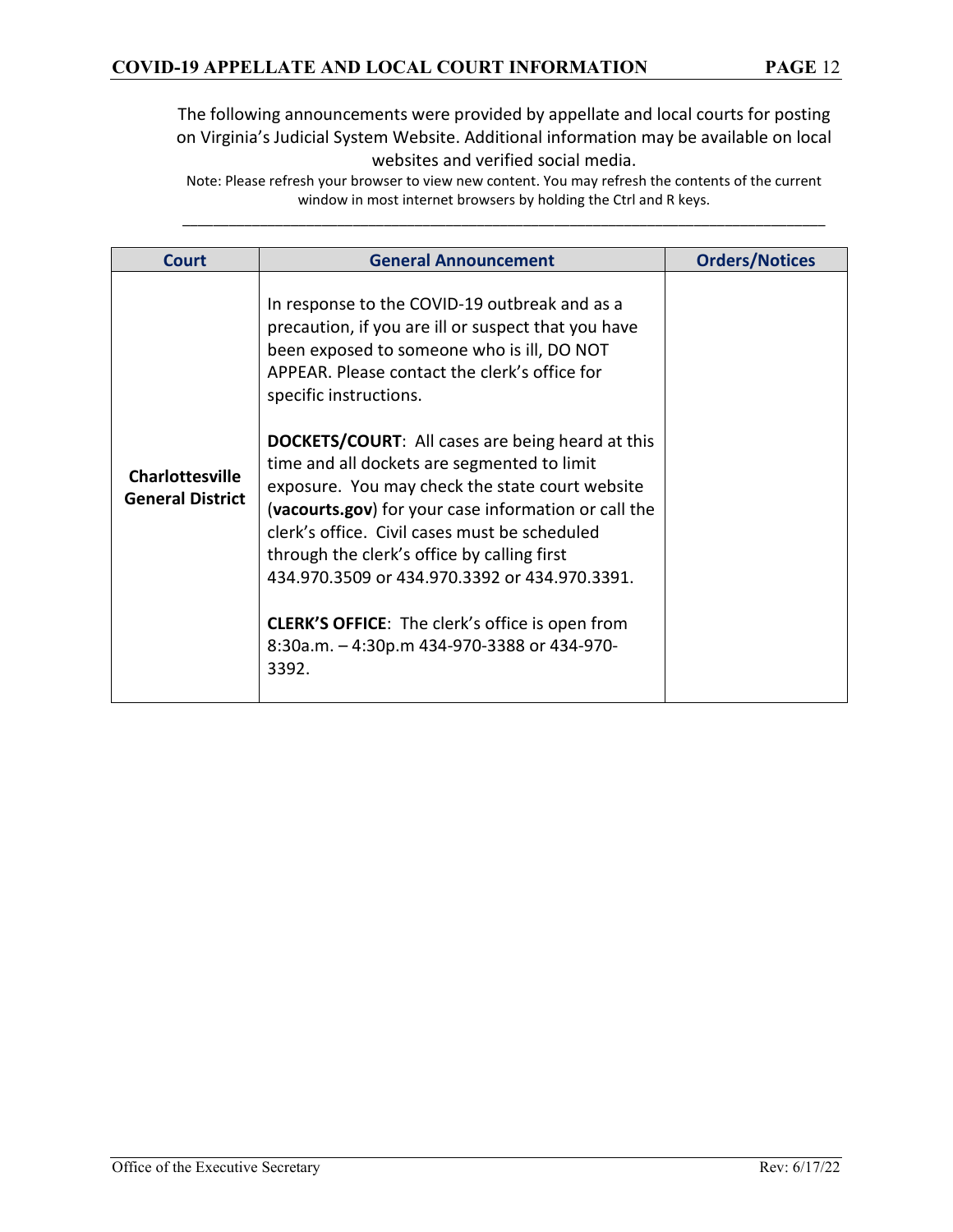| <b>Court</b>                          | <b>General Announcement</b> | <b>Orders/Notices</b>                                                                                                                                                                                                                                                                                                                                                      |
|---------------------------------------|-----------------------------|----------------------------------------------------------------------------------------------------------------------------------------------------------------------------------------------------------------------------------------------------------------------------------------------------------------------------------------------------------------------------|
| Chesapeake<br><b>Circuit</b>          |                             | <b>Third Order</b><br><b>Regarding Additional</b><br><b>Courthouse Security</b><br><b>Health and Safety</b><br><b>Measures During</b><br><b>COVID-19 Emergency</b><br><b>January Jury Trial</b><br><b>Postponement Order</b><br><b>February and March</b><br><b>Jury Trial</b><br><b>Postponement Order</b><br><b>Operating Schedule</b><br><b>Hearing Request</b><br>Form |
| Chesapeake<br><b>General District</b> |                             | <b>Operating Schedule</b>                                                                                                                                                                                                                                                                                                                                                  |
| <b>Chesterfield</b><br><b>Circuit</b> |                             | Order                                                                                                                                                                                                                                                                                                                                                                      |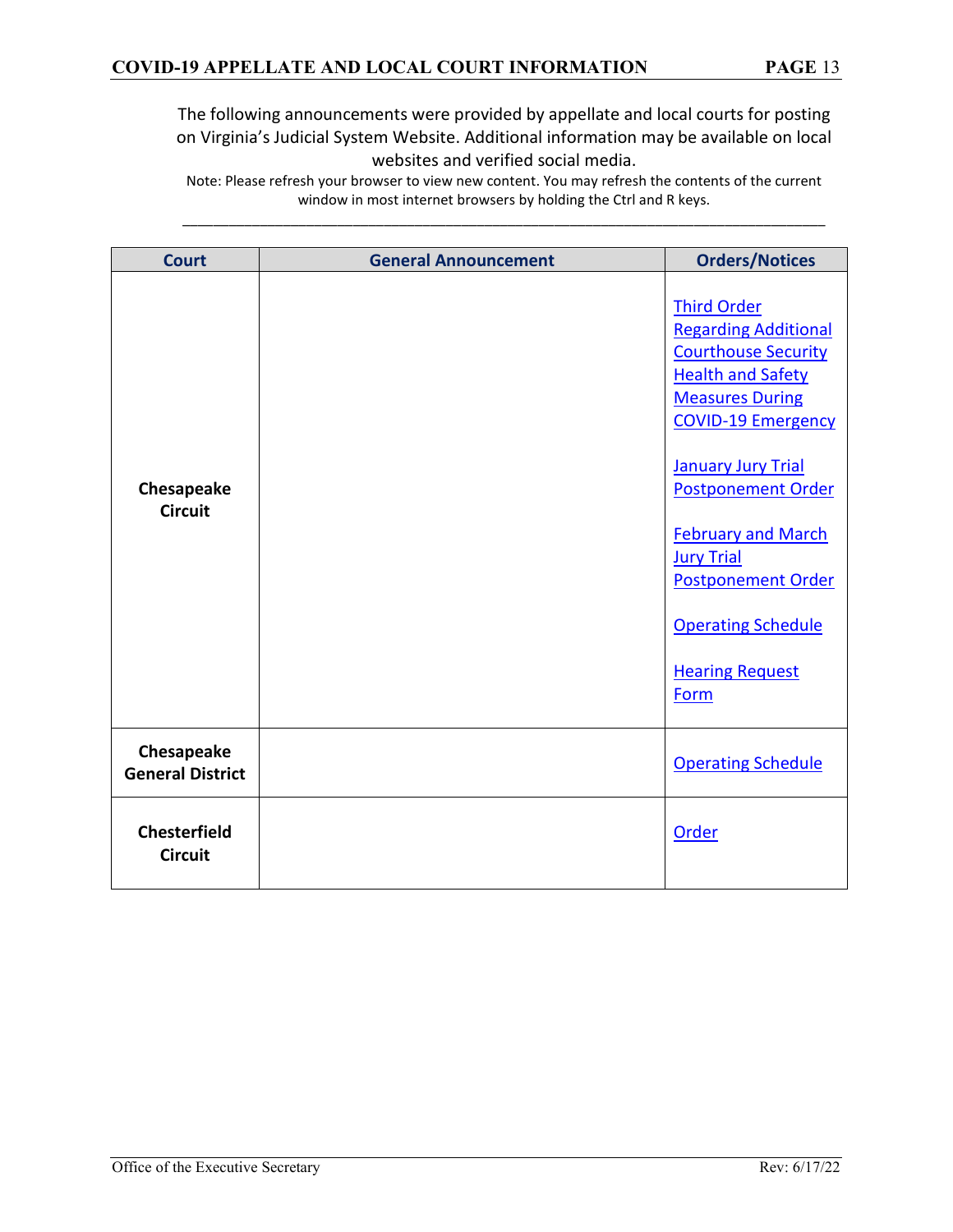| <b>Court</b>                                                                                         | <b>General Announcement</b> | <b>Orders/Notices</b>                                                                                                                                                            |
|------------------------------------------------------------------------------------------------------|-----------------------------|----------------------------------------------------------------------------------------------------------------------------------------------------------------------------------|
| <b>Chesterfield</b><br><b>General District,</b><br>Juvenile &<br><b>Domestic</b><br><b>Relations</b> |                             | <b>Notice</b><br><b>Electronic audio-</b><br>visual and telephonic<br>communication<br>Joint Press Release 3-<br>16-20 515 PM-12th<br><b>Judicial</b><br><b>Circuit District</b> |
| <b>Chesterfield</b><br><b>General District</b>                                                       |                             | Order<br><b>Notice</b><br>AV & telephonic<br>hearing requests<br><b>Motion for Remote</b><br><b>Hearing Form</b>                                                                 |
| <b>Chesterfield</b><br>Juvenile &<br><b>Domestic</b><br><b>Relations</b>                             |                             | <b>Public Notice</b>                                                                                                                                                             |
| <b>Clarke Juvenile</b><br>& Domestic<br><b>Relations</b>                                             |                             | Order                                                                                                                                                                            |
| <b>Colonial Heights</b><br><b>Circuit</b>                                                            |                             | Order                                                                                                                                                                            |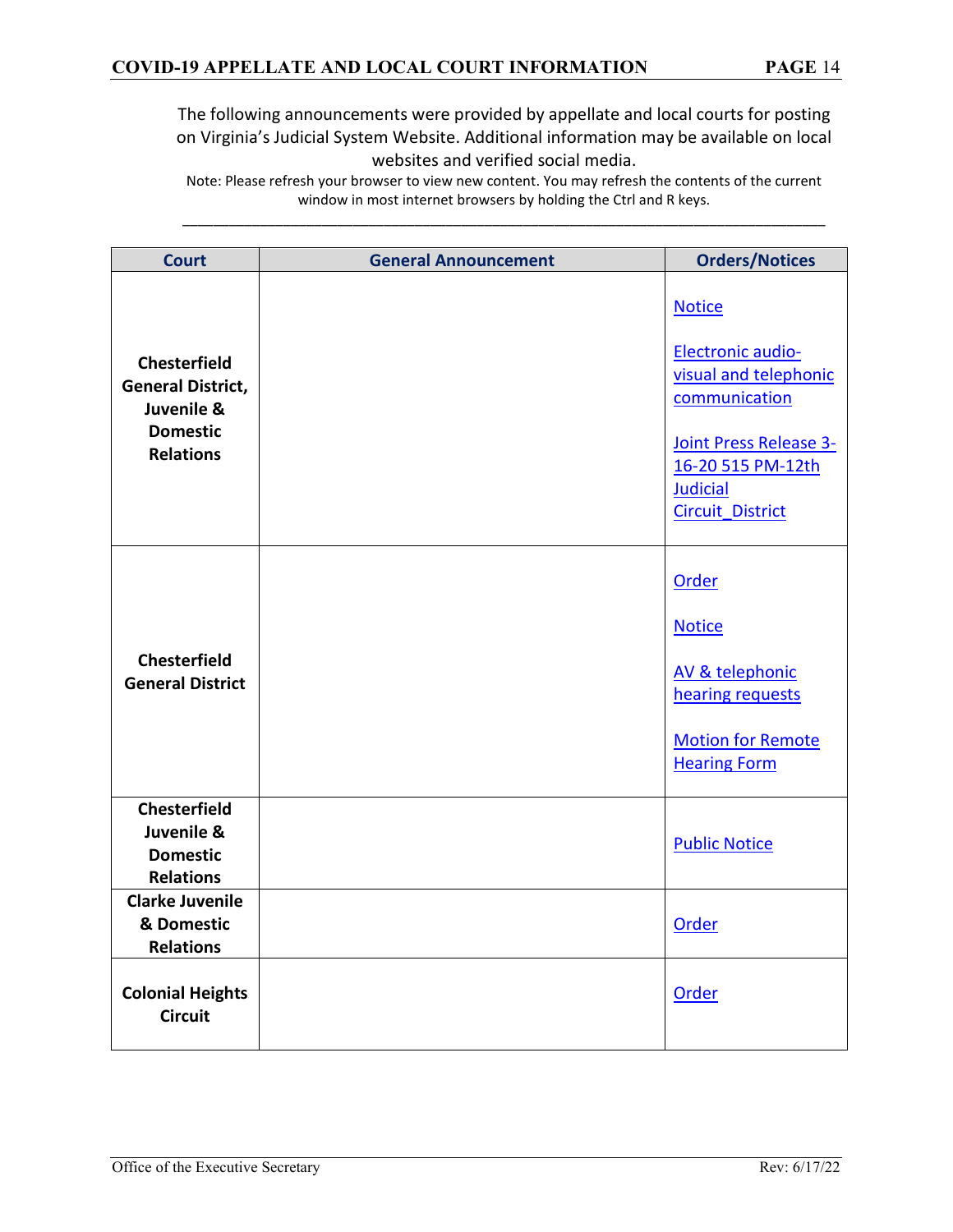| <b>Court</b>                                                                                             | <b>General Announcement</b>                                                                                                                                                                                                                                                                                                                                        | <b>Orders/Notices</b>                                                                                                                                                                   |
|----------------------------------------------------------------------------------------------------------|--------------------------------------------------------------------------------------------------------------------------------------------------------------------------------------------------------------------------------------------------------------------------------------------------------------------------------------------------------------------|-----------------------------------------------------------------------------------------------------------------------------------------------------------------------------------------|
| <b>Colonial Heights</b><br><b>General District,</b><br>Juvenile &<br><b>Domestic</b><br><b>Relations</b> |                                                                                                                                                                                                                                                                                                                                                                    | <b>Notice</b><br><b>Electronic audio-</b><br>visual and telephonic<br>communication<br><b>Joint Press Release 3-</b><br>16-20 515 PM-12th<br><b>Judicial Circuit</b><br><b>District</b> |
| <b>Colonial Heights</b><br><b>General District</b>                                                       | In response to the current COVID-19 pandemic, the<br>Court has implemented a limited segmented<br>docket. Please contact the court before filing any<br>civil cases. If your address has changed, please<br>update with the Clerk's office, so that proper<br>notice can be received.                                                                              | Order<br>Electronic audio-<br>visual and telephonic<br>communication<br><b>Notice</b>                                                                                                   |
| <b>Craig Combined</b>                                                                                    |                                                                                                                                                                                                                                                                                                                                                                    | <b>Notice</b>                                                                                                                                                                           |
| <b>Culpeper Circuit</b>                                                                                  |                                                                                                                                                                                                                                                                                                                                                                    | <b>Order</b>                                                                                                                                                                            |
| <b>Culpeper</b><br><b>General District</b>                                                               | Due to the Coronavirus (COVID 19) pandemic, the<br>Court has a liberal continuance policy. If you are ill<br>or have been in contact with someone who is ill,<br>please contact the Clerk's Office prior to coming to<br>Court. Seating in the courtroom is limited. If you<br>are not a party to a case, or a necessary witness,<br>please consider staying home. |                                                                                                                                                                                         |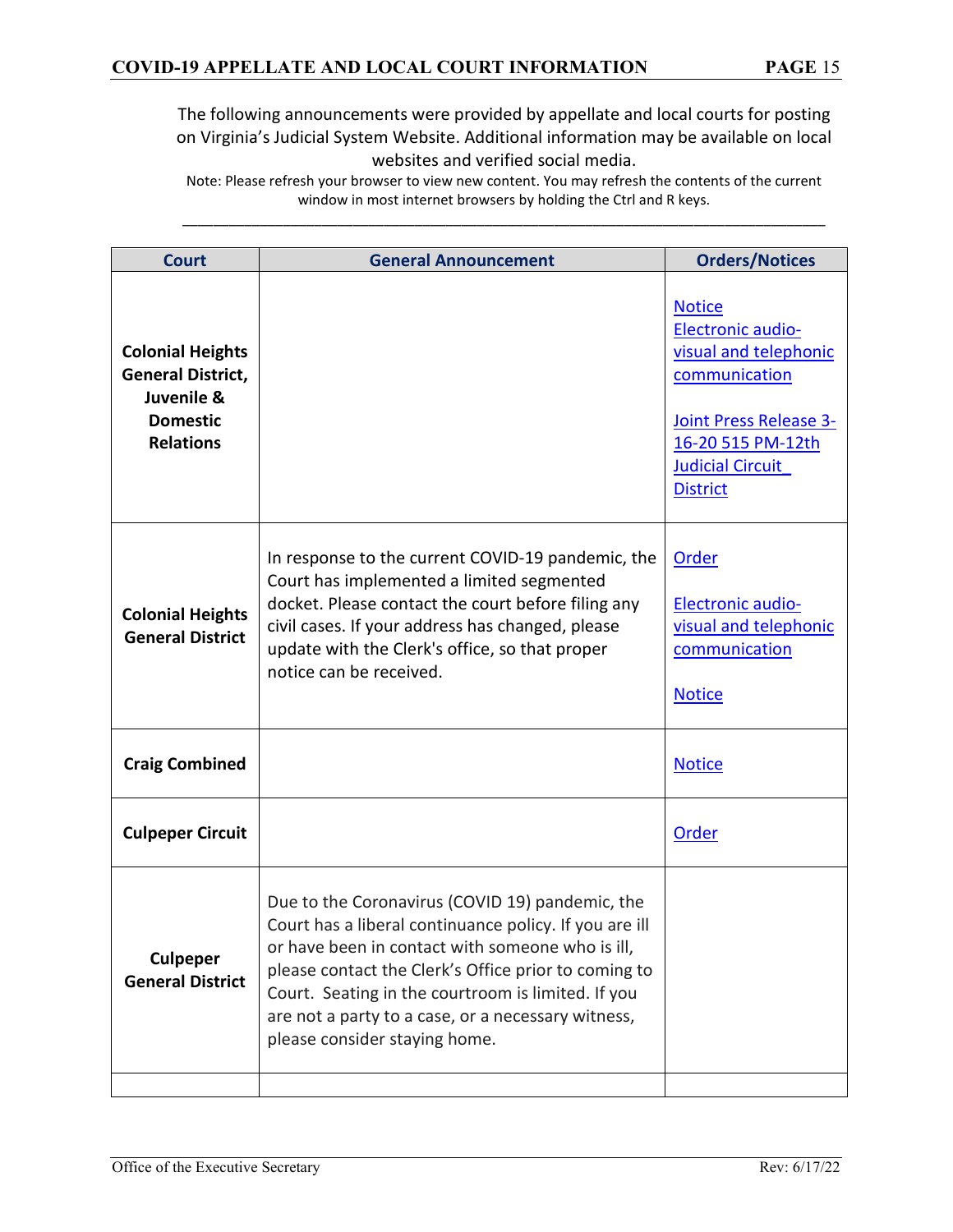| Court                                                                                         | <b>General Announcement</b>                                                                                                                                                                                                                                                                               | <b>Orders/Notices</b> |
|-----------------------------------------------------------------------------------------------|-----------------------------------------------------------------------------------------------------------------------------------------------------------------------------------------------------------------------------------------------------------------------------------------------------------|-----------------------|
| <b>Cumberland</b><br>Circuit, General<br>District, Juvenile<br>& Domestic<br><b>Relations</b> |                                                                                                                                                                                                                                                                                                           | Order                 |
| <b>Danville Circuit</b>                                                                       |                                                                                                                                                                                                                                                                                                           | Order                 |
| <b>Danville General</b><br><b>District</b>                                                    | In light of the COVID-19 outbreak, the Court will<br>have a very liberal continuance policy if you are ill.<br>The Court asks that unless you are a party or a<br>witness, please consider staying home. If you have<br>traveled outside of the U.S. this year, please call<br>and request a continuance. |                       |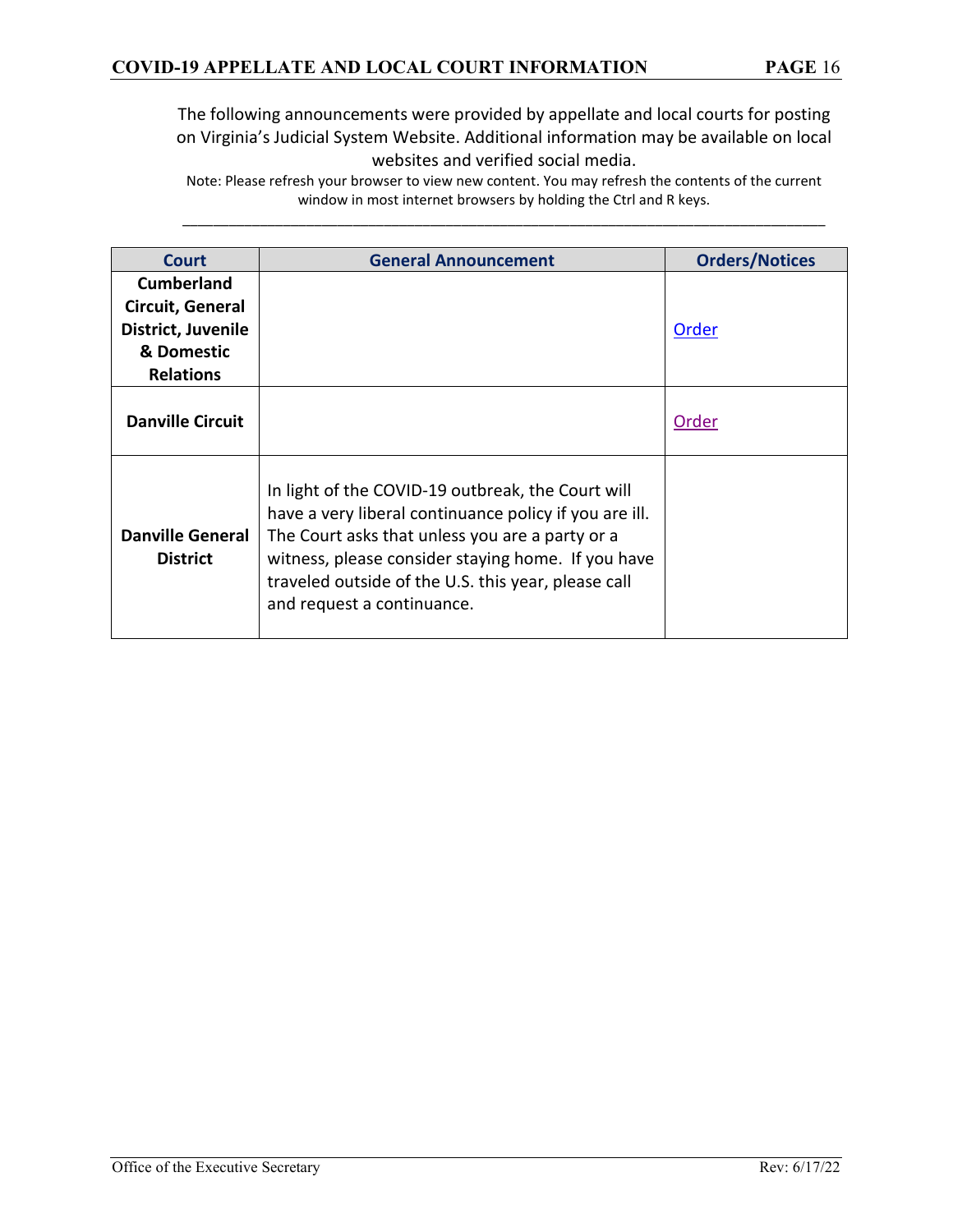| <b>Court</b>                                                                                 | <b>General Announcement</b>                                                                                                                                                                                                                                                                                                                                                                                                                                                                                                                                                                                                                                                                                                                                          | <b>Orders/Notices</b> |
|----------------------------------------------------------------------------------------------|----------------------------------------------------------------------------------------------------------------------------------------------------------------------------------------------------------------------------------------------------------------------------------------------------------------------------------------------------------------------------------------------------------------------------------------------------------------------------------------------------------------------------------------------------------------------------------------------------------------------------------------------------------------------------------------------------------------------------------------------------------------------|-----------------------|
| <b>Danville Juvenile</b><br>& Domestic<br><b>Relations</b>                                   | The following are some precautions being made<br>for Danville City J&DR Court:<br>No electronics devices will be allowed near<br>the bench. If video must be played in<br>court, parties will hook equipment to<br>court's unit.<br>If parties or necessary witnesses are ill or<br>not feeling well, please seek a continuance<br>of your case BEFORE the individual comes<br>to court.<br>Attorneys to discourage individuals (family<br>members) who are not necessary to cases,<br>from attending court.<br>If a client or a witness has traveled<br>internationally since January 2020 please<br>request a continuance.<br>Incarcerated individuals will not be<br>transported video conference hearings if<br>possible, otherwise matter will be<br>continued. |                       |
| <b>Dickenson</b><br>Circuit, General<br>District, Juvenile<br>& Domestic<br><b>Relations</b> | Clerk's Office is open normal hours, 8:00AM-<br>4:30PM Monday thru Friday                                                                                                                                                                                                                                                                                                                                                                                                                                                                                                                                                                                                                                                                                            |                       |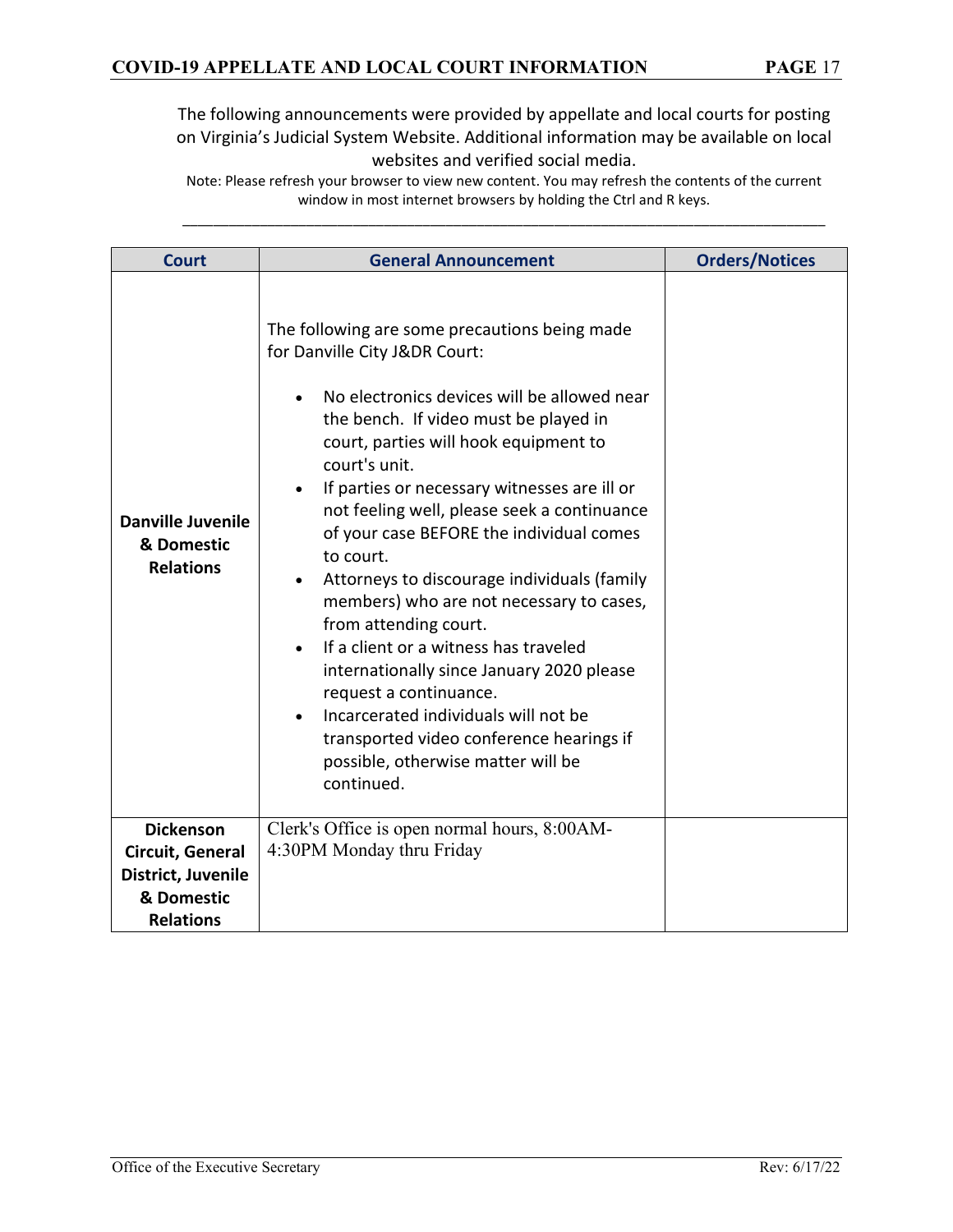| <b>Court</b>                                | <b>General Announcement</b>                                                                                                                                                                                                                                                                                                                                             | <b>Orders/Notices</b>                              |
|---------------------------------------------|-------------------------------------------------------------------------------------------------------------------------------------------------------------------------------------------------------------------------------------------------------------------------------------------------------------------------------------------------------------------------|----------------------------------------------------|
| <b>Dickenson</b><br><b>Combined</b>         | Due to the Coronavirus (COVID-19) pandemic, the<br>Court will have a very liberal continuance policy.<br>If you feel ill or have been in contact with someone<br>who is ill, please contact the Clerk's Office prior to<br>coming to court. The Court asks that unless you are<br>a party to a case or a necessary witness, please<br>consider staying home.            |                                                    |
| <b>Dinwiddie</b><br><b>Circuit</b>          | The clerk's office is open normal operating hours<br>of 8:30 AM - 4:30 PM.                                                                                                                                                                                                                                                                                              |                                                    |
| <b>Dinwiddie</b><br><b>General District</b> |                                                                                                                                                                                                                                                                                                                                                                         | <b>Civil, Criminal and</b><br><b>Traffic Order</b> |
| <b>Essex Circuit</b>                        | We are currently open to the public. The record<br>room is also open to the public and has no<br>limitations.<br>We have a bailiff at the front door that will take<br>each persons temperature and complete a COVID<br>questionnaire before entering the building. If you<br>answer yes to any of the COVID questions you will<br>not be allowed to enter the building | Order                                              |
| <b>Essex Combined</b>                       | Due to the emergency order issued by the<br>Supreme Court only arraignments, bond hearings,<br>protective orders, and emergency orders will be<br>going forward. Please call office for any questions:<br>804-443-3744.                                                                                                                                                 |                                                    |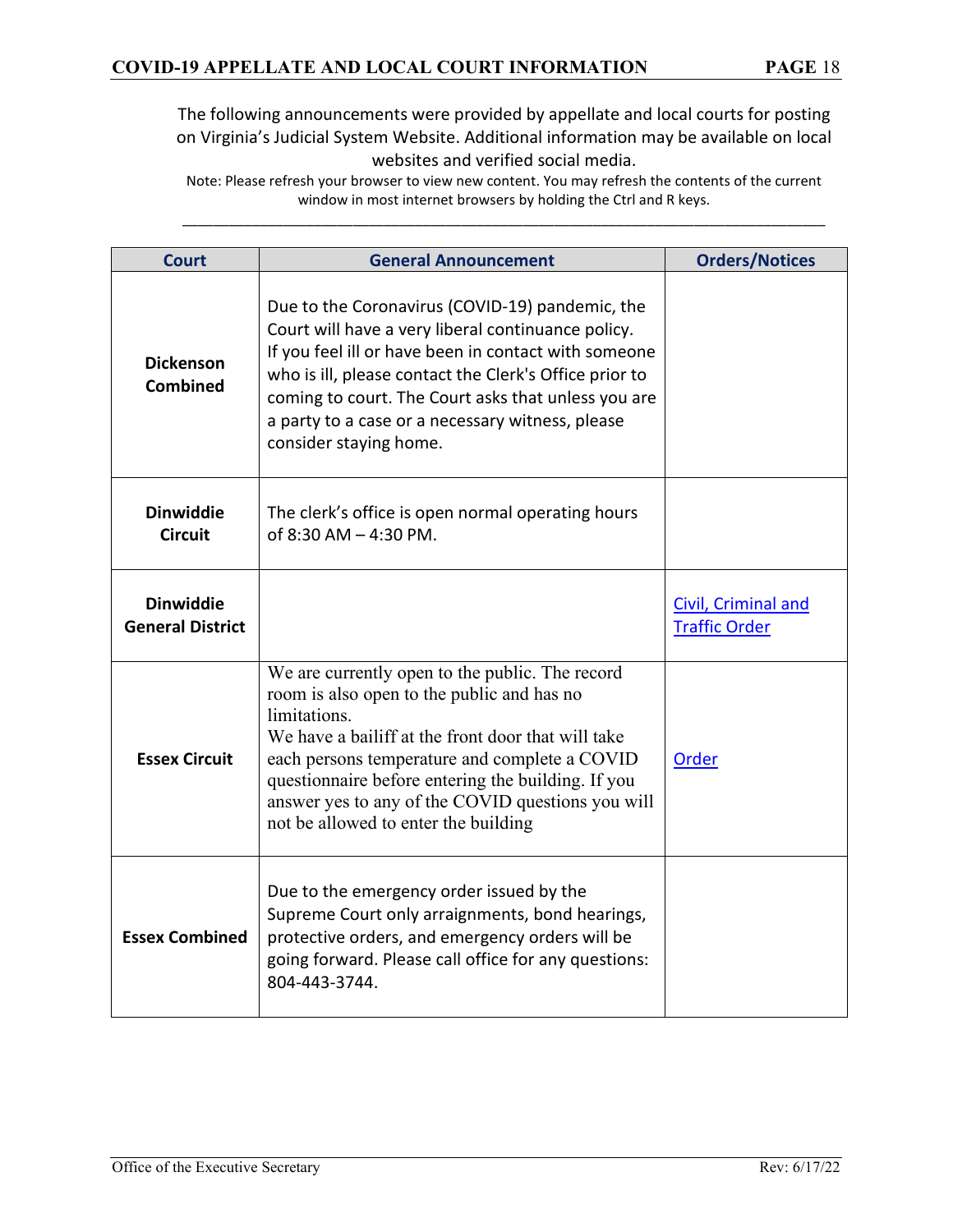| <b>Court</b>           | <b>General Announcement</b>                                                                                                                                                                                                                                                                                                                                                                                                                                                                                                                                                                                                                                                                                                                                                       | <b>Orders/Notices</b>                                                                                                                                                                                                                                                                                                                     |
|------------------------|-----------------------------------------------------------------------------------------------------------------------------------------------------------------------------------------------------------------------------------------------------------------------------------------------------------------------------------------------------------------------------------------------------------------------------------------------------------------------------------------------------------------------------------------------------------------------------------------------------------------------------------------------------------------------------------------------------------------------------------------------------------------------------------|-------------------------------------------------------------------------------------------------------------------------------------------------------------------------------------------------------------------------------------------------------------------------------------------------------------------------------------------|
| <b>Fairfax Circuit</b> | <b>IMPORTANT NOTICE TO THE BAR AND THE PUBLIC</b><br>CONCERNING THE CIRCUIT COURT CONTINUANCE<br><b>POLICY</b><br>Effective immediately, the Circuit Court<br>continuance policy, through calendar control, is<br>temporarily amended in the following manner:<br>1. A liberal continuance policy is in effect for civil<br>cases in which both sides agree to the continuance<br>of the case.<br>2. Special consideration will be given to<br>continuance requests in cases involving ill or<br>elderly parties, witnesses, or counsel and those<br>who may be susceptible to the Coronavirus disease<br>(COVID-19).<br>3. Phone-in requests for continuances are<br>encouraged but not required.<br>This policy change will be in effect until further<br>notice from the court | <b>Approved Plan to</b><br>restart jury trials<br><b>Civil Jury Trials</b><br><b>Video or</b><br>Teleconference<br><b>Hearings of Civil</b><br><b>Matters</b><br><b>Criminal Procedures</b><br><b>COVID-19 Update</b><br><b>Mandatory Face</b><br><b>Covering Order</b><br>Order and<br><b>Advisement</b><br><b>First Transition Plan</b> |
|                        |                                                                                                                                                                                                                                                                                                                                                                                                                                                                                                                                                                                                                                                                                                                                                                                   |                                                                                                                                                                                                                                                                                                                                           |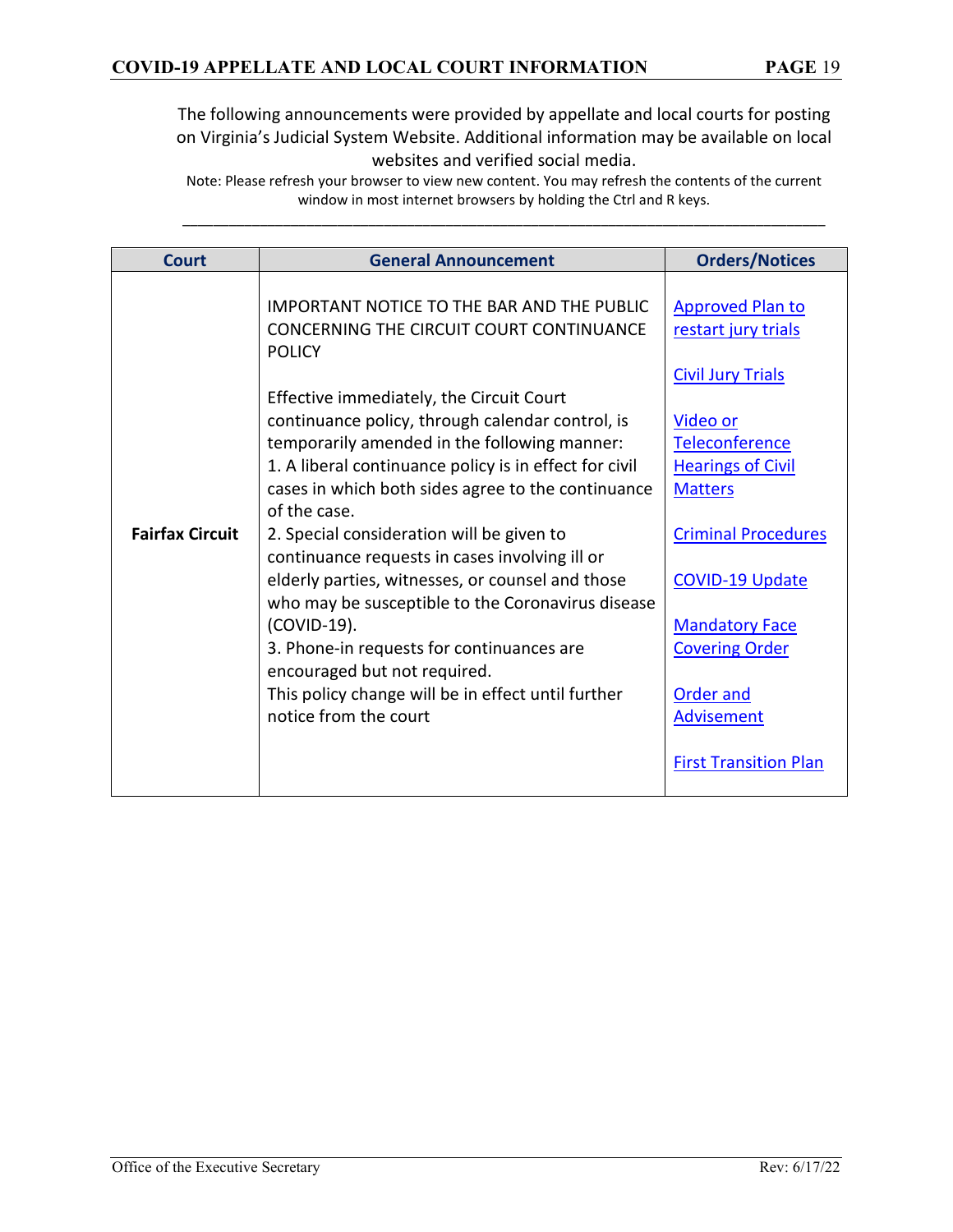| <b>Court</b>                                   | <b>General Announcement</b>                                                                                                                                                                                                                                                                           | <b>Orders/Notices</b>      |
|------------------------------------------------|-------------------------------------------------------------------------------------------------------------------------------------------------------------------------------------------------------------------------------------------------------------------------------------------------------|----------------------------|
|                                                | NOTICE: Fairfax City Courts have resumed normal<br>operations as of June 16th, 2020, however docket times<br>are SEGMENTED 2 weeks prior to your scheduled court<br>date.                                                                                                                             |                            |
|                                                | Please review the <b>www.vacourts.gov</b> website to verify<br>your NEW scheduled court time no sooner than 2<br>weeks from your court date.                                                                                                                                                          |                            |
| <b>Fairfax City</b><br><b>General District</b> | By request and order of the Chief Judge, we are still<br>adhering to some Social distancing requirements, and<br>as such, we have a very limited capacity allowed in our<br>courtroom at one time.                                                                                                    | <b>Informational Sheet</b> |
|                                                | Due to this limitation, we are requesting that only<br>those parties involved in the case appear in court, and<br>that you arrive no earlier than your scheduled hearing<br>time.<br>If you arrive before your scheduled hearing time, you<br>will NOT be allowed into the Courtroom until that time. |                            |
|                                                | ** Masks ARE still required to be worn within the<br>courtroom at all times, unless the presiding Judge<br>states otherwise.**                                                                                                                                                                        |                            |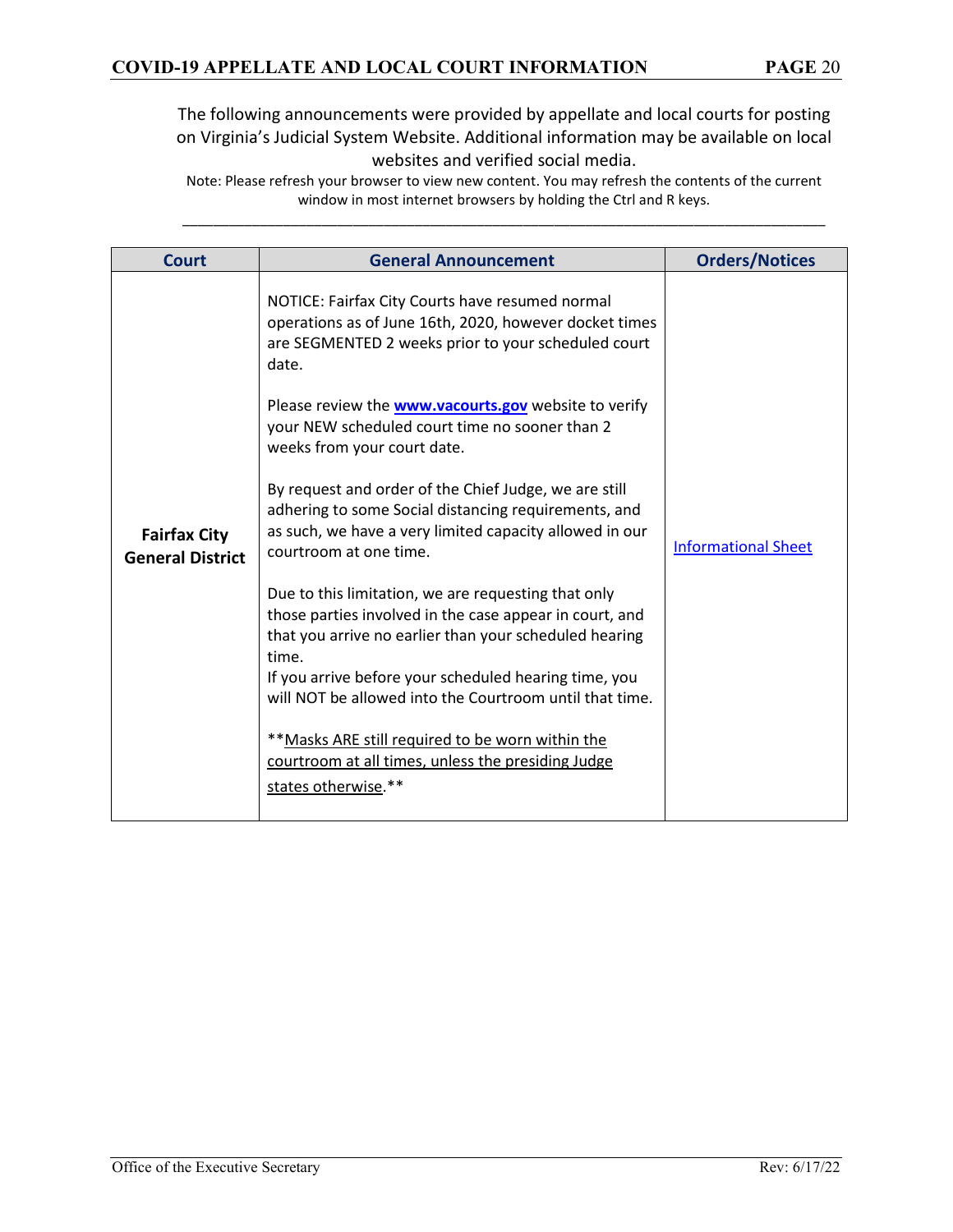| <b>Court</b>                                                                                              | <b>General Announcement</b>                                                                                                                                                                                                                                                                                                                                                                                                                                                                                        | <b>Orders/Notices</b>                                               |
|-----------------------------------------------------------------------------------------------------------|--------------------------------------------------------------------------------------------------------------------------------------------------------------------------------------------------------------------------------------------------------------------------------------------------------------------------------------------------------------------------------------------------------------------------------------------------------------------------------------------------------------------|---------------------------------------------------------------------|
| <b>Fairfax County</b><br><b>General District</b><br>Court                                                 | In response to Governor Northam's Executive<br>Order No. 55 and the March 27th Order of the<br>Supreme Court of Virginia, the Fairfax City and<br>Fairfax County General District Courts have<br>updated their docket schedule. The current list is<br>available at<br>http://www.fairfaxcounty.gov/generaldistrict/coro<br>navirus.<br>The General District Court will be updating this<br>page frequently with new procedures. It is strongly<br>recommended that you check back frequently for<br>more updates. | <b>Notice</b><br><b>FAQs/Detailed</b><br><b>Policies</b>            |
| <b>Fairfax Juvenile</b><br>& Domestic<br><b>Relations</b>                                                 | The Court is open and operating on a limited<br>docket. Please refer to the Court's COVID policy.                                                                                                                                                                                                                                                                                                                                                                                                                  | <b>Return to Normal</b><br><b>Operations</b><br><b>COVID Policy</b> |
| <b>Falls Church</b><br><b>Combined</b>                                                                    | The courts are following the guidelines as set forth<br>by General District and Juvenile & Domestic<br>Relations Courts of Arlington County. Call the<br>Clerk's Office for additional information at 703-<br>248-5096.                                                                                                                                                                                                                                                                                            | <b>Order - Community</b><br><b>Service</b>                          |
| <b>Fauquier Circuit</b>                                                                                   |                                                                                                                                                                                                                                                                                                                                                                                                                                                                                                                    | <u>Order</u>                                                        |
| <b>Fauquier Circuit,</b><br><b>General District,</b><br>Juvenile &<br><b>Domestic</b><br><b>Relations</b> |                                                                                                                                                                                                                                                                                                                                                                                                                                                                                                                    | General<br><b>Administrative Order</b>                              |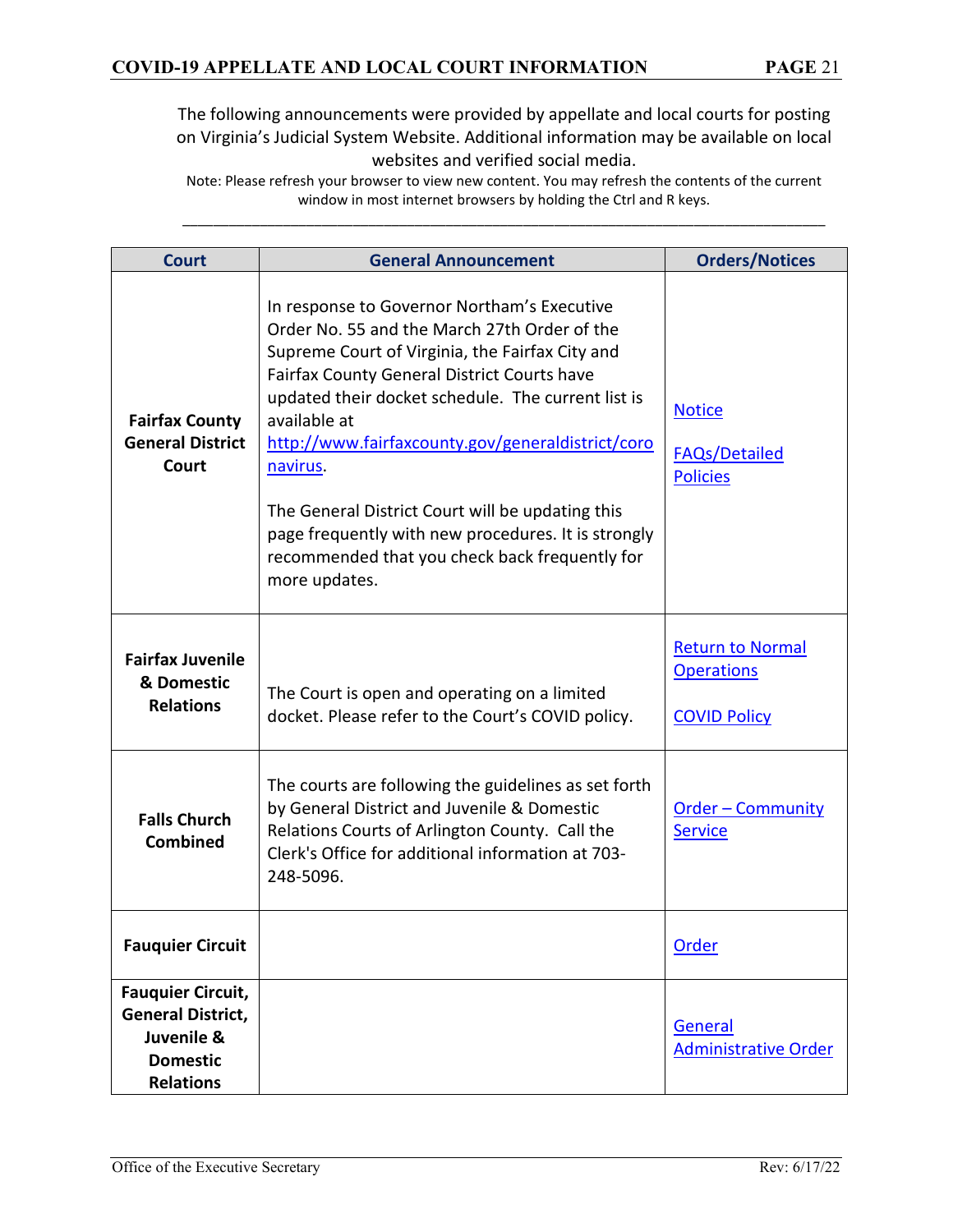| <b>Court</b>                                                         | <b>General Announcement</b>                                                                                                                                                                                                                                                                                                                                  | <b>Orders/Notices</b>                                                                              |
|----------------------------------------------------------------------|--------------------------------------------------------------------------------------------------------------------------------------------------------------------------------------------------------------------------------------------------------------------------------------------------------------------------------------------------------------|----------------------------------------------------------------------------------------------------|
| <b>Fauquier</b><br><b>General District</b>                           | Due to the Coronavirus (COVID-19) pandemic, the<br>Court will have a very liberal continuance policy.<br>If you feel ill or have been in contact with someone<br>who is ill, please contact the Clerk's Office prior to<br>coming to court. The Court asks that unless you<br>are a party to a case or a necessary witness, please<br>consider staying home. | General<br><b>Administrative Order</b>                                                             |
| <b>Fauquier</b><br>Juvenile &<br><b>Domestic</b><br><b>Relations</b> |                                                                                                                                                                                                                                                                                                                                                              | Order (7.27.20-<br>$12.31.20$ ) –<br>Scheduling<br>Order (11.1.20-<br>$12.31.20$ ) –<br>Scheduling |
| <b>Floyd Circuit</b>                                                 |                                                                                                                                                                                                                                                                                                                                                              | <b>Notice</b>                                                                                      |
| <b>Floyd Combined</b>                                                |                                                                                                                                                                                                                                                                                                                                                              | Order                                                                                              |
| <b>Fluvanna Circuit</b>                                              | Effective immediately, please do not appear in the<br>Courthouse unless you have essential or<br>emergency business. Please contact the clerk's<br>office at 434-591-1970 BEFORE coming to the<br>Courthouse to determine if we are providing those<br>services of if we may assist you by telephone.<br>Please see Notice for full information.             | <b>Notice</b><br><b>Notice to Bar</b>                                                              |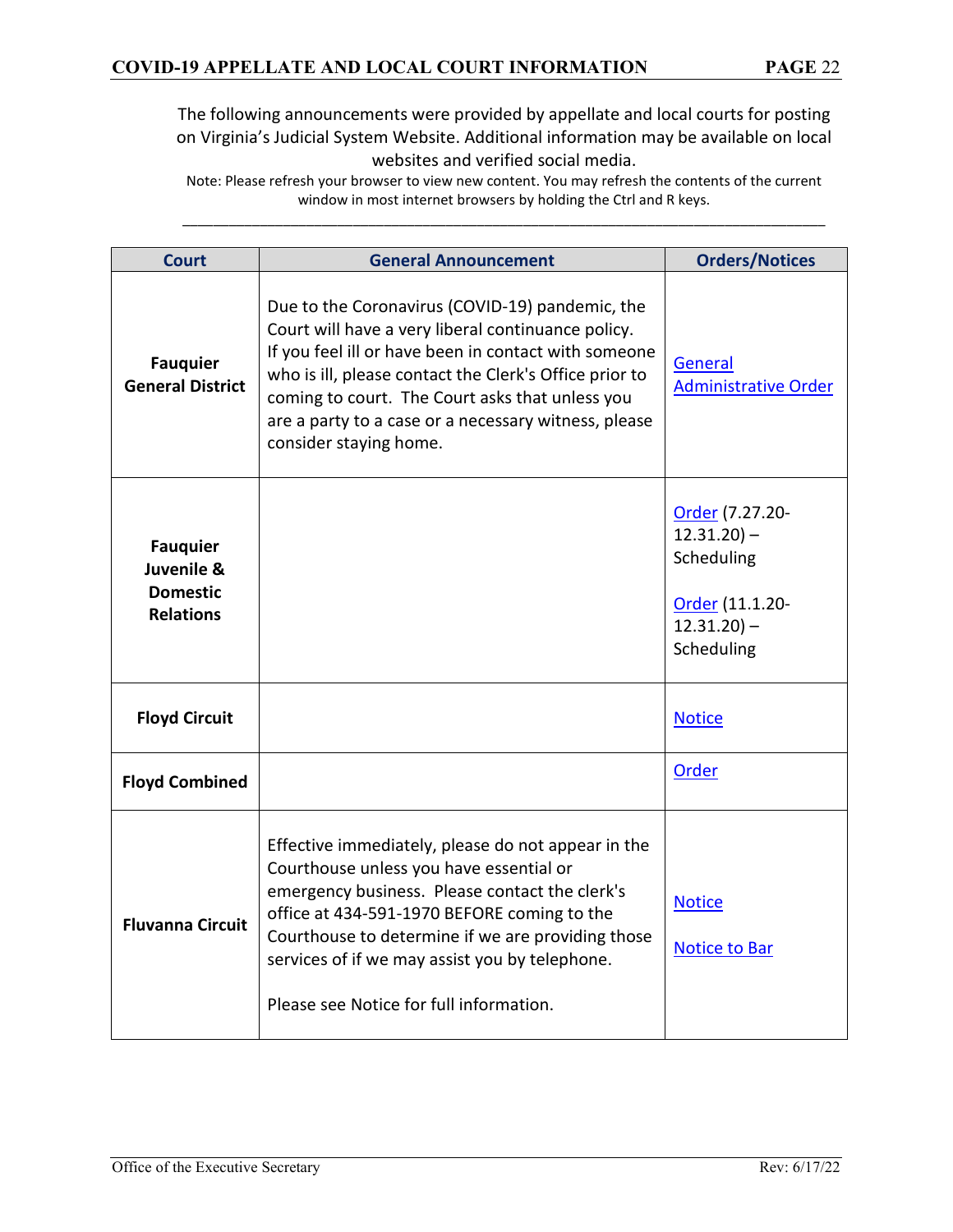| Court                                                                                      | <b>General Announcement</b>                                                                                                                                                                                                                                             | <b>Orders/Notices</b>                                             |
|--------------------------------------------------------------------------------------------|-------------------------------------------------------------------------------------------------------------------------------------------------------------------------------------------------------------------------------------------------------------------------|-------------------------------------------------------------------|
| <b>Fluvanna</b><br><b>Combined</b>                                                         |                                                                                                                                                                                                                                                                         | <b>GD Order</b><br><b>JDR Order</b><br><b>Notice</b>              |
| <b>Franklin City</b><br><b>General District</b>                                            |                                                                                                                                                                                                                                                                         | <b>Temporary Policies &amp;</b><br><b>Procedures</b>              |
| <b>Frederick Circuit,</b><br>Winchester<br><b>Circuit</b>                                  | Winchester City and Frederick County Circuit are<br>only allowing 2 to 3 customers at a time in the<br>offices. No access to the records rooms are<br>available currently. Marriage licenses and<br>passports will only be issued to Virginia residents<br>(see order). | Order                                                             |
| Fredericksburg<br>Circuit, General<br>District, Juvenile<br>& Domestic<br><b>Relations</b> |                                                                                                                                                                                                                                                                         | <b>Order</b> - Transitioning<br>to In-person Court<br>Proceedings |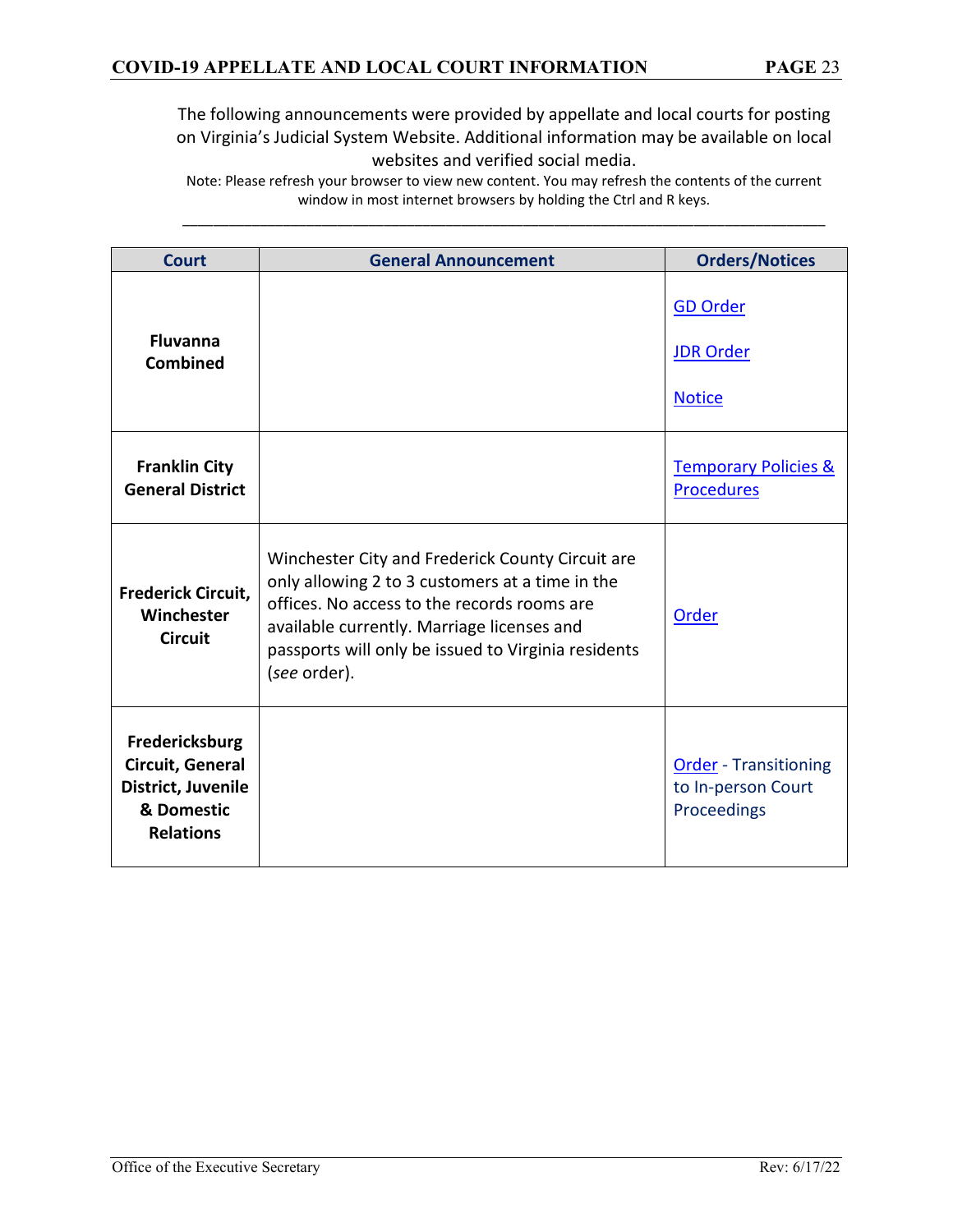| <b>Court</b>                                                                         | <b>General Announcement</b>                                                                                                                                                                                                                                                                                                                                                                                                                                                                        | <b>Orders/Notices</b>                                |
|--------------------------------------------------------------------------------------|----------------------------------------------------------------------------------------------------------------------------------------------------------------------------------------------------------------------------------------------------------------------------------------------------------------------------------------------------------------------------------------------------------------------------------------------------------------------------------------------------|------------------------------------------------------|
| Fredericksburg<br><b>General District</b>                                            | Effective 10/4/21 through 10/7/21. In-person<br>appointments with the clerk's office have been<br>suspended but the clerk's office remains open. If you<br>have a court fine to pay or would like to know when<br>a case has been scheduled, please see the state<br>website https://vacourts.gov or call the clerk's office<br>540-372-1043 (criminal/traffic) 540-372-1044 (civil)<br>for available options other than visiting in person.<br>*Important Note: Court will proceed as scheduled.* |                                                      |
| Frederick-<br>Winchester<br><b>General District</b>                                  |                                                                                                                                                                                                                                                                                                                                                                                                                                                                                                    | <b>Order</b>                                         |
| <b>Frederick-</b><br>Winchester<br>Juvenile &<br><b>Domestic</b><br><b>Relations</b> |                                                                                                                                                                                                                                                                                                                                                                                                                                                                                                    | <b>Order</b>                                         |
| <b>Galax Combined</b>                                                                |                                                                                                                                                                                                                                                                                                                                                                                                                                                                                                    | <b>JDR Order</b><br><b>General District</b><br>Order |
| <b>Middlesex</b><br>Juvenile &<br><b>Domestic</b><br><b>Relations</b>                |                                                                                                                                                                                                                                                                                                                                                                                                                                                                                                    | <b>Order</b>                                         |
| Goochland<br><b>Circuit</b>                                                          |                                                                                                                                                                                                                                                                                                                                                                                                                                                                                                    | <b>Order</b>                                         |
| <b>Grayson Circuit</b>                                                               |                                                                                                                                                                                                                                                                                                                                                                                                                                                                                                    | <b>Notice</b>                                        |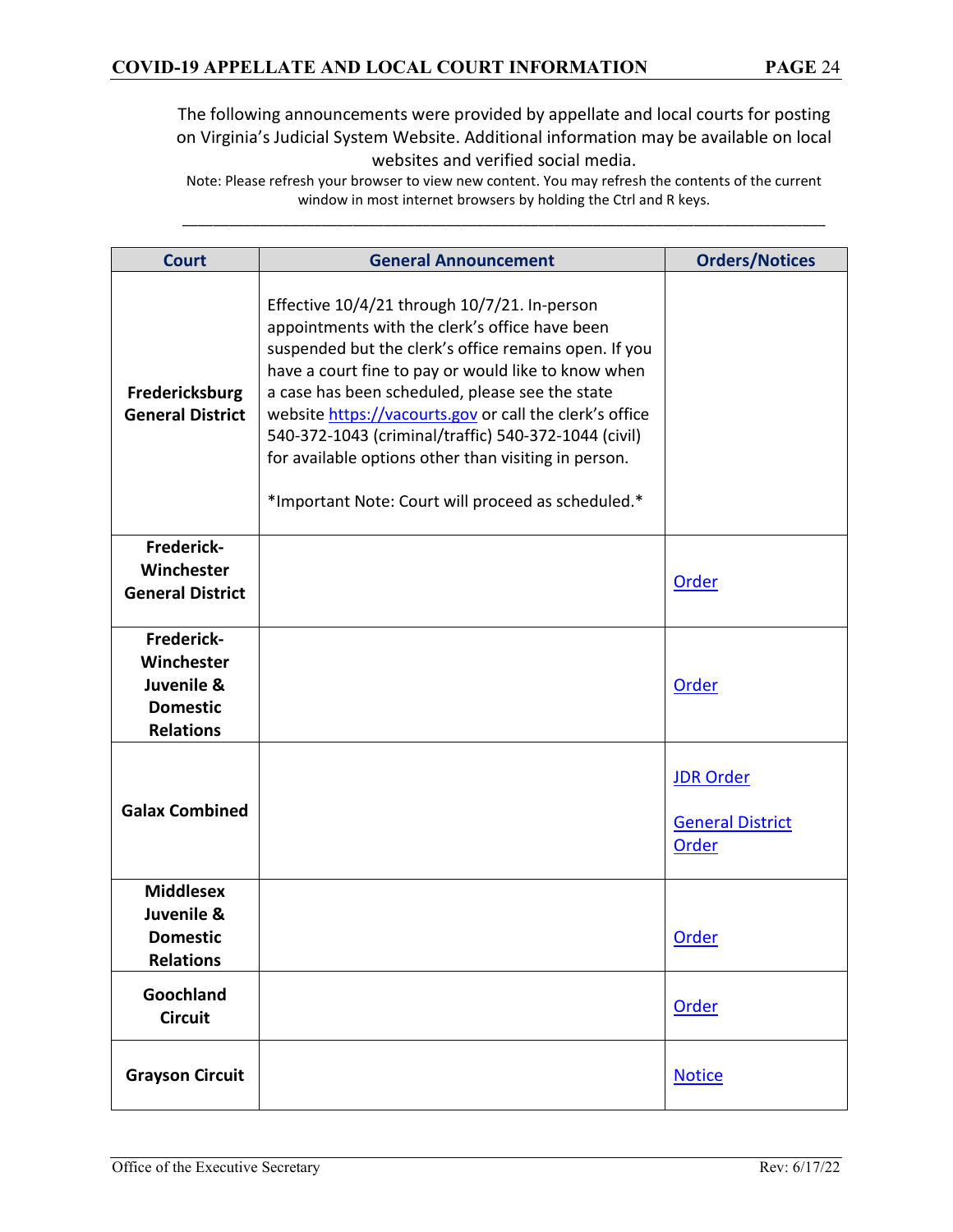| <b>Court</b>                                                                                             | <b>General Announcement</b>                                                                 | <b>Orders/Notices</b>                               |
|----------------------------------------------------------------------------------------------------------|---------------------------------------------------------------------------------------------|-----------------------------------------------------|
| <b>Grayson Juvenile</b><br>& Domestic<br><b>Relations</b>                                                |                                                                                             | Order                                               |
| <b>Greene Circuit</b>                                                                                    |                                                                                             | Order<br><b>Notice</b>                              |
| <b>Halifax Circuit,</b><br><b>General District,</b><br>Juvenile &<br><b>Domestic</b><br><b>Relations</b> |                                                                                             | Order                                               |
| Hampton<br>Circuit, General<br><b>District</b>                                                           |                                                                                             | Order                                               |
| Hampton<br><b>General District</b>                                                                       |                                                                                             | Order<br><b>Motion for Remote</b><br><b>Hearing</b> |
| Hampton<br>Juvenile &<br><b>Domestic</b><br><b>Relations</b>                                             | If you have any questions or concerns, please<br>contact the Clerk's Office at 757-727-6147 |                                                     |
| <b>Hanover Circuit</b>                                                                                   |                                                                                             | Order<br><b>Notice</b>                              |
| <b>Hanover</b><br>Juvenile &<br><b>Domestic</b><br><b>Relations</b>                                      |                                                                                             | <b>Notice</b>                                       |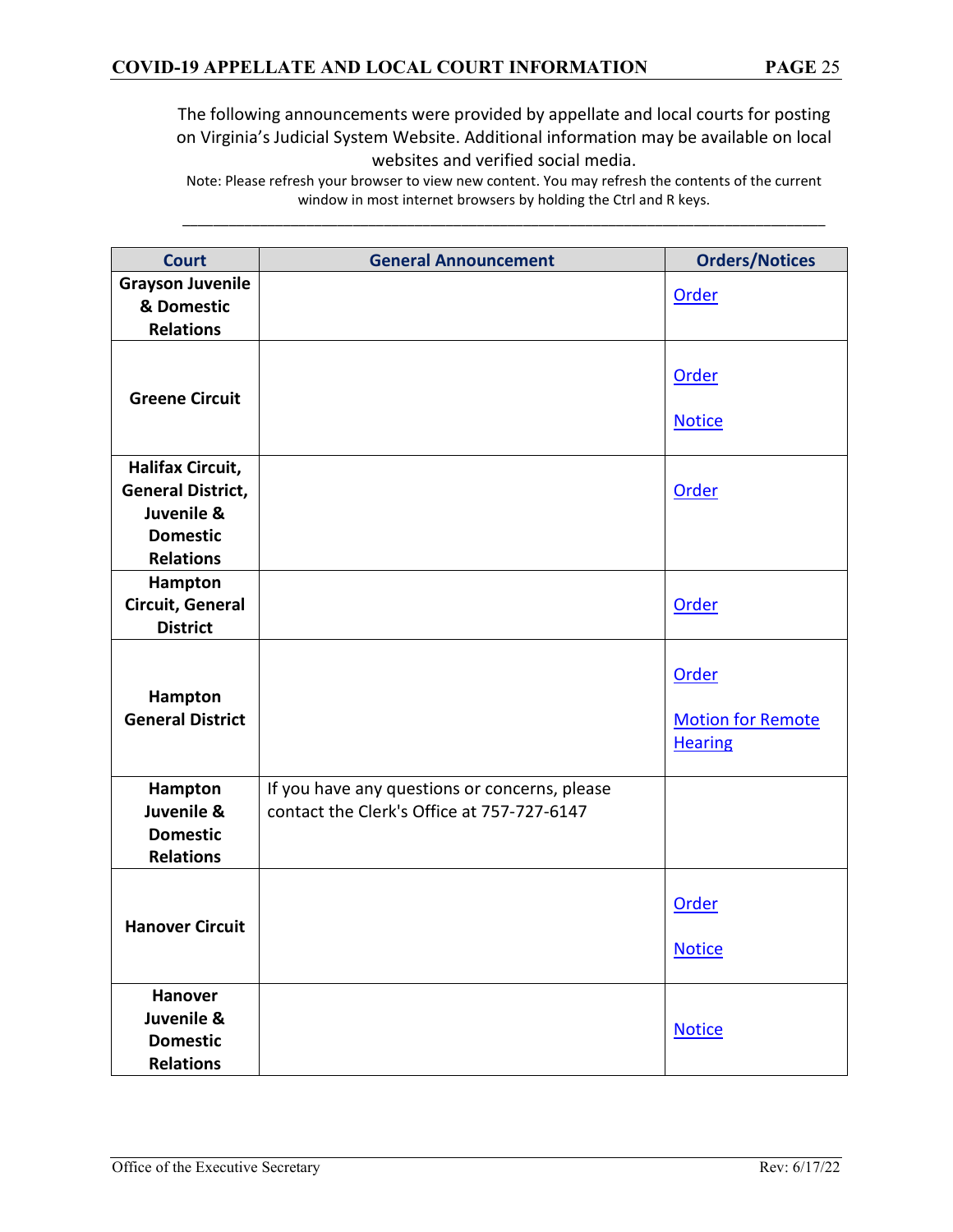| <b>Court</b>                                              | <b>General Announcement</b>                                                                                                                                                                                                                                                                                                                         | <b>Orders/Notices</b>                                                                          |
|-----------------------------------------------------------|-----------------------------------------------------------------------------------------------------------------------------------------------------------------------------------------------------------------------------------------------------------------------------------------------------------------------------------------------------|------------------------------------------------------------------------------------------------|
| Harrisonburg -<br>Rockingham<br><b>General District</b>   |                                                                                                                                                                                                                                                                                                                                                     | <b>Order</b>                                                                                   |
| <b>Henrico Circuit</b>                                    | To the extent authorized by law and with the<br>consent of all parties, attorneys and witnesses, a<br>court may, in the exercise of its sound discretion,<br>conduct any civil or criminal matter by two-way<br>electronic audio-visual communication system<br>using a secure communication platform such as<br>Polycom or WebEx, or by telephone. | Order - Facial<br>coverings<br><b>Notice</b><br><b>Approved Plan to</b><br>restart jury trials |
| <b>Henrico General</b><br><b>District</b>                 |                                                                                                                                                                                                                                                                                                                                                     | <b>Order</b>                                                                                   |
| <b>Henrico Juvenile</b><br>& Domestic<br><b>Relations</b> | In light of the Coronavirus outbreak, the Court will<br>have a very liberal continuance policy if you are ill.<br>Please also consider limiting the number of<br>persons attending Court with you to only those<br>who are absolutely necessary.                                                                                                    |                                                                                                |
| <b>Henry Circuit</b>                                      |                                                                                                                                                                                                                                                                                                                                                     | <b>Notice</b>                                                                                  |
| <b>Henry General</b><br><b>District</b>                   |                                                                                                                                                                                                                                                                                                                                                     | <b>Reopening General</b><br><b>District Courtrooms</b>                                         |
| <b>Highland Circuit</b>                                   |                                                                                                                                                                                                                                                                                                                                                     | Order                                                                                          |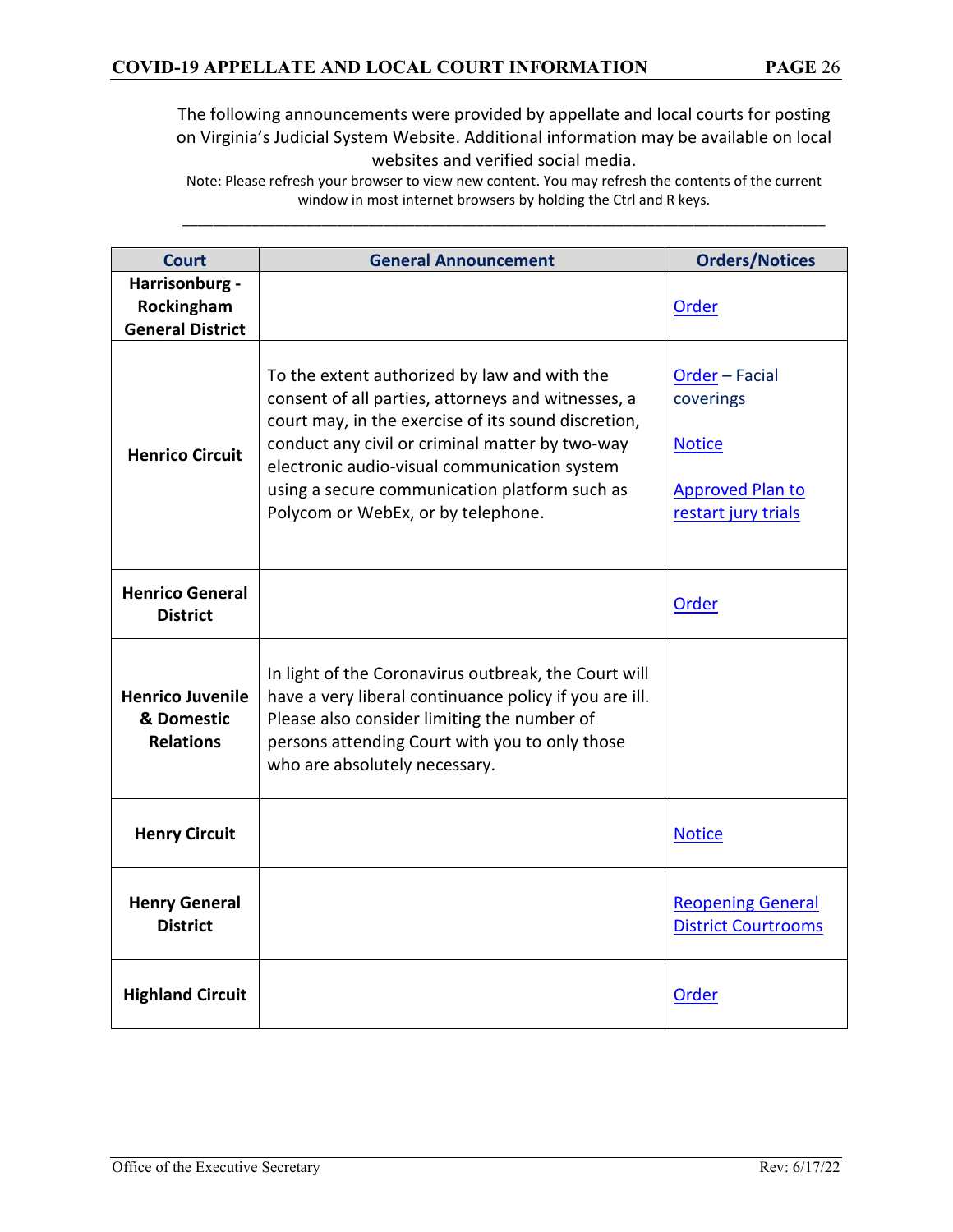| <b>Court</b>                                                                                 | <b>General Announcement</b>                                                                                                                                                                                                                                                                                                                                                             | <b>Orders/Notices</b>                                                                                    |
|----------------------------------------------------------------------------------------------|-----------------------------------------------------------------------------------------------------------------------------------------------------------------------------------------------------------------------------------------------------------------------------------------------------------------------------------------------------------------------------------------|----------------------------------------------------------------------------------------------------------|
| <b>Highland</b><br><b>Combined</b>                                                           | The court will have a liberal continuance policy if<br>you are ill. Please limit the number of persons<br>attending court with you to only those that are<br>absolutely necessary. DO NOT APPEAR if you are<br>experiencing any cold/flu like symptoms. Call the<br>court for rescheduling at 540-468-2445. If no<br>answer, please leave a message including name<br>and phone number. |                                                                                                          |
| <b>Isle of Wight</b><br><b>Circuit</b>                                                       |                                                                                                                                                                                                                                                                                                                                                                                         | Order<br><b>Temporary Standing</b><br>Order<br><b>Amendment of</b><br><b>Temporary Standing</b><br>Order |
| <b>Isle of Wight</b><br><b>General District</b>                                              |                                                                                                                                                                                                                                                                                                                                                                                         | <b>Order</b>                                                                                             |
| King William /<br><b>King and Queen</b><br>Juvenile &<br><b>Domestic</b><br><b>Relations</b> |                                                                                                                                                                                                                                                                                                                                                                                         | Order                                                                                                    |
| Lancaster<br><b>County Circuit</b>                                                           |                                                                                                                                                                                                                                                                                                                                                                                         | Order                                                                                                    |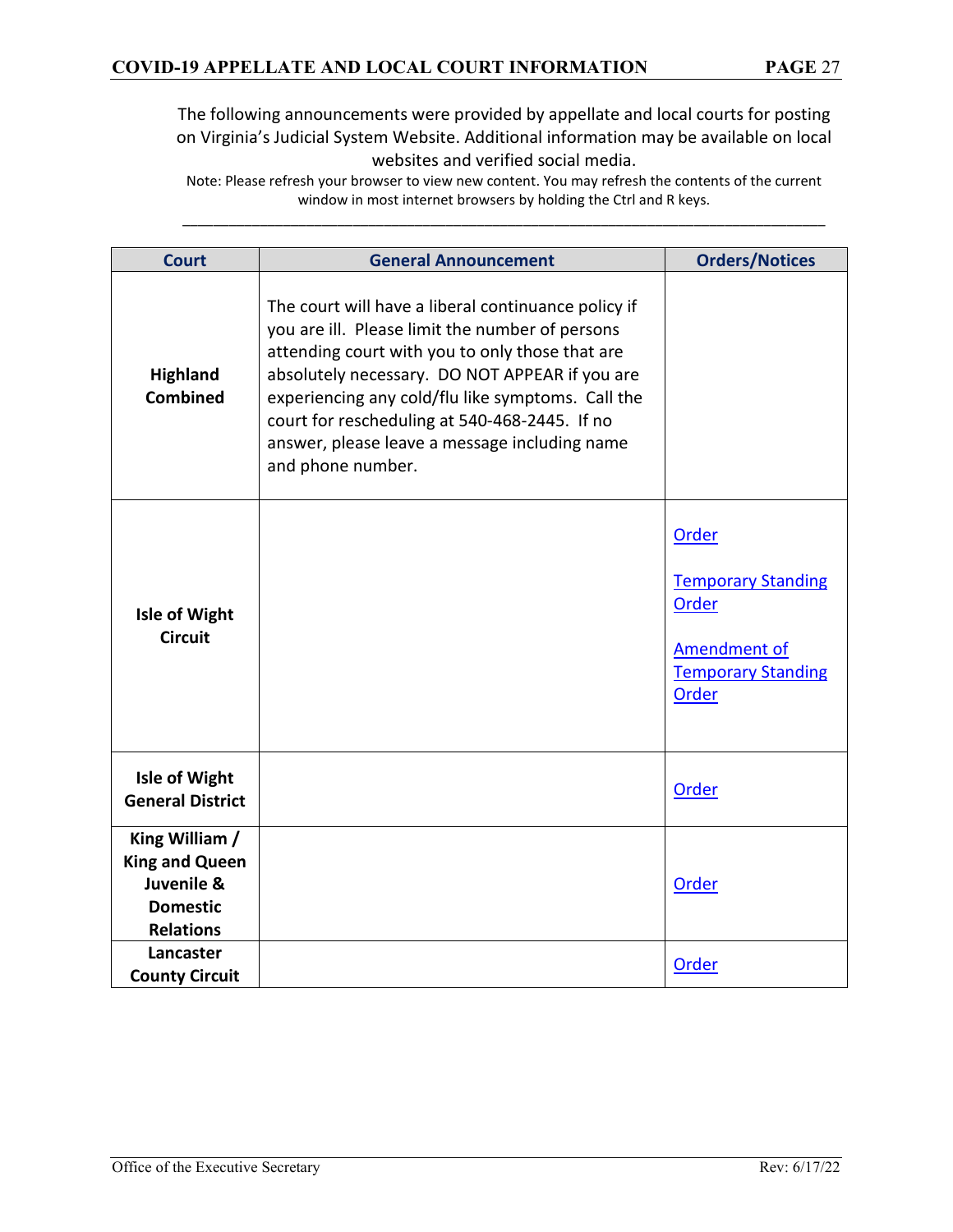| Court                                                                                             | <b>General Announcement</b>                                                                                                                                                    | <b>Orders/Notices</b>                  |
|---------------------------------------------------------------------------------------------------|--------------------------------------------------------------------------------------------------------------------------------------------------------------------------------|----------------------------------------|
| Lexington<br>/Rockbridge<br><b>General District</b>                                               | In response to COVID 19, if you are ill or suspect<br>that you have been exposed to someone that is ill<br>please contact 540-463-3631 to speak to someone<br>about your case. |                                        |
| Lexington<br>/Rockbridge<br>Juvenile &<br><b>Domestic</b><br><b>Relations</b>                     |                                                                                                                                                                                | Order                                  |
| Loudoun Circuit,<br><b>General District,</b><br>Juvenile &<br><b>Domestic</b><br><b>Relations</b> |                                                                                                                                                                                | General<br><b>Administrative Order</b> |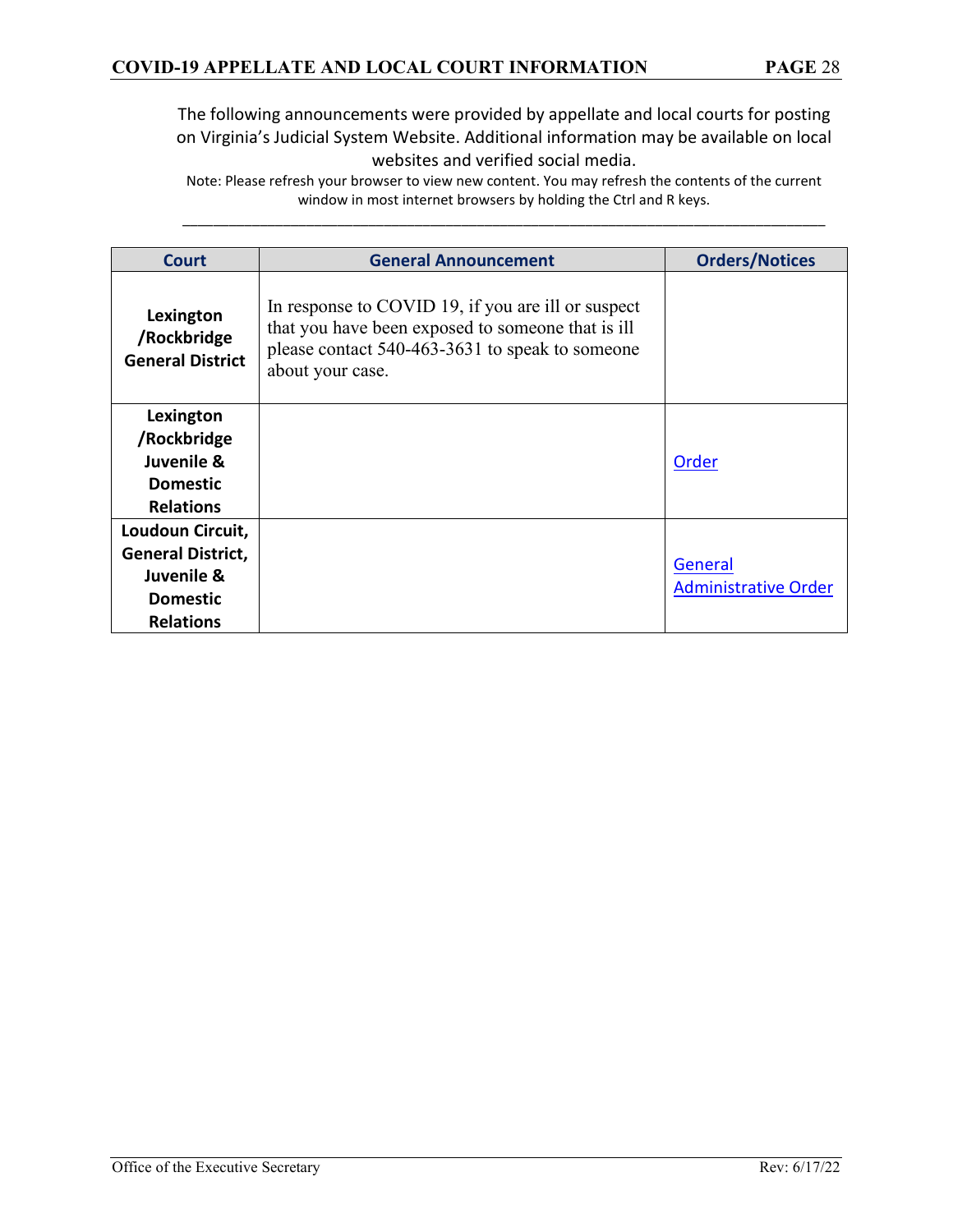| <b>Court</b>           | <b>General Announcement</b> | <b>Orders/Notices</b>                                                                                                                                                                                                                                                              |
|------------------------|-----------------------------|------------------------------------------------------------------------------------------------------------------------------------------------------------------------------------------------------------------------------------------------------------------------------------|
|                        |                             | Order - Postponing of<br>jury trials<br><b>COVID-19 Action Plan</b><br>Court-ordered<br><b>Procedures</b><br>Order<br><b>Second Transition</b><br>Plan                                                                                                                             |
| <b>Loudoun Circuit</b> |                             | <b>Civil Motions</b><br>Praecipe<br>(Remote)<br><b>Civil Scheduling</b><br>$\overline{\phantom{a}}$<br>Praecipe<br>(Remote)<br><b>Criminal Docket</b><br>$\overline{\phantom{a}}$<br>Praecipe<br>Criminal<br>$\overline{\phantom{a}}$<br><b>Scheduling</b><br>Praecipe<br>(Remote) |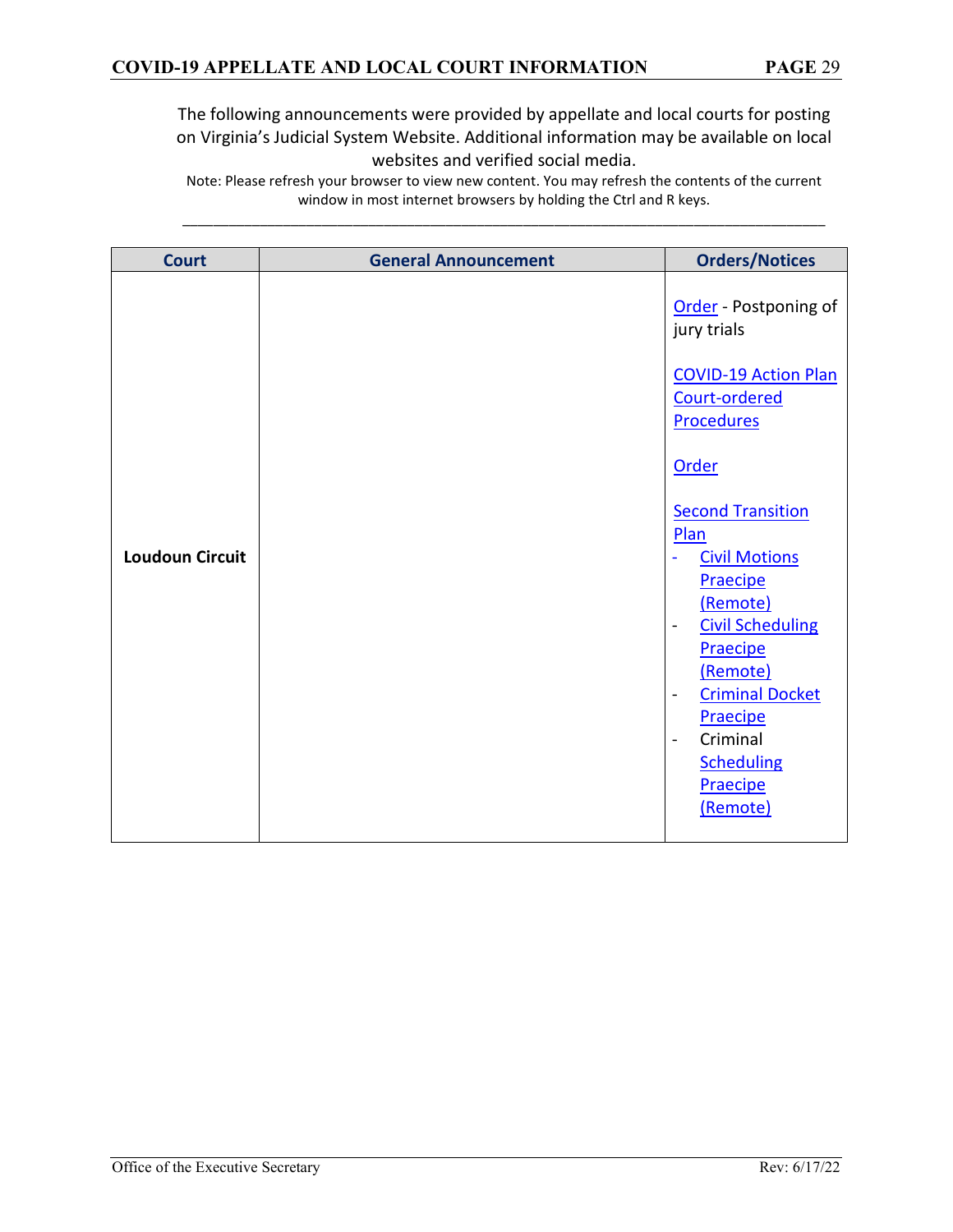| <b>Court</b>                                                                          | <b>General Announcement</b>                                                                                                                                                                                                                                                                                                                                  | <b>Orders/Notices</b>                                                                                                                                                     |
|---------------------------------------------------------------------------------------|--------------------------------------------------------------------------------------------------------------------------------------------------------------------------------------------------------------------------------------------------------------------------------------------------------------------------------------------------------------|---------------------------------------------------------------------------------------------------------------------------------------------------------------------------|
| Loudoun<br><b>General District</b>                                                    | Due to the Coronavirus (COVID-19) pandemic, the<br>Court will have a very liberal continuance policy.<br>If you feel ill or have been in contact with someone<br>who is ill, please contact the Clerk's Office prior to<br>coming to court. The Court asks that unless you<br>are a party to a case or a necessary witness, please<br>consider staying home. | Order<br>Order - Docket<br>control<br>Affidavit - Eviction<br><b>Actions</b><br><b>Protective Order</b><br><b>Protocols</b><br><b>Motion for Remote</b><br><b>Hearing</b> |
| Loudoun<br>Juvenile &<br><b>Domestic</b><br><b>Relations</b>                          |                                                                                                                                                                                                                                                                                                                                                              | <b>Case Scheduling</b><br><b>Notice</b><br><b>Request for remote</b><br>appearance                                                                                        |
| <b>Louisa Circuit</b>                                                                 |                                                                                                                                                                                                                                                                                                                                                              | Order                                                                                                                                                                     |
| <b>Louisa General</b><br><b>District</b>                                              |                                                                                                                                                                                                                                                                                                                                                              | <b>Notice</b>                                                                                                                                                             |
| Lunenburg<br>Circuit, General<br>District, Juvenile<br>& Domestic<br><b>Relations</b> |                                                                                                                                                                                                                                                                                                                                                              | Order                                                                                                                                                                     |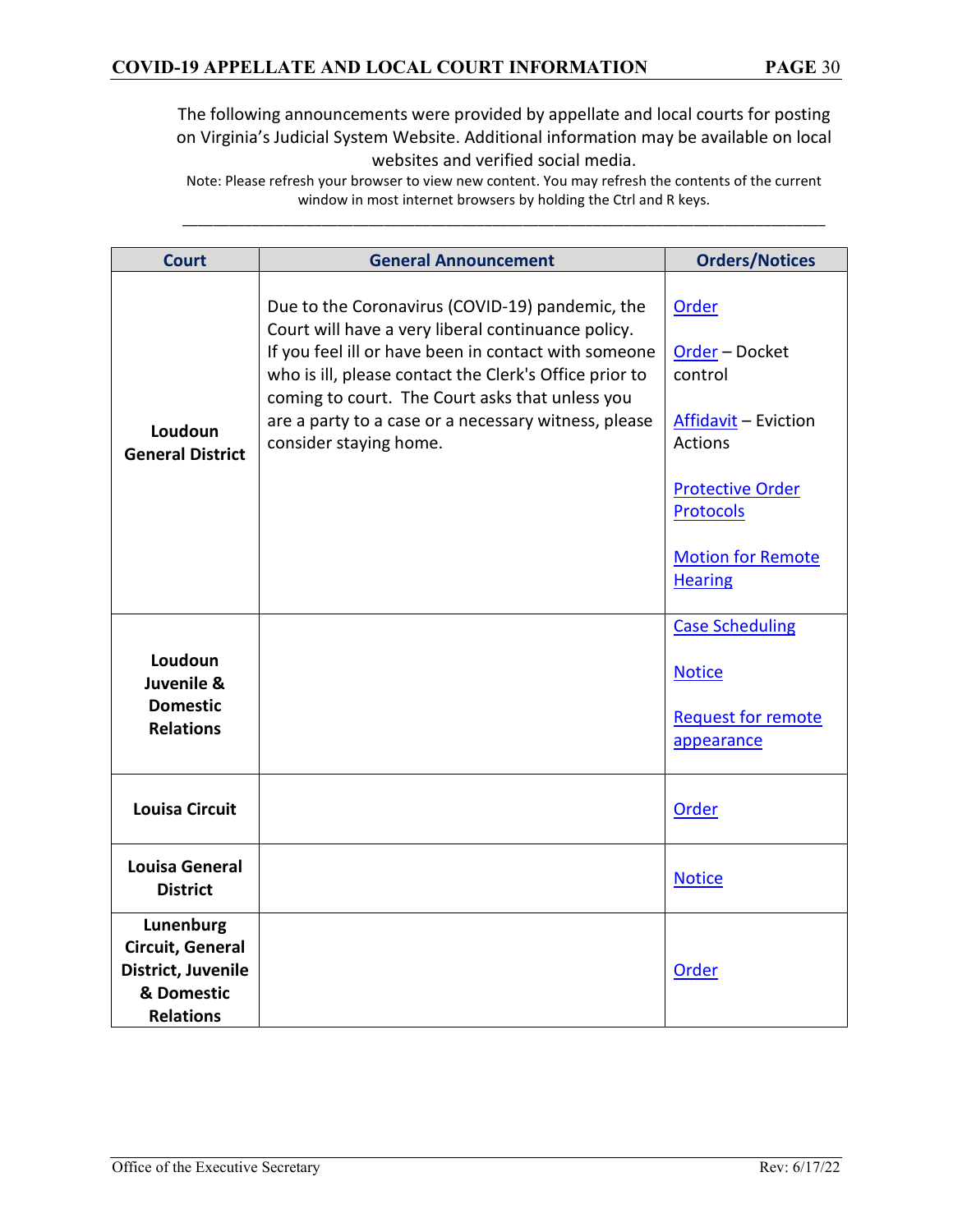| <b>Court</b>                                                   | <b>General Announcement</b> | <b>Orders/Notices</b>                                                                                                                                                                                            |
|----------------------------------------------------------------|-----------------------------|------------------------------------------------------------------------------------------------------------------------------------------------------------------------------------------------------------------|
| Lynchburg<br><b>Circuit</b>                                    |                             | Order<br>Order - Masks<br>Temporary<br><b>Emergency Order</b><br><b>Suspending Jury</b><br><b>Trials - September</b><br>2021<br><b>Press Release</b><br><b>Circuit Court and</b><br>Clerk's Office<br>operations |
| Lynchburg<br><b>General District</b>                           |                             | <b>Court Access Rules</b>                                                                                                                                                                                        |
| Lynchburg<br>Juvenile &<br><b>Domestic</b><br><b>Relations</b> |                             | Order                                                                                                                                                                                                            |
| <b>Madison Circuit</b>                                         |                             | Order                                                                                                                                                                                                            |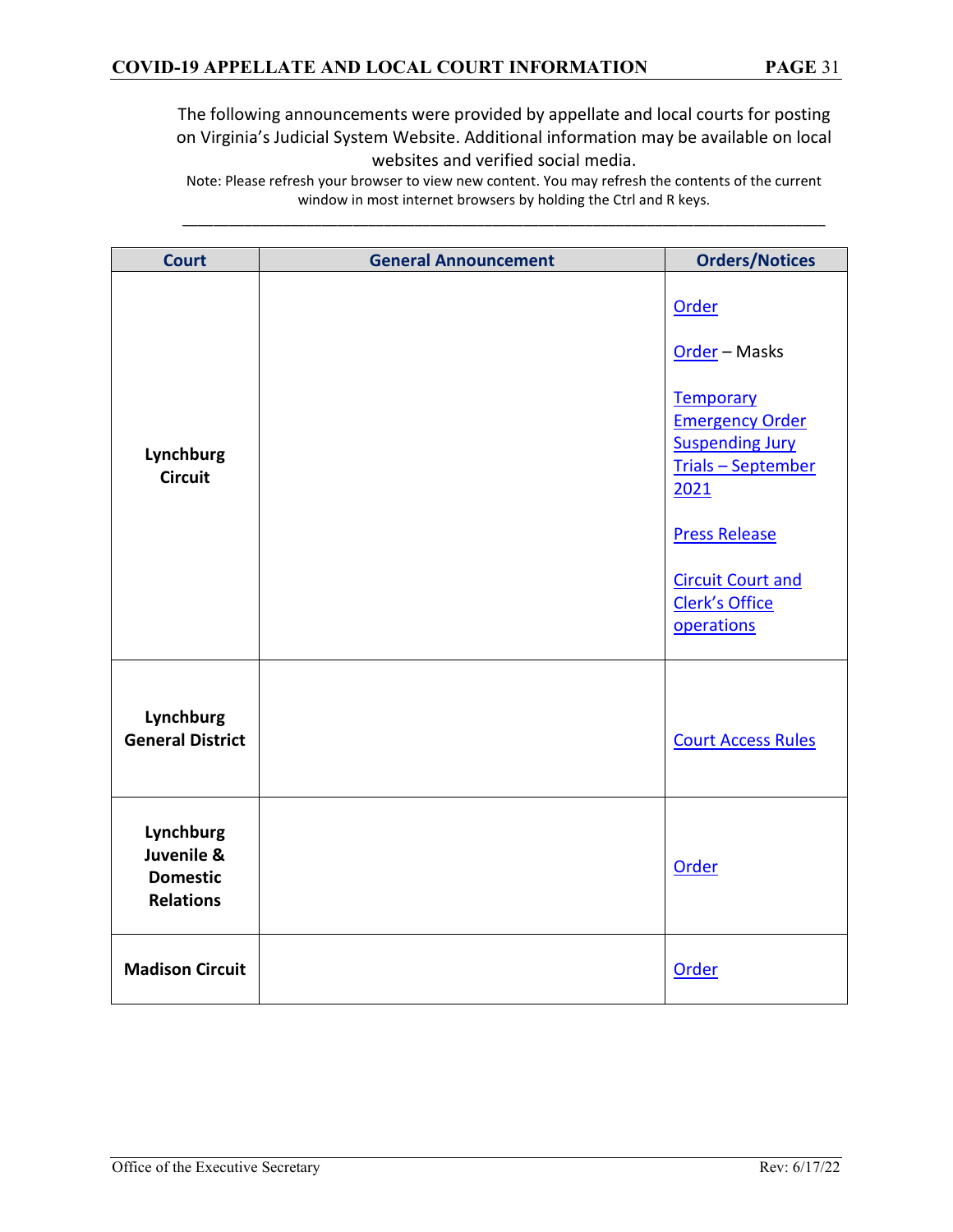| <b>Court</b>                                                                                       | <b>General Announcement</b> | <b>Orders/Notices</b>                                                   |
|----------------------------------------------------------------------------------------------------|-----------------------------|-------------------------------------------------------------------------|
| <b>Madison</b><br><b>General District</b><br>and Juvenile &<br><b>Domestic</b><br><b>Relations</b> |                             | Announcement<br><b>Mask Policy</b><br>Order<br><b>Order</b> - Reopening |
| <b>Martinsville</b><br><b>Circuit</b>                                                              |                             | Order<br><b>Face Covering Case</b><br><b>Scheduling Order</b>           |
| <b>Martinsville</b><br><b>General District</b>                                                     |                             | <b>Reopening General</b><br><b>District Courtrooms</b>                  |
| <b>Mathews</b><br><b>General District</b>                                                          |                             | <b>Notice</b><br>Order                                                  |
| <b>Mecklenburg</b><br>Circuit, General<br>District, Juvenile<br>& Domestic<br><b>Relations</b>     |                             | Order                                                                   |
| <b>Middlesex</b><br><b>General District</b>                                                        |                             | <b>Notice</b><br>Order                                                  |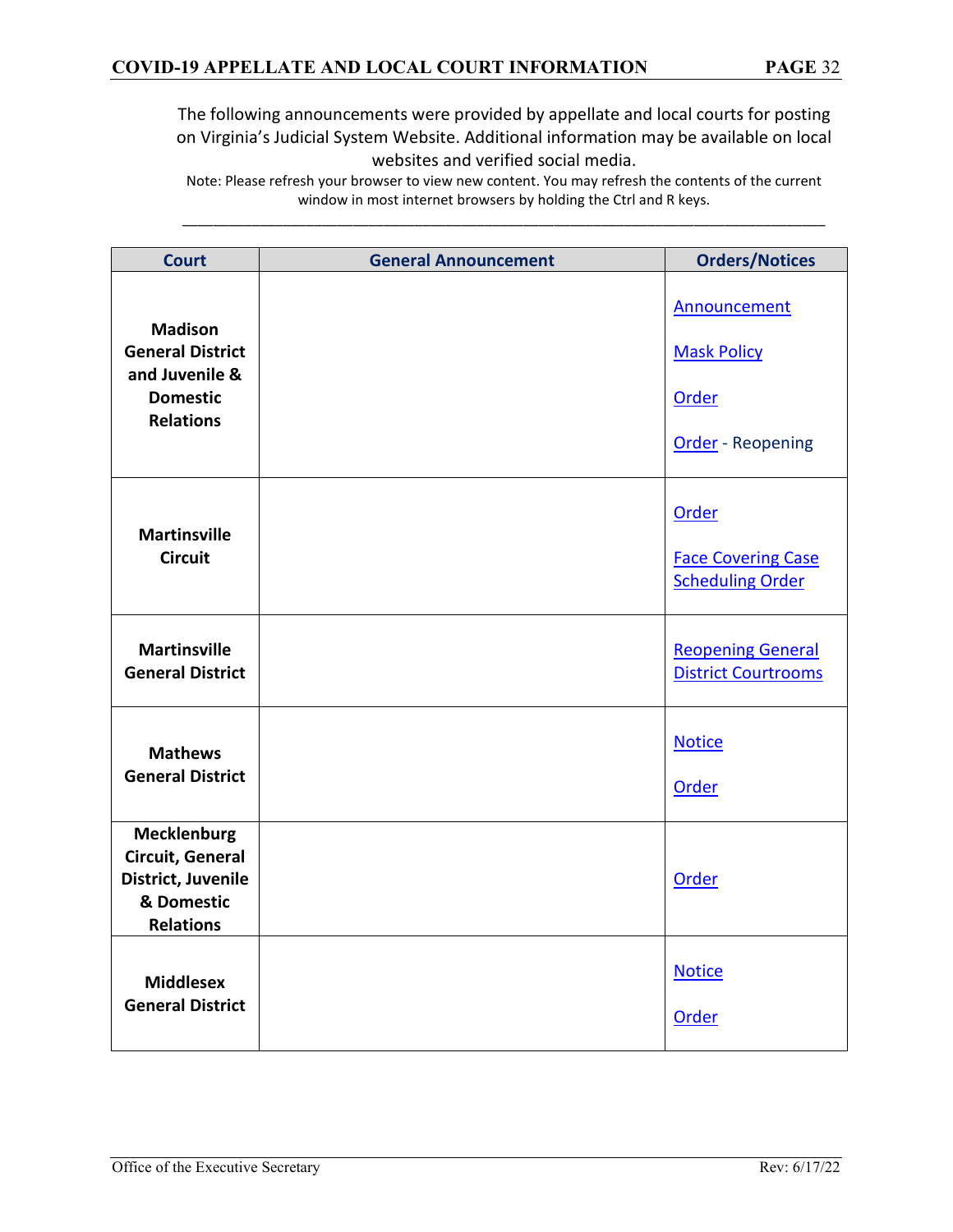| <b>Court</b>                                                          | <b>General Announcement</b>                                                                                                                                                                            | <b>Orders/Notices</b>                                               |
|-----------------------------------------------------------------------|--------------------------------------------------------------------------------------------------------------------------------------------------------------------------------------------------------|---------------------------------------------------------------------|
| <b>Middlesex</b><br>Juvenile &<br><b>Domestic</b><br><b>Relations</b> |                                                                                                                                                                                                        | Order                                                               |
| Montgomery<br><b>Circuit</b>                                          |                                                                                                                                                                                                        | Order<br><b>Clerk's Office</b><br><b>Operation</b><br><b>Notice</b> |
| Montgomery<br>Juvenile &<br><b>Domestic</b><br><b>Relations</b>       |                                                                                                                                                                                                        | Order                                                               |
| <b>Nelson Circuit</b>                                                 | As a temporary precaution, if you are ill or suspect<br>that you have been exposed to someone who is ill,<br>please contact the Court at 434-263-7020 for<br>guidance BEFORE coming to the Courthouse. |                                                                     |
| <b>Nelson General</b><br><b>District</b>                              |                                                                                                                                                                                                        | Order<br>Announcement                                               |
| <b>New Kent</b><br><b>General District</b>                            |                                                                                                                                                                                                        | <b>Notice</b><br>Order<br>Order - Face<br><b>Covering</b>           |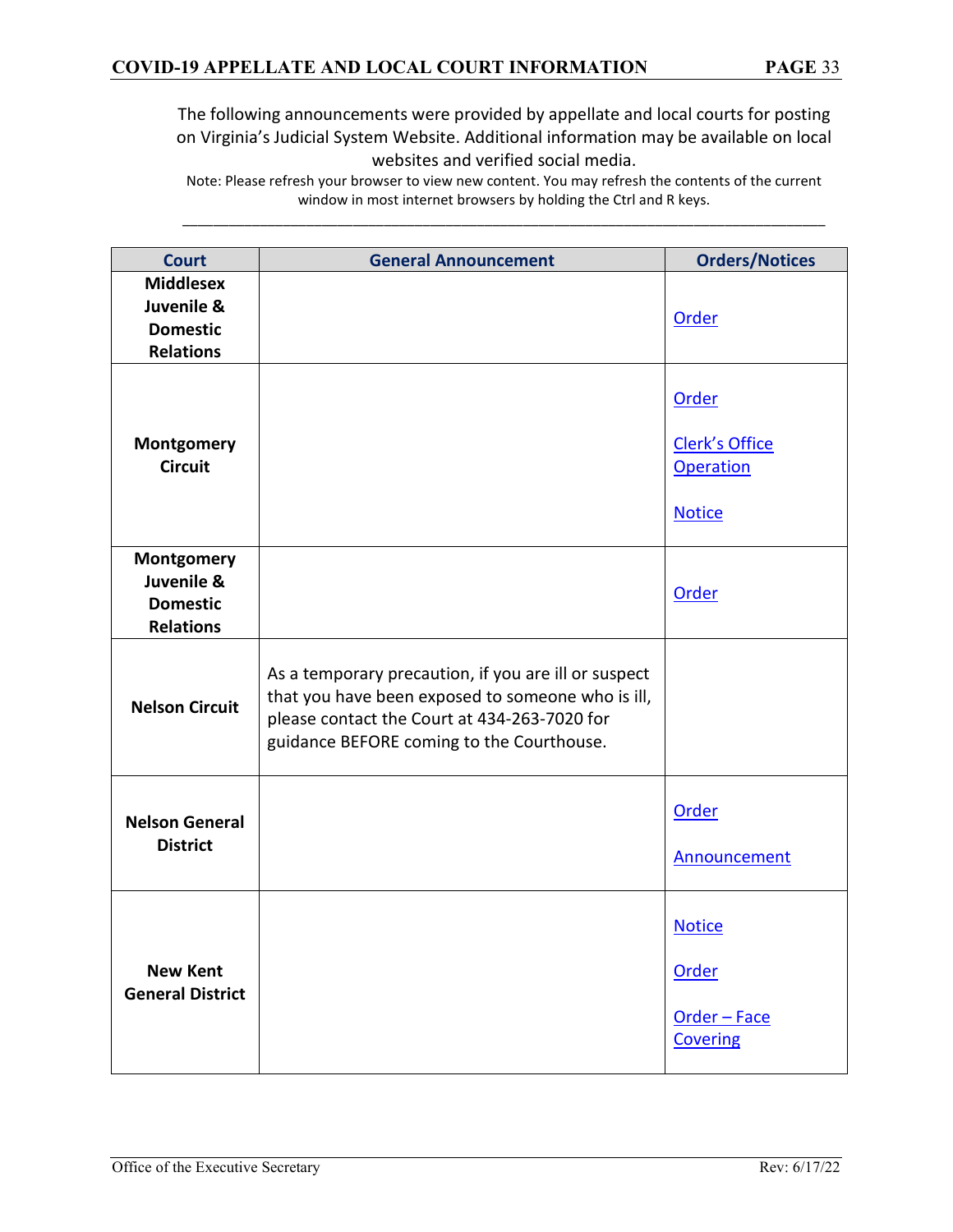| <b>Court</b>                                                         | <b>General Announcement</b> | <b>Orders/Notices</b>                                                                                                             |
|----------------------------------------------------------------------|-----------------------------|-----------------------------------------------------------------------------------------------------------------------------------|
| <b>New Kent</b><br>Juvenile &<br><b>Domestic</b><br><b>Relations</b> |                             | Order<br><b>Continuance Request</b><br>form<br>Order - Face<br>Covering                                                           |
| <b>Newport News</b><br><b>Circuit</b>                                |                             | <b>Notice</b><br>Courthouse<br><b>Screening Procedures</b><br>Order - Face<br><b>Covering</b>                                     |
| <b>Newport News</b><br><b>General District</b>                       |                             | <b>Court Policy</b><br>Docketing and<br><b>Operations Update</b><br>June 16 Addendum<br>Courthouse<br><b>Screening Procedures</b> |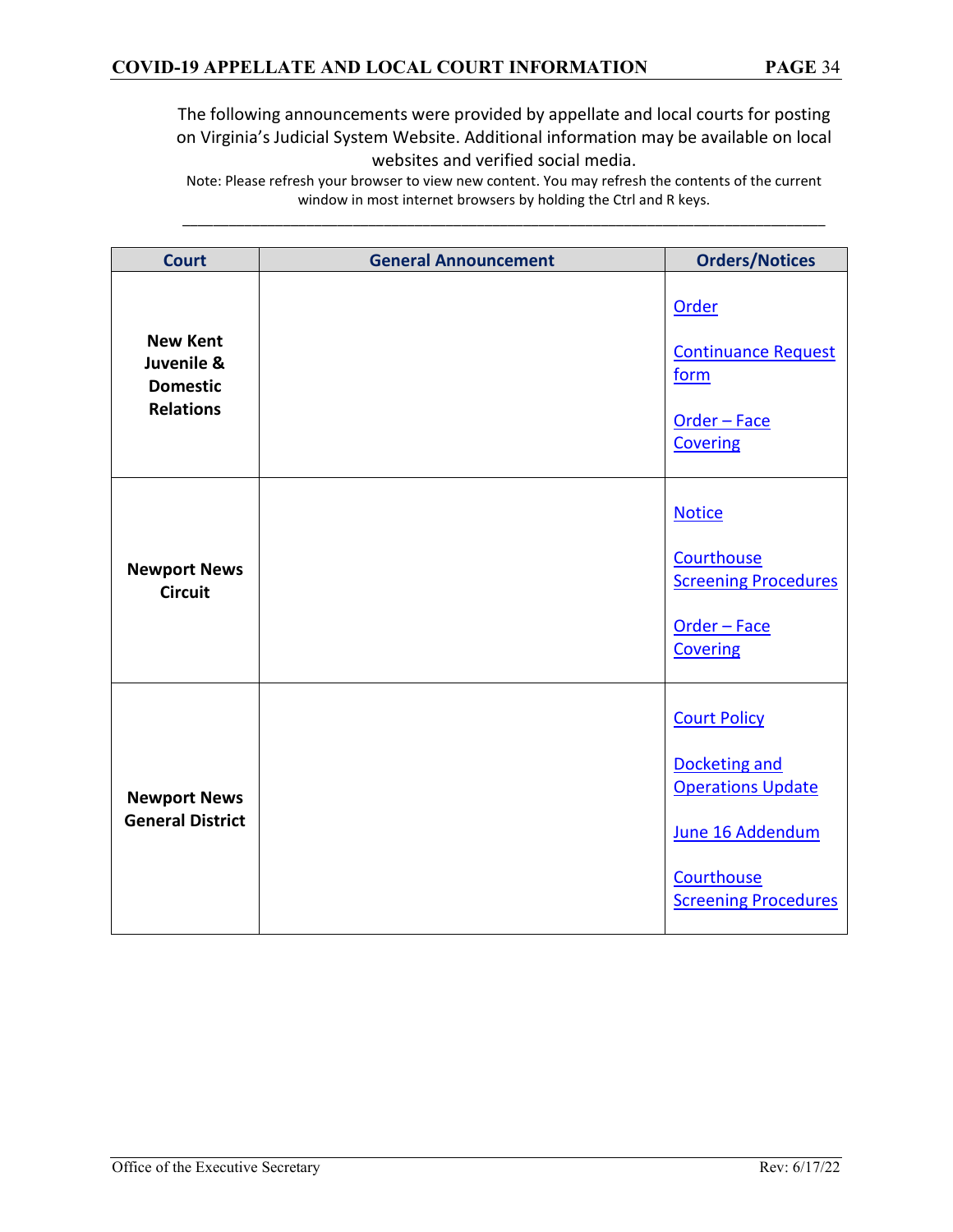| <b>Court</b>                                                             | <b>General Announcement</b> | <b>Orders/Notices</b>                                                                                                                                                                                                                                                                                                                                                                                                                      |
|--------------------------------------------------------------------------|-----------------------------|--------------------------------------------------------------------------------------------------------------------------------------------------------------------------------------------------------------------------------------------------------------------------------------------------------------------------------------------------------------------------------------------------------------------------------------------|
| <b>Newport News</b><br>Juvenile &<br><b>Domestic</b><br><b>Relations</b> |                             | <b>Notice</b><br>Courthouse<br><b>Screening Procedures</b><br><b>Transition Plan</b>                                                                                                                                                                                                                                                                                                                                                       |
| <b>Norfolk Circuit</b>                                                   |                             | <b>Resumption of Jury</b><br>Trials - April 5, 2021<br><b>Eighth Order</b><br>Order - Courthouse<br><b>Courtroom Safety</b><br><b>Approved Plan to</b><br>restart jury trials<br>Continuance Order -<br><b>Criminal Jury Trials</b><br><b>March 2021</b><br><b>Continuance Order -</b><br><b>Assigned Civil Jury</b><br><b>Trials March 2021</b><br><b>Continuance Order -</b><br><b>Unassigned Civil Jury</b><br><b>Trials March 2021</b> |
| Northampton<br><b>Circuit</b>                                            |                             | <b>Notice</b>                                                                                                                                                                                                                                                                                                                                                                                                                              |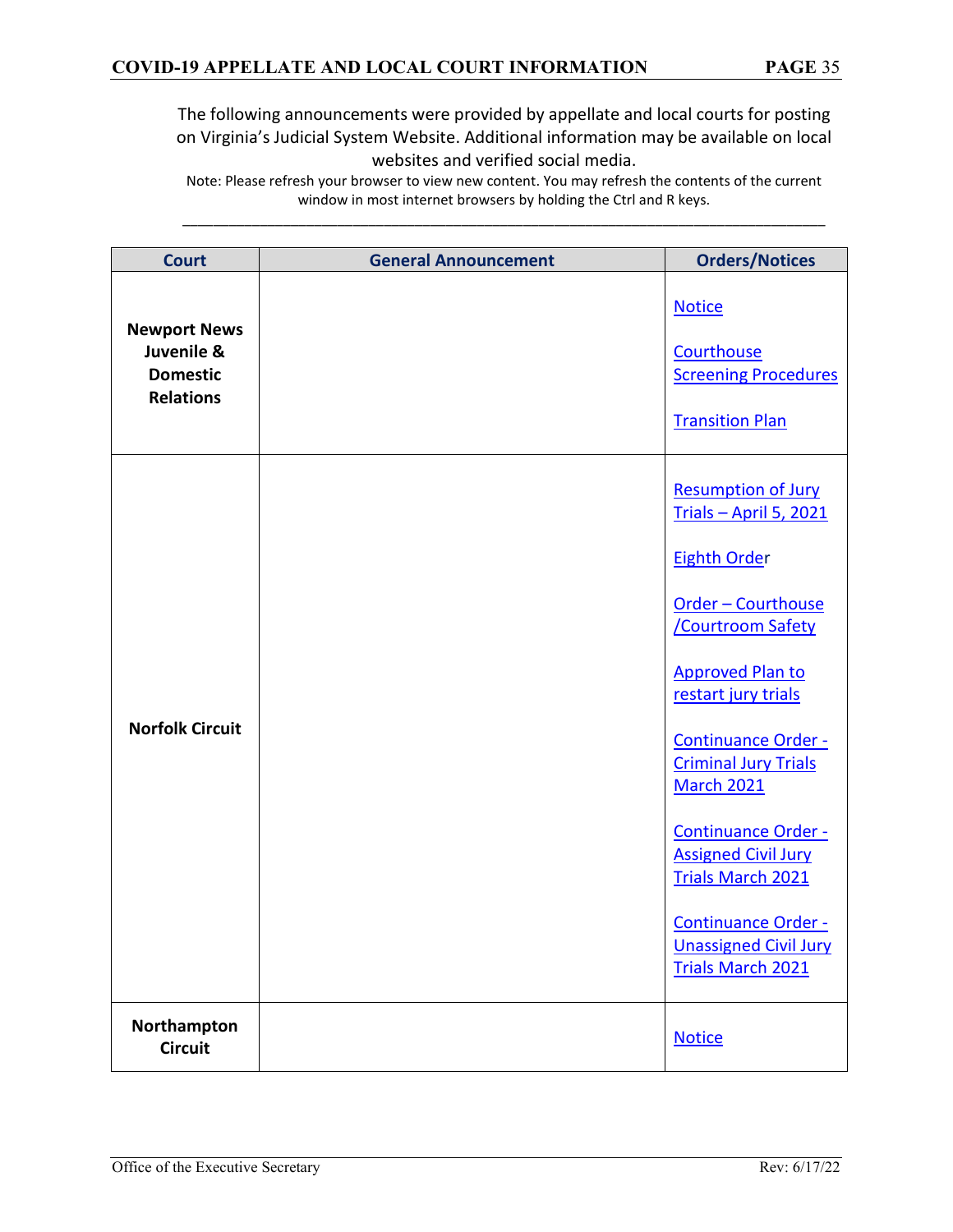| <b>Court</b>                                             | <b>General Announcement</b>                                                                                                                                                                                                                                                                                                                                                                                                                                                                                                                                                                                                                                                     | <b>Orders/Notices</b>                                                   |
|----------------------------------------------------------|---------------------------------------------------------------------------------------------------------------------------------------------------------------------------------------------------------------------------------------------------------------------------------------------------------------------------------------------------------------------------------------------------------------------------------------------------------------------------------------------------------------------------------------------------------------------------------------------------------------------------------------------------------------------------------|-------------------------------------------------------------------------|
| Northampton<br><b>General District</b>                   |                                                                                                                                                                                                                                                                                                                                                                                                                                                                                                                                                                                                                                                                                 | <b>Notice</b>                                                           |
| Northumberland<br><b>Circuit</b>                         |                                                                                                                                                                                                                                                                                                                                                                                                                                                                                                                                                                                                                                                                                 | Order                                                                   |
| Nottoway<br><b>Combined</b>                              |                                                                                                                                                                                                                                                                                                                                                                                                                                                                                                                                                                                                                                                                                 | <b>Notice</b><br><b>Traffic/Criminal</b><br>Order<br><b>Civil Order</b> |
| <b>Orange Circuit</b>                                    |                                                                                                                                                                                                                                                                                                                                                                                                                                                                                                                                                                                                                                                                                 | Order                                                                   |
| <b>Orange Juvenile</b><br>& Domestic<br><b>Relations</b> |                                                                                                                                                                                                                                                                                                                                                                                                                                                                                                                                                                                                                                                                                 | Order                                                                   |
| <b>Page Circuit</b>                                      | As a temporary precaution, taking effect March 17,<br>2020, the Page County Circuit Court will be<br>adopting a very liberal continuance policy.<br>Counsel of record and the Commonwealth's<br>attorney are strongly encouraged to remain in<br>contact and utilize pre-filed Continuance Orders. If<br>you are experiencing any symptoms you are<br>encouraged to stay home and contact the Clerk's<br>Office. If you are attending court, please consider<br>limiting the number of persons attending Court<br>with you to only those who are necessary as<br>seating will be adjusted to comply with<br>recommended best practices and thus may be<br>limited by necessity. |                                                                         |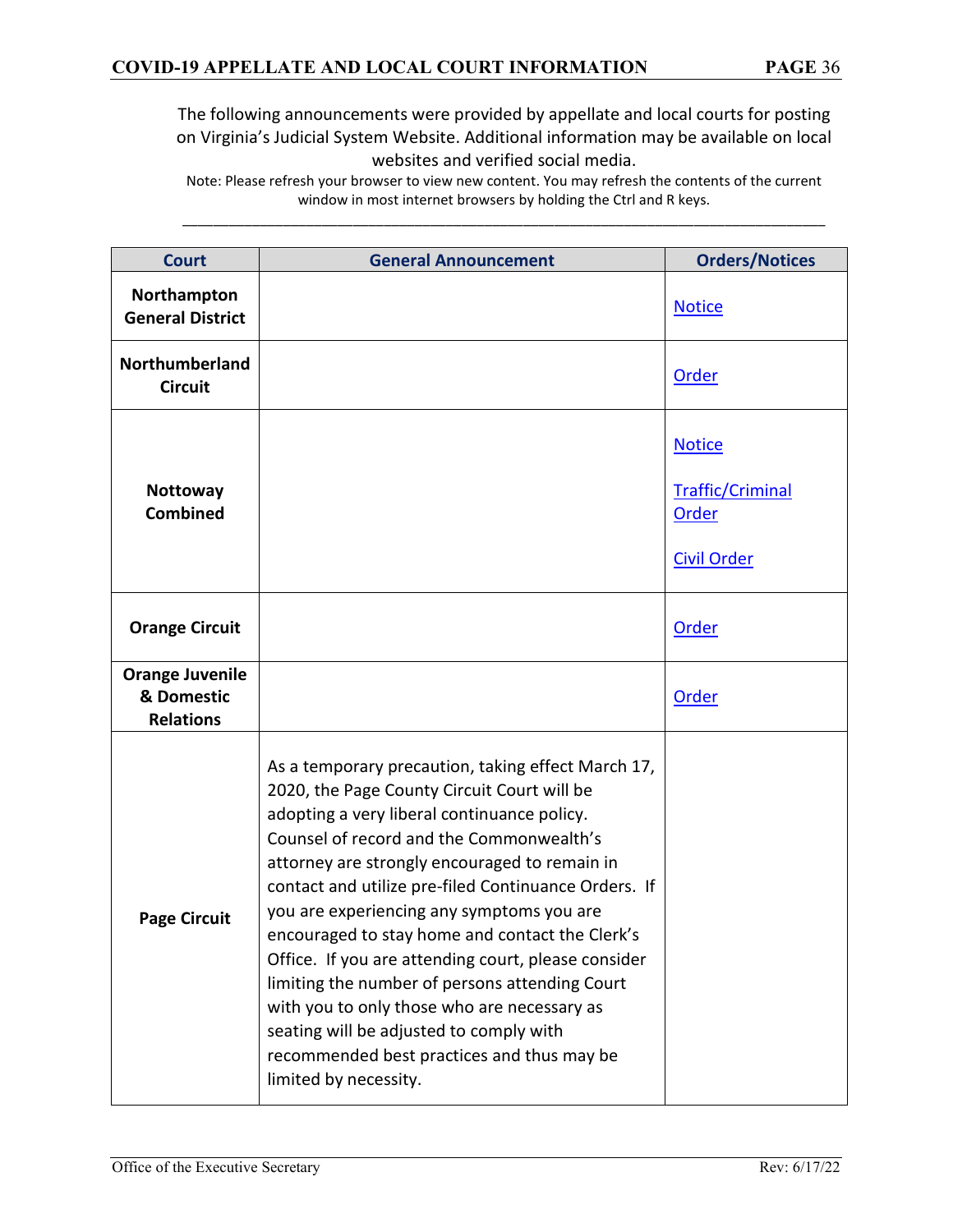| <b>Court</b>                                                      | <b>General Announcement</b>                                                            | <b>Orders/Notices</b>                                                   |
|-------------------------------------------------------------------|----------------------------------------------------------------------------------------|-------------------------------------------------------------------------|
| <b>Patrick Circuit</b>                                            |                                                                                        | <b>Notice</b>                                                           |
|                                                                   |                                                                                        | Order                                                                   |
| <b>Patrick General</b><br><b>District</b>                         |                                                                                        | <b>Notice</b><br><b>Reopening General</b><br><b>District Courtrooms</b> |
| Petersburg<br><b>Circuit</b>                                      |                                                                                        | Order                                                                   |
| Petersburg<br><b>General District</b>                             |                                                                                        | Order                                                                   |
| Petersburg<br>Juvenile &<br><b>Domestic</b><br><b>Relations</b>   |                                                                                        | Order                                                                   |
| Pittsylvania<br><b>General District</b>                           | Please contact the court if you need information or<br>have questions, 434.432.7879    |                                                                         |
| Pittsylvania<br>Juvenile &<br><b>Domestic</b><br><b>Relations</b> | Please contact the court if you need information or<br>have questions at 434-432-7861. |                                                                         |
|                                                                   |                                                                                        | <b>Notice</b>                                                           |
| Portsmouth<br><b>Circuit</b>                                      |                                                                                        | Order                                                                   |
|                                                                   |                                                                                        | Order - Civil Jury<br><b>Trials</b>                                     |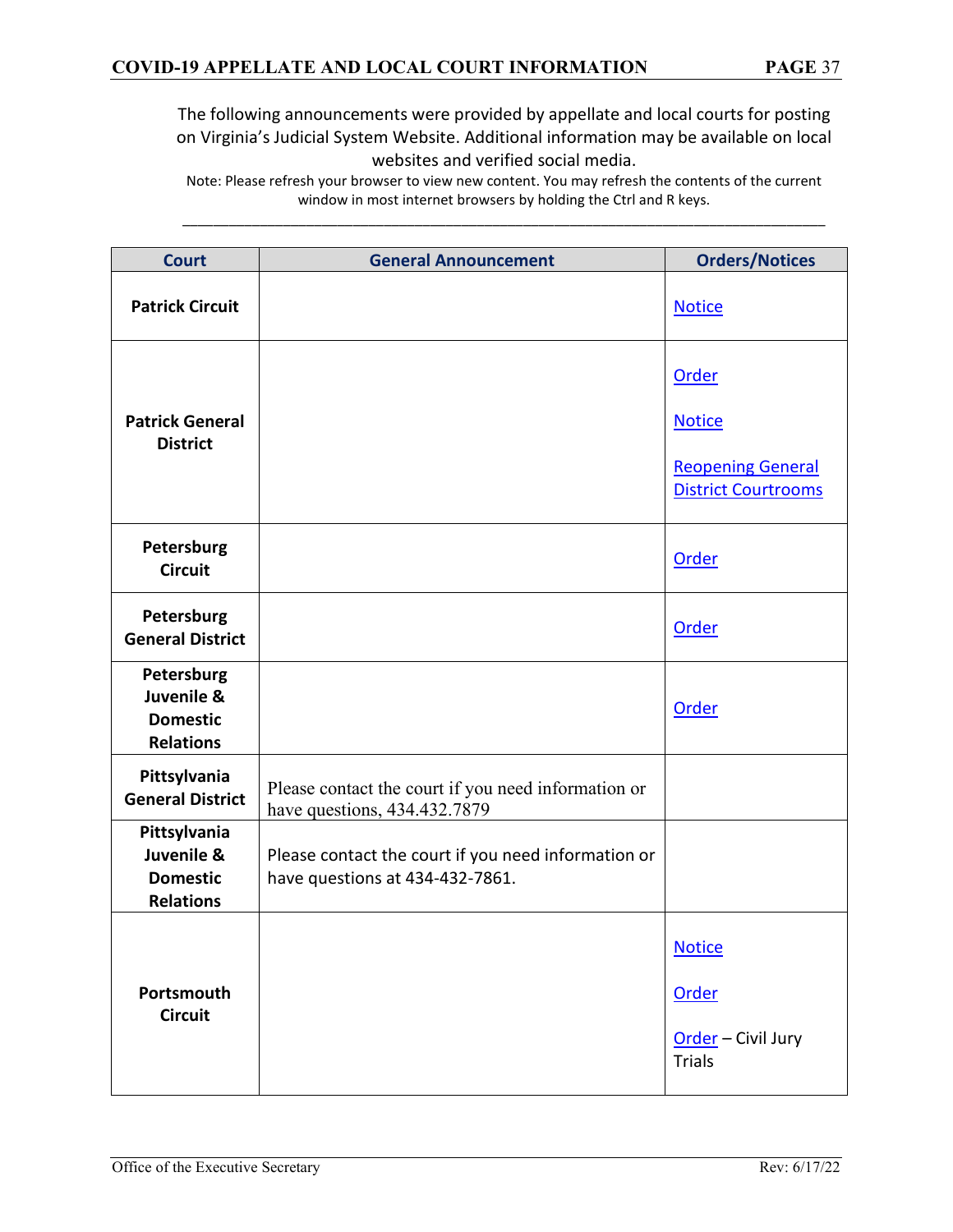| <b>Court</b>                                                                                     | <b>General Announcement</b>                                                                                                                                                                                                 | <b>Orders/Notices</b>                                                                                                             |
|--------------------------------------------------------------------------------------------------|-----------------------------------------------------------------------------------------------------------------------------------------------------------------------------------------------------------------------------|-----------------------------------------------------------------------------------------------------------------------------------|
| Powhatan<br><b>Circuit</b>                                                                       | Powhatan County Circuit Court Clerk's office is<br>open BY APPOINTMENT ONLY, Monday - Friday,<br>8:30 a.m. - 5:00 p.m. Please call before arriving to<br>schedule your appointment or to have staff assist<br>you remotely. |                                                                                                                                   |
| Powhatan<br><b>Combined</b>                                                                      |                                                                                                                                                                                                                             | <b>Notice</b><br><b>Order</b><br><b>Forms/Postings</b>                                                                            |
| <b>Prince Edward</b><br>Circuit, General<br>District, Juvenile<br>& Domestic<br><b>Relations</b> |                                                                                                                                                                                                                             | Order                                                                                                                             |
| <b>Prince William</b><br><b>Circuit</b>                                                          |                                                                                                                                                                                                                             | Temporary<br><b>Emergency Order</b><br><b>Special Continuing</b><br>Order<br>Temporary<br>procedures for<br>certain civil matters |
| <b>Prince William</b><br><b>Circuit</b>                                                          |                                                                                                                                                                                                                             | <b>Special Continuing</b><br>Order<br><b>Press Release</b>                                                                        |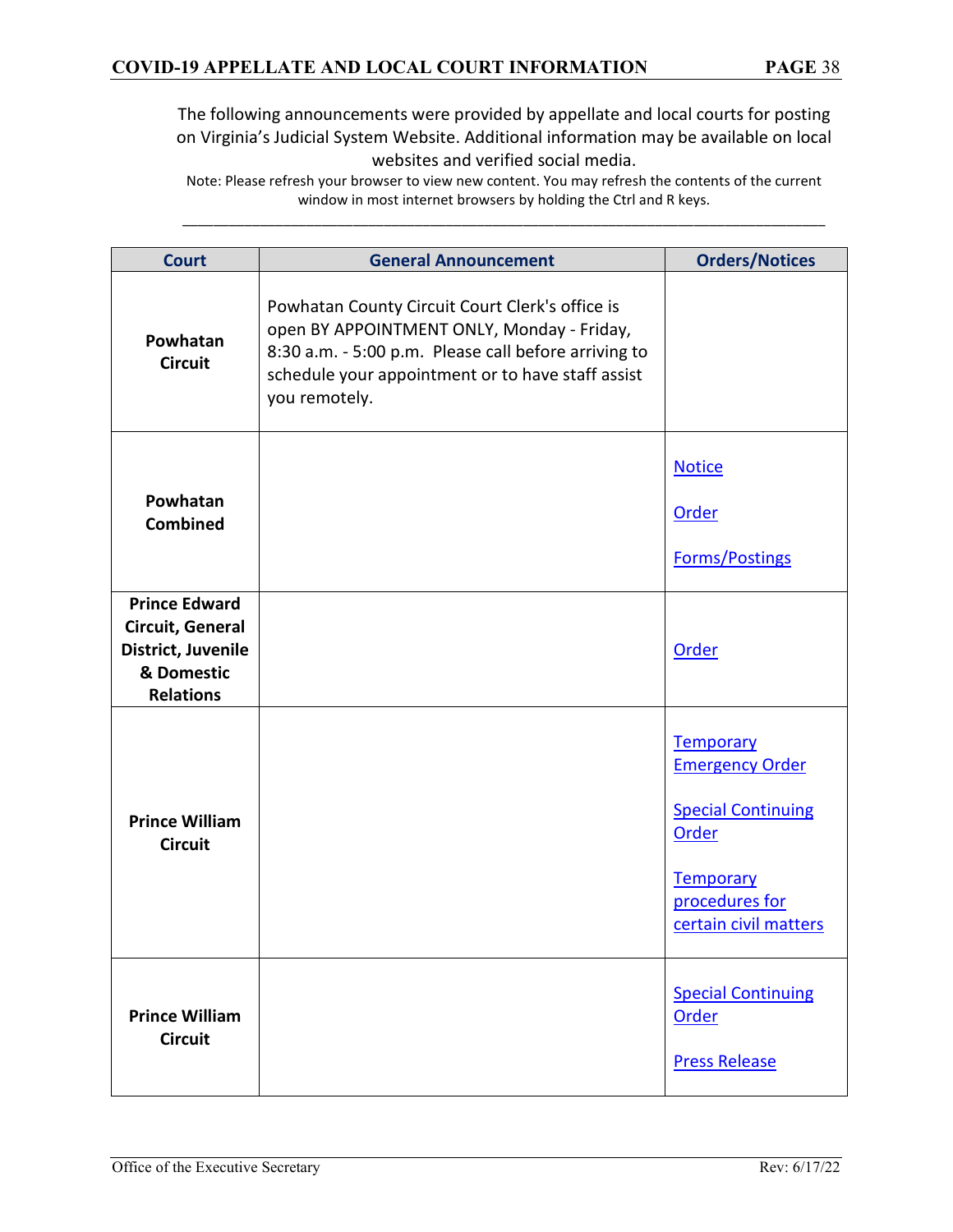| Court                                              | <b>General Announcement</b>                                                                                                                                                                                                                                                                                                                                                                                                                                                                                                                                                                                                                                                                                            | <b>Orders/Notices</b>                                                                                                                                                                           |
|----------------------------------------------------|------------------------------------------------------------------------------------------------------------------------------------------------------------------------------------------------------------------------------------------------------------------------------------------------------------------------------------------------------------------------------------------------------------------------------------------------------------------------------------------------------------------------------------------------------------------------------------------------------------------------------------------------------------------------------------------------------------------------|-------------------------------------------------------------------------------------------------------------------------------------------------------------------------------------------------|
| <b>Pulaski General</b><br><b>District</b>          |                                                                                                                                                                                                                                                                                                                                                                                                                                                                                                                                                                                                                                                                                                                        | <b>Notice</b>                                                                                                                                                                                   |
| Pulaski Juvenile<br>& Domestic<br><b>Relations</b> |                                                                                                                                                                                                                                                                                                                                                                                                                                                                                                                                                                                                                                                                                                                        | <b>Order</b>                                                                                                                                                                                    |
| Rappahannock<br><b>Circuit</b>                     |                                                                                                                                                                                                                                                                                                                                                                                                                                                                                                                                                                                                                                                                                                                        | <b>First Transition Plan</b><br><b>Order</b><br><b>Notice</b>                                                                                                                                   |
| <b>Richmond</b><br><b>Circuit</b>                  | The Clerk's Office continues to operate normal<br>business hours, 8:30 am to 4:30 pm, M-F. We are<br>closing each day at noon for one hour. All our<br>regular services, including deed recording,<br>marriage licenses and probate, continue. We<br>encourage use of couriers and mail rather than in-<br>person visits. Please call before making a trip to<br>the courthouse. Attorneys are encouraged to use<br>electronic filing options and remote access<br>systems. Please see our page on the city website<br>for more information. Many court cases have been<br>continued. Please contact the clerk's office for<br>more information. 804-646-6505. Web addresses<br>are on the "Notice to Public and Bar." | <b>Resumption of Civil</b><br><b>Jury Trials</b><br><b>Notice to Public and</b><br><b>Bar</b><br>Order<br><b>Order - Extension</b><br><b>Service Delivery Plan</b><br><b>Order - Grand Jury</b> |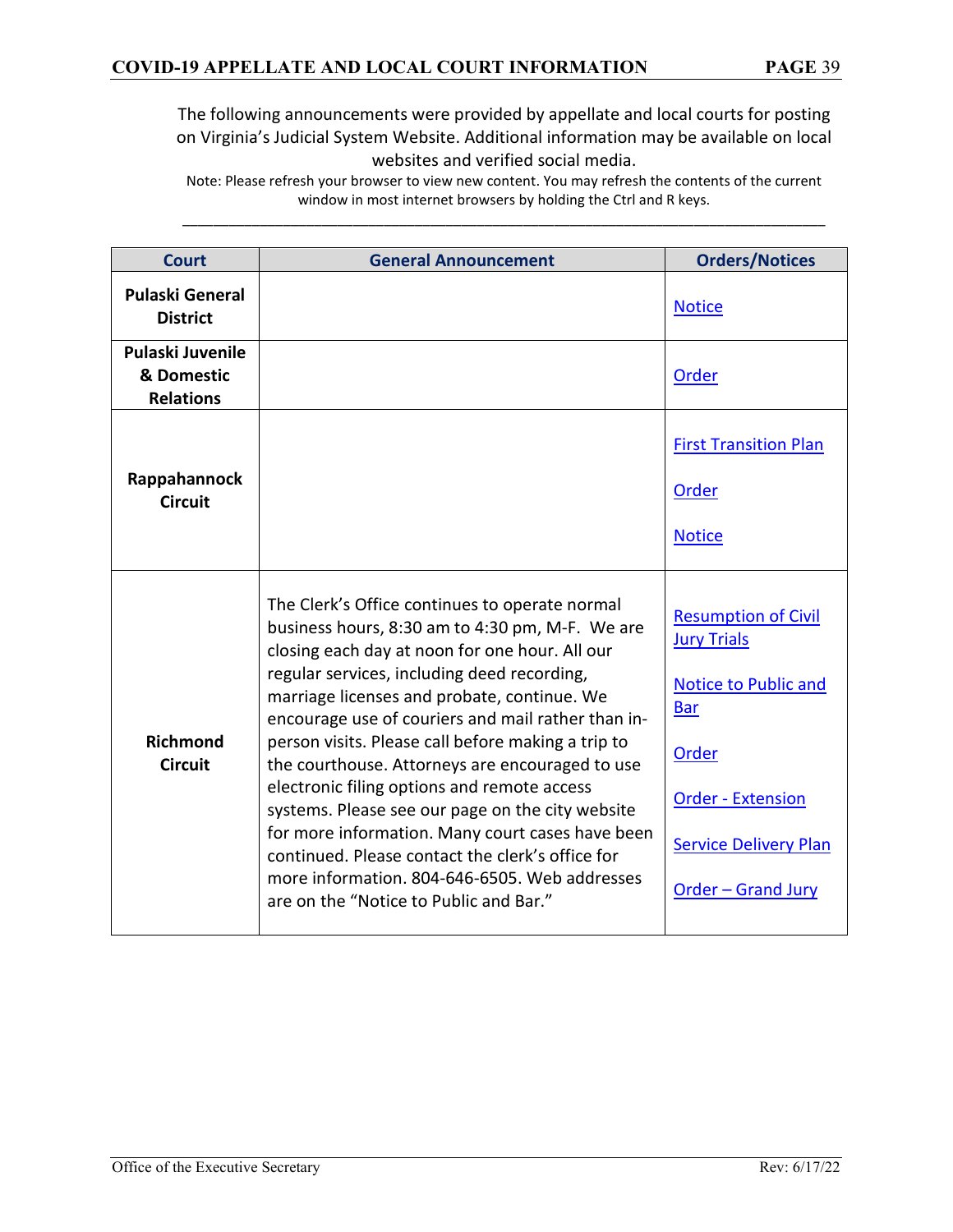| <b>Court</b>                        | <b>General Announcement</b>                                                                                                                                                                                                                                                                                                                                                                           | <b>Orders/Notices</b>                                 |
|-------------------------------------|-------------------------------------------------------------------------------------------------------------------------------------------------------------------------------------------------------------------------------------------------------------------------------------------------------------------------------------------------------------------------------------------------------|-------------------------------------------------------|
| Richmond<br><b>General District</b> | Please see the attached Orders for continuance<br>dates, and or motions, for cases scheduled in the<br><b>Richmond General District Court.</b><br>For confirmation of the new court dates in any<br>case consult:<br>Supreme Court of Virginia website:<br>www.vacourts.gov under Case Status and<br>Information for General District Courts by selecting<br>City of Richmond General District Court. | 3rd Notice to Public<br>and Bar<br><b>Civil Order</b> |
|                                     | You may also contact the Clerk's Office:                                                                                                                                                                                                                                                                                                                                                              | <b>Criminal Traffic Order</b>                         |
|                                     | <b>Criminal and Traffic Divisions:</b>                                                                                                                                                                                                                                                                                                                                                                |                                                       |
|                                     | 804-646-6431 (John Marshall Courts Bldg.)                                                                                                                                                                                                                                                                                                                                                             |                                                       |
|                                     | 804-646-6677 (Marsh Courthouse)                                                                                                                                                                                                                                                                                                                                                                       |                                                       |
|                                     | Civil Division:                                                                                                                                                                                                                                                                                                                                                                                       |                                                       |
|                                     | 804-646-6461 (John Marshall Courts Bldg.)                                                                                                                                                                                                                                                                                                                                                             |                                                       |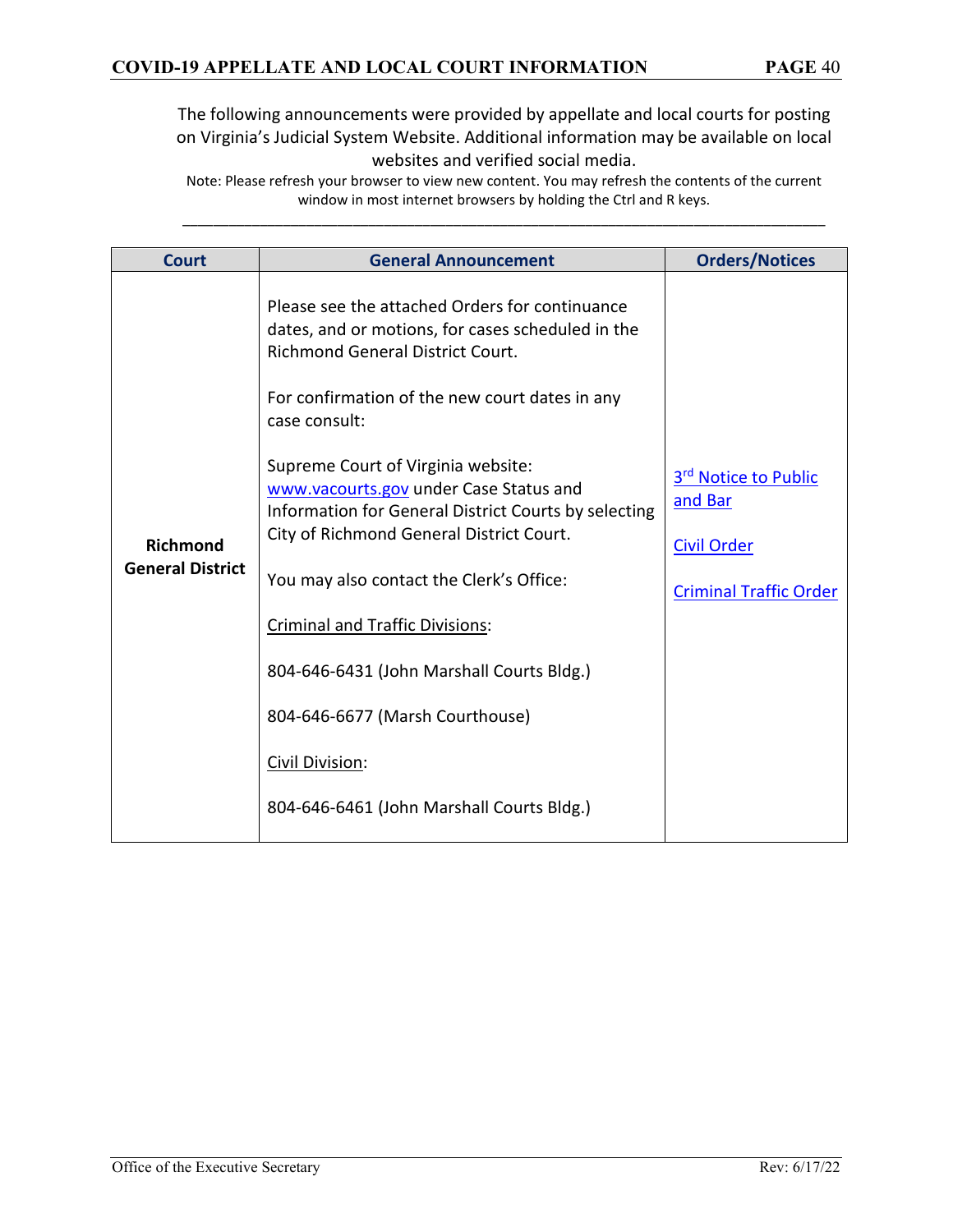| <b>Court</b>                                                               | <b>General Announcement</b>                                                                                                                                                                                                                                                                                                                                                                                                                                                                                                                                                                                                                                                                                                                                                                                                                                                    | <b>Orders/Notices</b>              |
|----------------------------------------------------------------------------|--------------------------------------------------------------------------------------------------------------------------------------------------------------------------------------------------------------------------------------------------------------------------------------------------------------------------------------------------------------------------------------------------------------------------------------------------------------------------------------------------------------------------------------------------------------------------------------------------------------------------------------------------------------------------------------------------------------------------------------------------------------------------------------------------------------------------------------------------------------------------------|------------------------------------|
| <b>Richmond</b><br>Juvenile &<br><b>Domestic</b><br><b>Relations</b>       | Richmond J&DR has a mask mandate that has been<br>reinstated effective May 27, 2022. All cases are<br>being heard and parties should report to court as<br>scheduled, however due the COVID-19 outbreak,<br>the Court will have a very liberal continuance<br>policy if parties are ill. We ask that all parties<br>consider limiting the number of persons attending<br>Court with you to only those who are absolutely<br>necessary and have received a subpoena to appear<br>in court as we comply with Social Distancing.<br>Contact information is listed below. The Court<br>Service Unit (CSU) continues to take all new filings<br>by appointment only. Parties must complete and<br>return the package to CSU.<br>Clerk's office: 804-646-2942<br>Commonwealth's Attorney: 804-646-2942<br>Public Defender's office: 804-225-4330<br>Court Service Unit: 804-646-2900 | Order - Mask<br>Mandate reinstated |
| <b>Roanoke City</b><br>Juvenile &<br><b>Domestic</b><br><b>Relations</b>   |                                                                                                                                                                                                                                                                                                                                                                                                                                                                                                                                                                                                                                                                                                                                                                                                                                                                                | Order                              |
| <b>Roanoke County</b><br>and City                                          |                                                                                                                                                                                                                                                                                                                                                                                                                                                                                                                                                                                                                                                                                                                                                                                                                                                                                | <b>Press Release</b>               |
| <b>Roanoke County</b><br>Juvenile &<br><b>Domestic</b><br><b>Relations</b> |                                                                                                                                                                                                                                                                                                                                                                                                                                                                                                                                                                                                                                                                                                                                                                                                                                                                                | Order                              |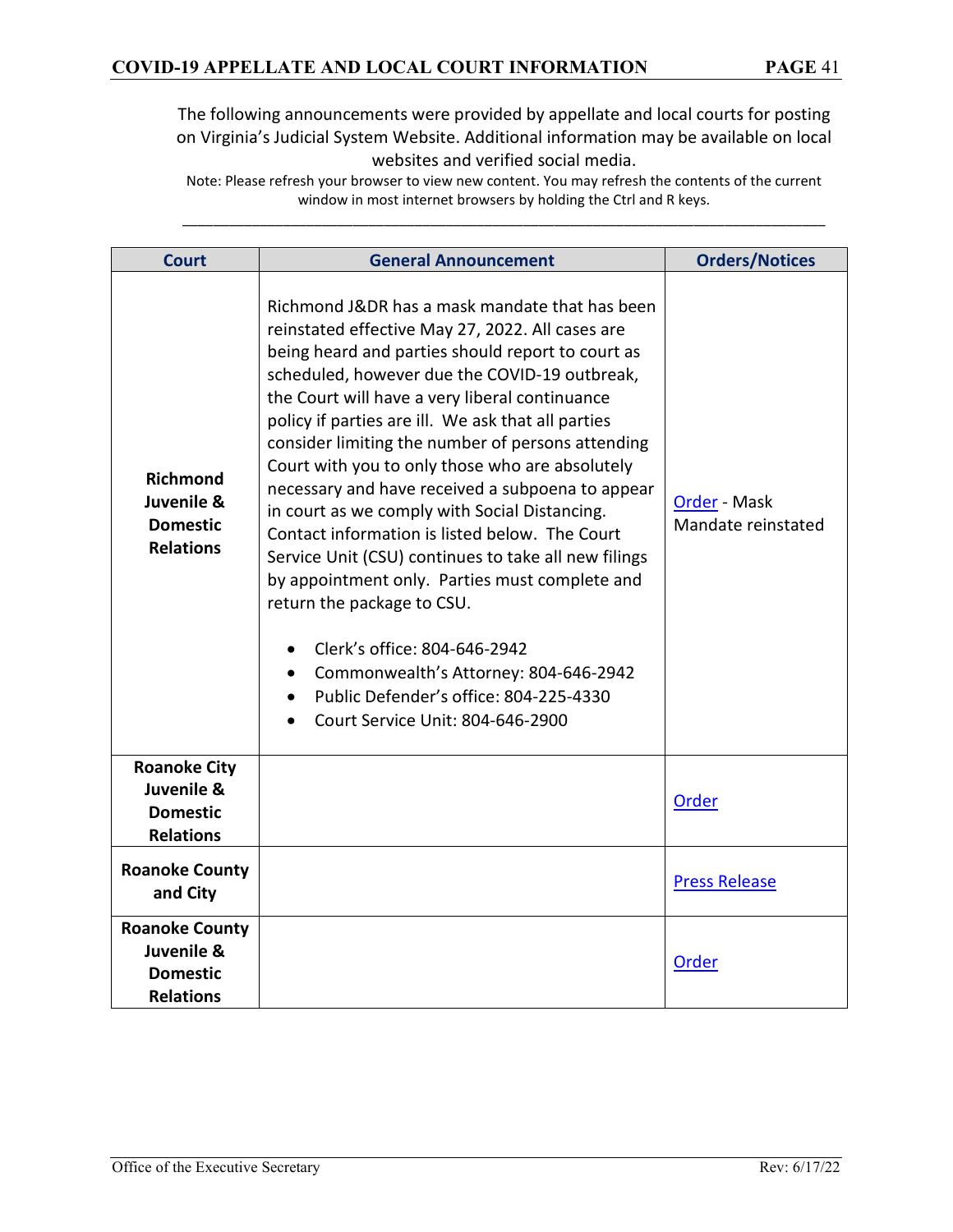| <b>Court</b>                                                    | <b>General Announcement</b>                                                                                                                                                                                                                                                                                                                                                                                                                                                                                                                                                                                                                                                                                                                                                                                                            | <b>Orders/Notices</b>                                                                           |
|-----------------------------------------------------------------|----------------------------------------------------------------------------------------------------------------------------------------------------------------------------------------------------------------------------------------------------------------------------------------------------------------------------------------------------------------------------------------------------------------------------------------------------------------------------------------------------------------------------------------------------------------------------------------------------------------------------------------------------------------------------------------------------------------------------------------------------------------------------------------------------------------------------------------|-------------------------------------------------------------------------------------------------|
| Rockingham<br><b>Circuit</b>                                    | With concern and caution the Rockingham Circuit<br>Court is making all efforts to protect those doing<br>business with and working in our court from<br>COVID-19 or other current contaminants.<br>1) If you are ill or suspect you have been exposed,<br>please contact the clerk's office at 540-564-3111<br>for guidance BEFORE coming to the Courthouse.<br>2) A liberal continuance policy is in effect for civil<br>cases in which both sides agree to the continuance<br>of the case.<br>3) Please consider limiting the number of persons<br>attending Court with you to only those who are<br>absolutely necessary. As a temporary precaution,<br>in light of the spread of the Coronavirus (COVID-<br>19), the Court asks that unless you are a party to a<br>case, or a necessary witness, please consider<br>staying home. | <b>Clerk of Court page</b>                                                                      |
| <b>Russell Circuit</b>                                          |                                                                                                                                                                                                                                                                                                                                                                                                                                                                                                                                                                                                                                                                                                                                                                                                                                        | Order                                                                                           |
| <b>Salem Juvenile</b><br>& Domestic<br><b>Relations</b>         |                                                                                                                                                                                                                                                                                                                                                                                                                                                                                                                                                                                                                                                                                                                                                                                                                                        | Order                                                                                           |
| Shenandoah<br><b>General District</b>                           |                                                                                                                                                                                                                                                                                                                                                                                                                                                                                                                                                                                                                                                                                                                                                                                                                                        | Order - Closing, June<br>2 <sup>nd</sup> and 3 <sup>rd</sup><br>Order - Closing, June<br>6,2022 |
| Shenandoah<br>Juvenile &<br><b>Domestic</b><br><b>Relations</b> |                                                                                                                                                                                                                                                                                                                                                                                                                                                                                                                                                                                                                                                                                                                                                                                                                                        | Order                                                                                           |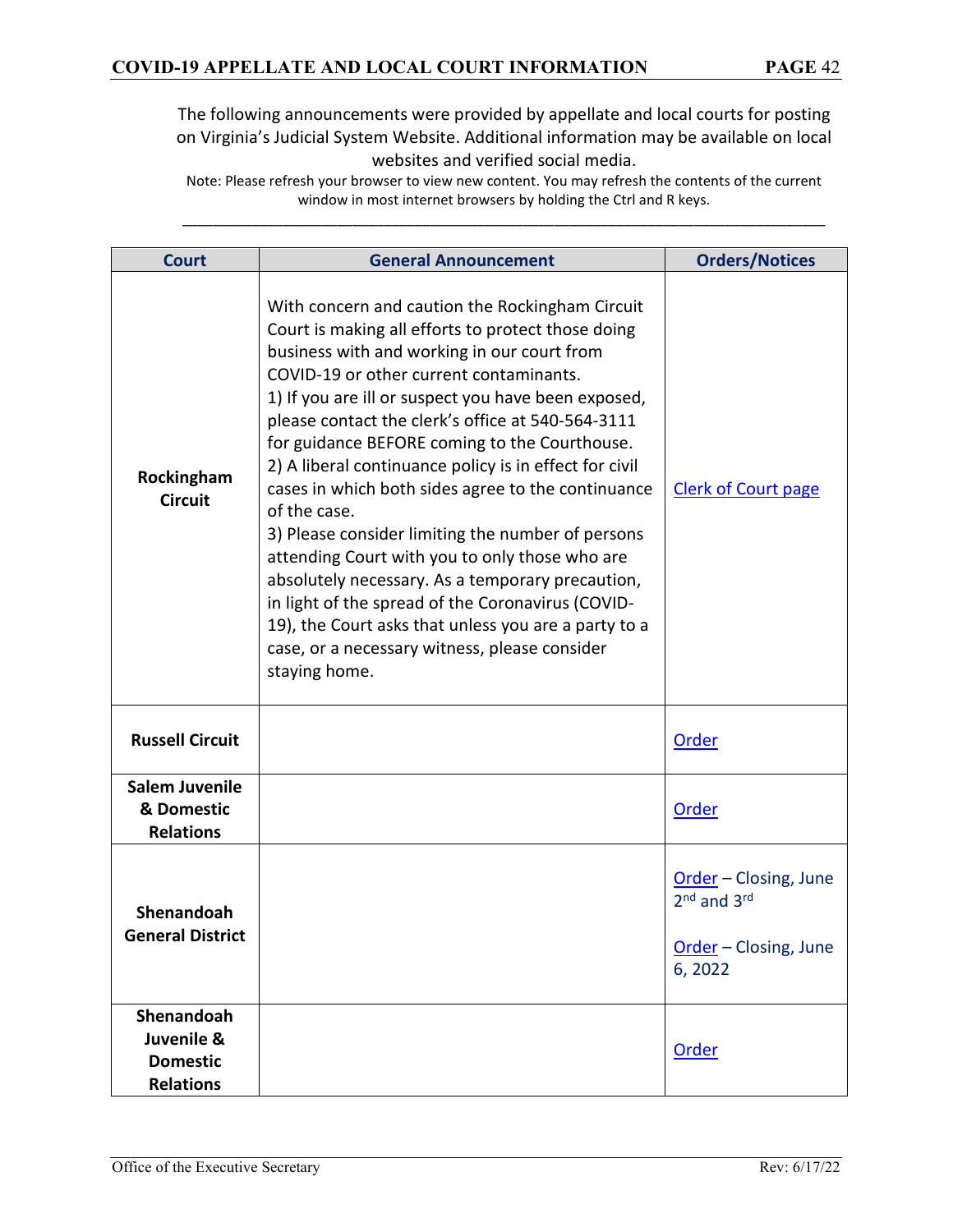| <b>Court</b>                            | <b>General Announcement</b>                                                                                                                                                                                                                                                                                                                                                                                                                                                                                                                                                                                                                            | <b>Orders/Notices</b>                                                                                           |
|-----------------------------------------|--------------------------------------------------------------------------------------------------------------------------------------------------------------------------------------------------------------------------------------------------------------------------------------------------------------------------------------------------------------------------------------------------------------------------------------------------------------------------------------------------------------------------------------------------------------------------------------------------------------------------------------------------------|-----------------------------------------------------------------------------------------------------------------|
| <b>Smyth Circuit</b>                    |                                                                                                                                                                                                                                                                                                                                                                                                                                                                                                                                                                                                                                                        | <b>Press Release</b><br>Order                                                                                   |
| <b>Smyth General</b><br><b>District</b> | In order to protect the health and safety of the<br>public, all traffic, criminal and civil cases other than<br>emergency matters are continued until further<br>notice of the Court. Emergency matters include,<br>but are not limited to, inmate arraignments, bond<br>hearings, and preliminary and full protective order<br>cases. Please see the Court's order issued March<br>16, 2020, or call the clerk's office if you have any<br>questions.<br>If you have a court fine to pay, please see the<br>website on how to pay by credit card, or call the<br>clerk's office for assistance to make arrangements<br>other than visiting in person. | Order                                                                                                           |
| Southampton<br><b>Circuit</b>           |                                                                                                                                                                                                                                                                                                                                                                                                                                                                                                                                                                                                                                                        | Order<br><b>Temporary Standing</b><br>Order<br><b>Amendment of</b><br><b>Temporary Standing</b><br><b>Order</b> |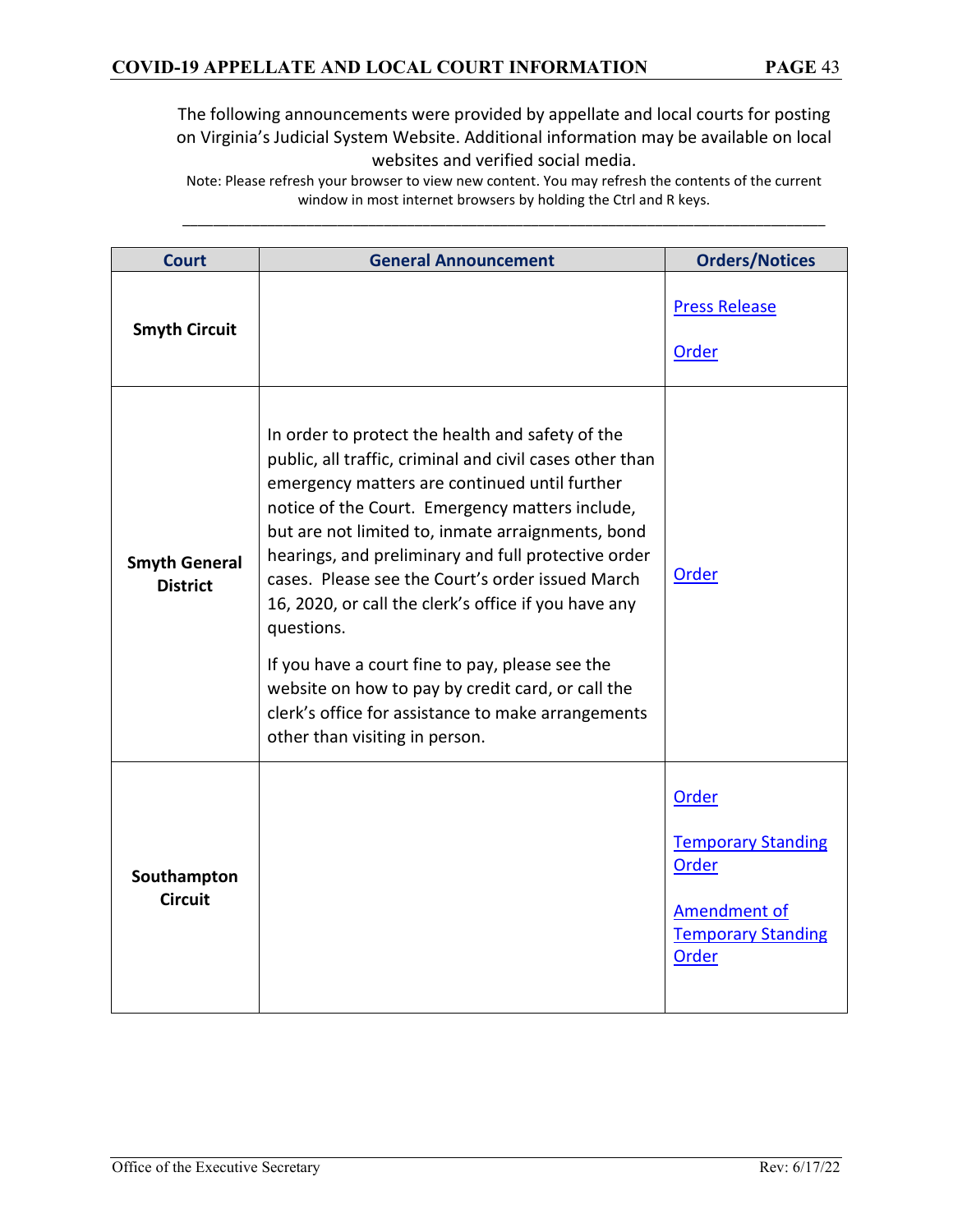| <b>Court</b>                                                      | <b>General Announcement</b>                                                                                                                                                                                                                                                                                                                                                                                                                                                                                                                                                                                                                              | <b>Orders/Notices</b>                                                                             |
|-------------------------------------------------------------------|----------------------------------------------------------------------------------------------------------------------------------------------------------------------------------------------------------------------------------------------------------------------------------------------------------------------------------------------------------------------------------------------------------------------------------------------------------------------------------------------------------------------------------------------------------------------------------------------------------------------------------------------------------|---------------------------------------------------------------------------------------------------|
| Southampton<br><b>General District</b>                            |                                                                                                                                                                                                                                                                                                                                                                                                                                                                                                                                                                                                                                                          | <b>Order temporarily</b><br>closing court<br><b>Temporary Policies</b><br>and<br>Procedures/Order |
| Spotsylvania<br><b>Circuit</b>                                    |                                                                                                                                                                                                                                                                                                                                                                                                                                                                                                                                                                                                                                                          | <b>Emergency Pandemic</b><br>Response plan<br>Order                                               |
| Spotsylvania<br><b>General District</b>                           |                                                                                                                                                                                                                                                                                                                                                                                                                                                                                                                                                                                                                                                          | Order                                                                                             |
| Spotsylvania<br>Juvenile &<br><b>Domestic</b><br><b>Relations</b> | As a precaution due to the outbreak of the<br>Coronavirus (COVID-19), this court encourages you<br>to limit the number of persons attending court<br>with your to subpoenaed witnesses. Please contact<br>the Clerk with any questions or concerns. 540-507-<br>7676.<br>For all juvenile driver's license ceremonies, this<br>court will only allow the juvenile and the<br>parent(s)/legal guardian(s) in the courtroom.<br>It is this court's policy that individuals diagnosed<br>with the FLU and/or COVID-19 should not appear<br>in court. You must provide a doctor's note in<br>advance of the court date for your appearance to<br>be excused. | <b>COVID Temporary</b><br><b>Emergency Plan</b><br>Order<br>Order - Extended                      |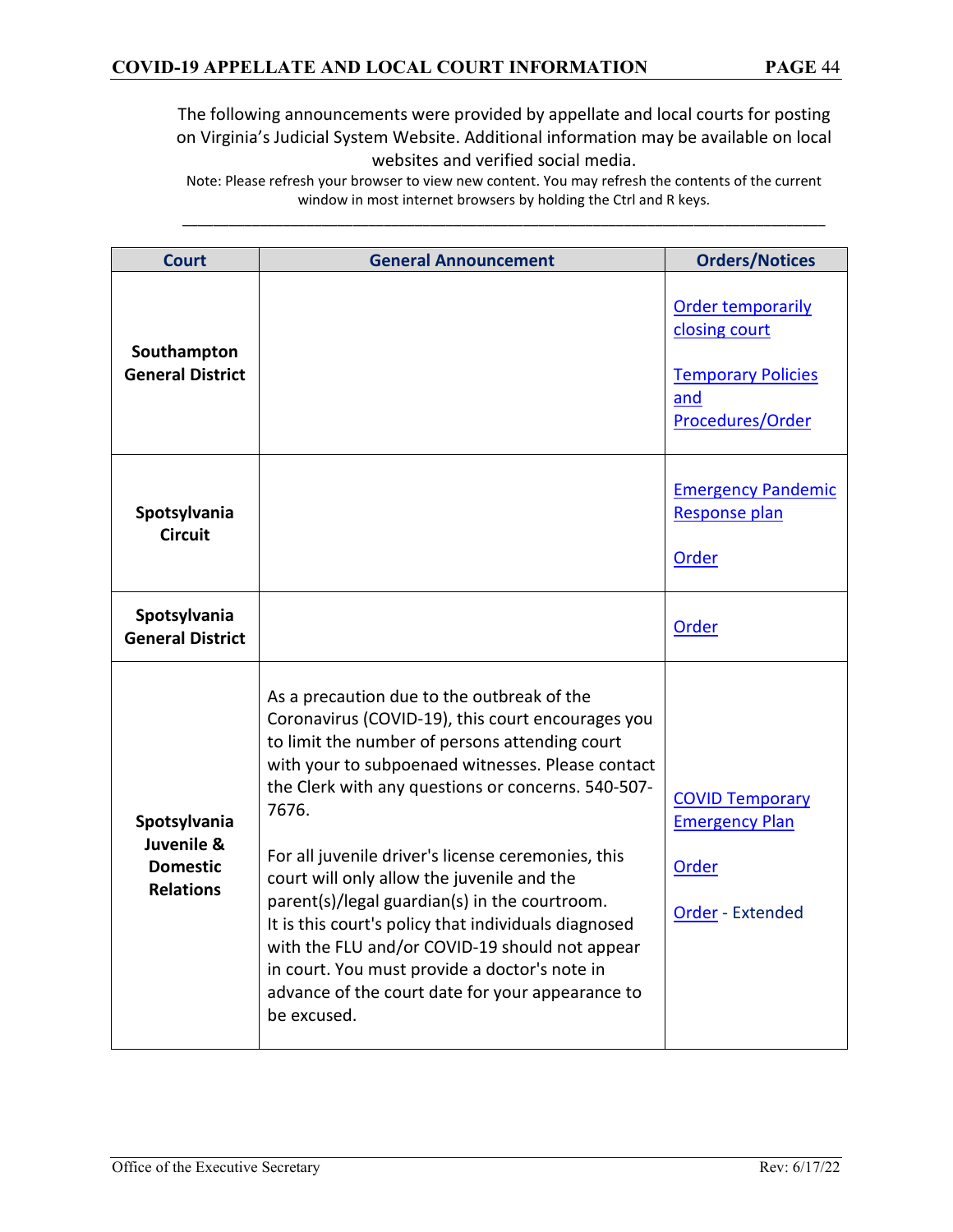| Court                   | <b>General Announcement</b> | <b>Orders/Notices</b>                          |
|-------------------------|-----------------------------|------------------------------------------------|
| <b>Stafford Circuit</b> |                             | <b>Approved Plan to</b><br>restart jury trials |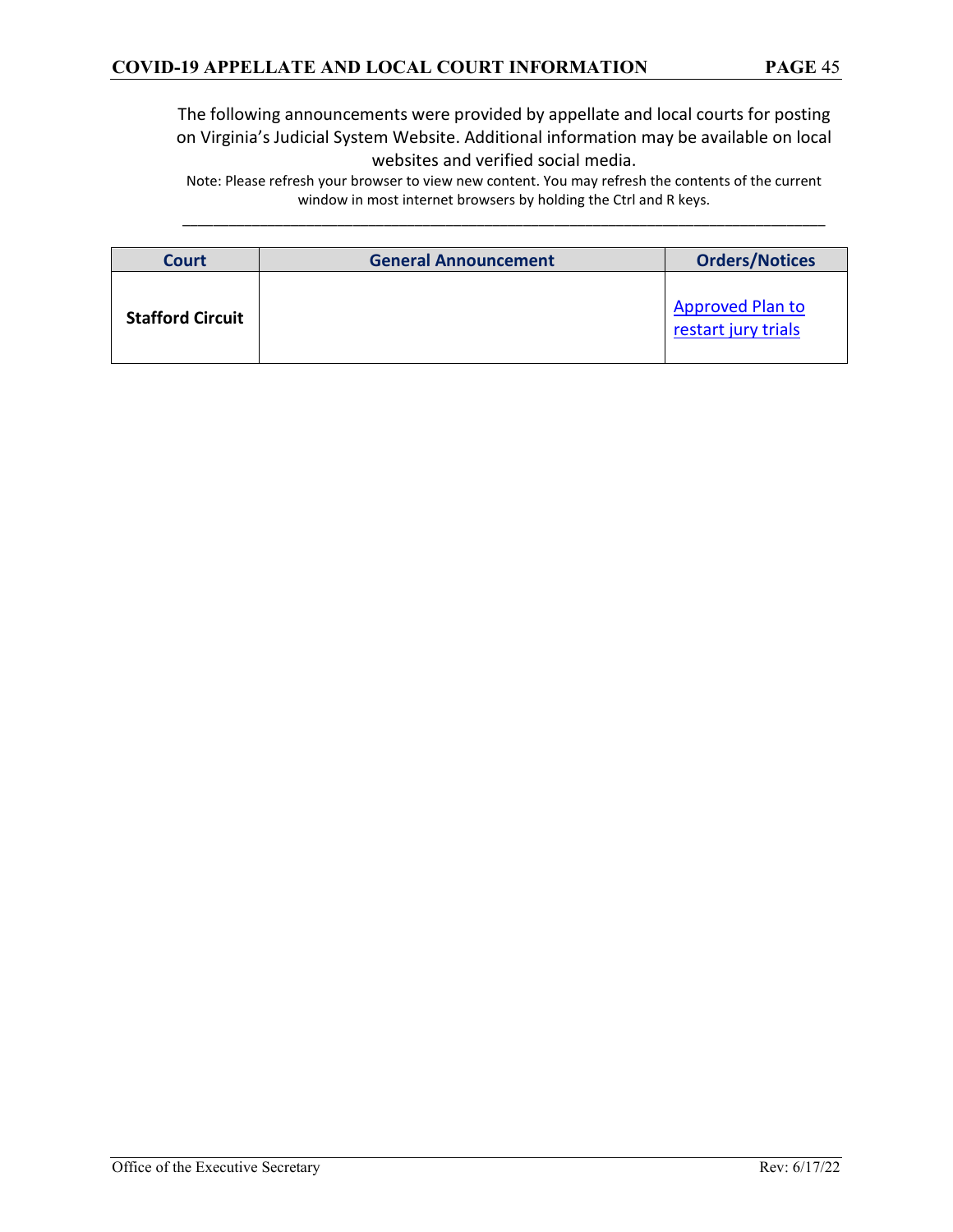| The Stafford Circuit and Stafford General District<br>Courts is open in a modified capacity in compliance<br>court proceedings<br>with the standards established by the Center for<br>Disease Control and Prevention (CDC) and the                                                                                                                                                                                                                                                                                                                                                                                                                                                                                                                                                                                                                              | <b>Court</b> | <b>General Announcement</b><br><b>Orders/Notices</b> |
|-----------------------------------------------------------------------------------------------------------------------------------------------------------------------------------------------------------------------------------------------------------------------------------------------------------------------------------------------------------------------------------------------------------------------------------------------------------------------------------------------------------------------------------------------------------------------------------------------------------------------------------------------------------------------------------------------------------------------------------------------------------------------------------------------------------------------------------------------------------------|--------------|------------------------------------------------------|
| Office of Executive Secretary (OES)<br>guidelines. Litigants are advised to monitor court<br>dockets carefully as previously assigned times will<br>be subject to change in order to comply with the<br>guidelines and will include staggered dockets.<br>Procedures will be implemented to properly limit<br>the number of persons in the Courthouse and<br>courtrooms, which will include location of clients,<br>litigants and witnesses. It is recommended that all<br>persons maintain 6 feet distance from each other<br>and to wear masks in public. In accordance with<br>the recent Supreme Court of Virginia Order no jury<br><b>Stafford Circuit</b><br>trials will be held. Continuance requests will be<br><b>General District</b><br>liberally granted and may be submitted by<br>Juvenile &<br>facsimile.<br><b>Domestic</b><br><b>Relations</b> |              | Order - Temporarily<br>suspending in-person          |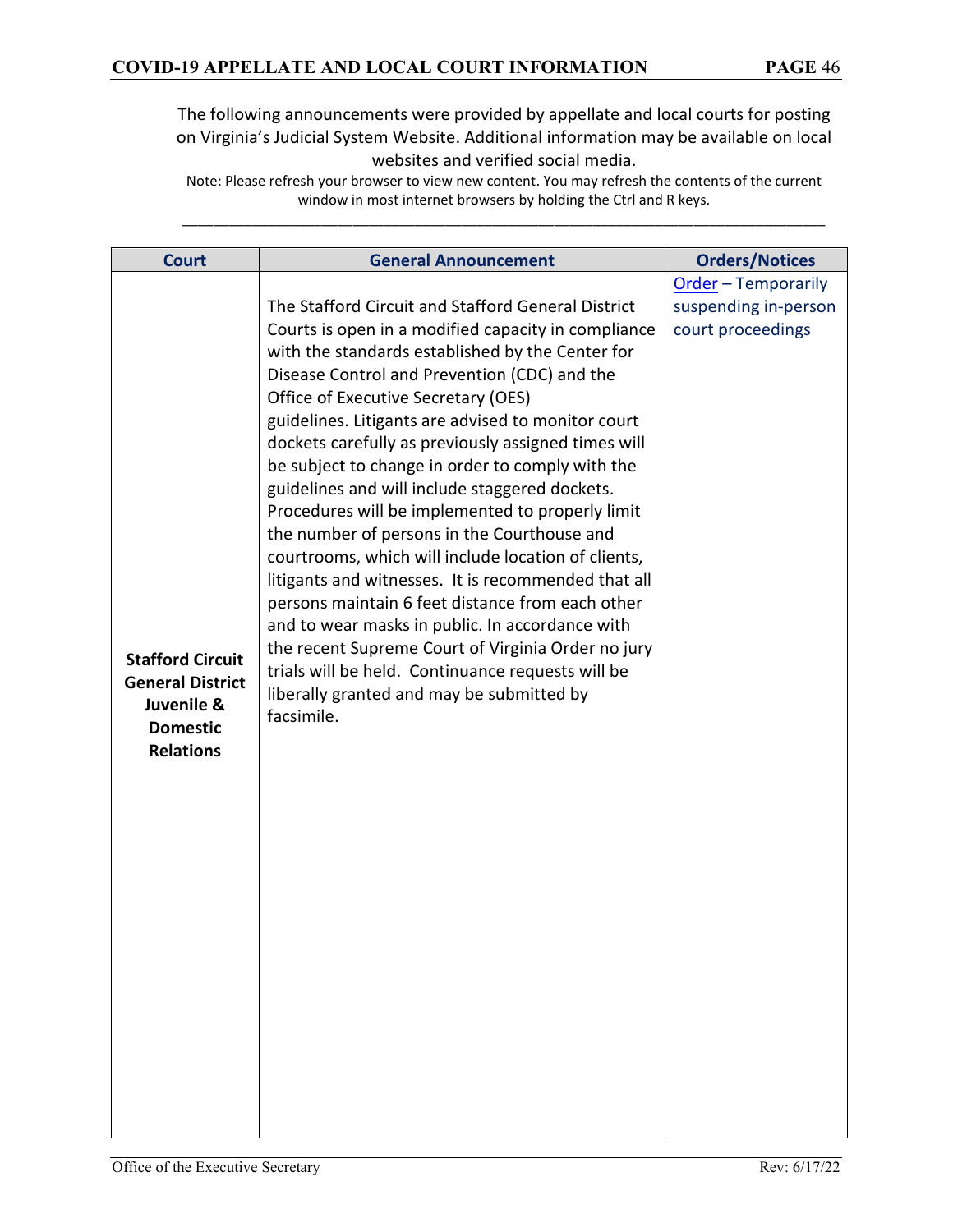| Court                                      | <b>General Announcement</b>                                                                                                                                                                                                                                                                                                                                                                                                                                                                         | <b>Orders/Notices</b>                                       |
|--------------------------------------------|-----------------------------------------------------------------------------------------------------------------------------------------------------------------------------------------------------------------------------------------------------------------------------------------------------------------------------------------------------------------------------------------------------------------------------------------------------------------------------------------------------|-------------------------------------------------------------|
| <b>Stafford General</b><br><b>District</b> | Effective immediately, due to the Coronavirus<br>(COVID-19) Stafford County General District Court<br>is closed to the public in response to this<br>pandemic, the order of the Supreme Court of<br>Virginia declaring a judicial emergency pursuant to<br>Virginia Code § 17.1-330.<br>The Court asks that unless you are a party or a<br>witness, please consider staying home.<br>All questions relating to cases and continuances<br>should be directed to the Clerk's Office 540-658-<br>8935. |                                                             |
| <b>Staunton Circuit</b>                    |                                                                                                                                                                                                                                                                                                                                                                                                                                                                                                     | Order                                                       |
| <b>Staunton</b><br><b>General District</b> |                                                                                                                                                                                                                                                                                                                                                                                                                                                                                                     | Order<br><b>Civil Filing By</b><br><b>Appointment Order</b> |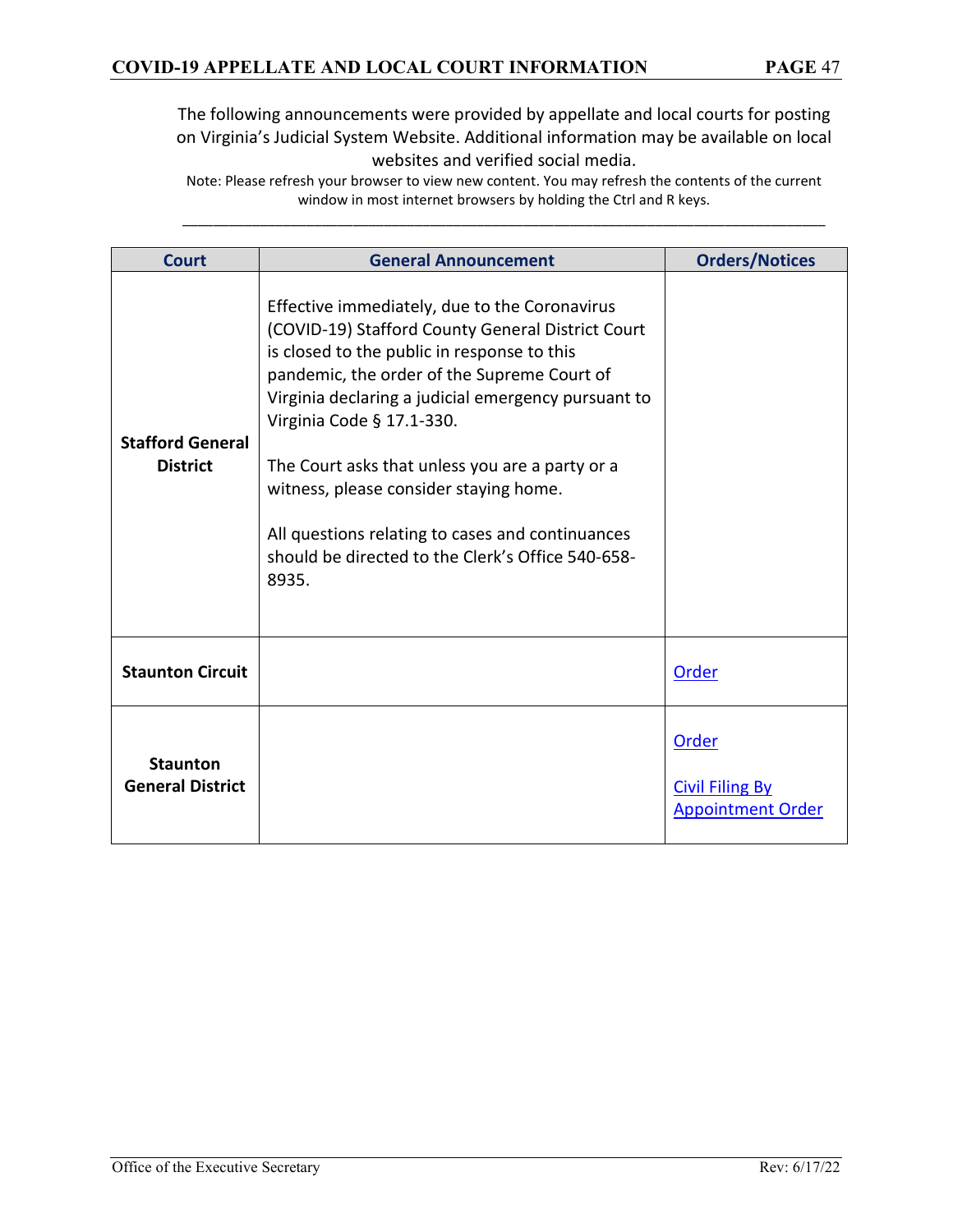| <b>Court</b>                                              | <b>General Announcement</b> | <b>Orders/Notices</b>                                                                               |
|-----------------------------------------------------------|-----------------------------|-----------------------------------------------------------------------------------------------------|
| <b>Suffolk Circuit</b>                                    |                             | <b>Temporary Standing</b><br><b>Order for Protocols</b><br>and Procedures for<br><b>Jury Trials</b> |
|                                                           |                             | Order<br><b>Temporary Standing</b><br>Order                                                         |
|                                                           |                             | <b>Amendment of</b><br><b>Temporary Standing</b><br>Order                                           |
| <b>Suffolk General</b><br><b>District</b>                 |                             | Order<br><b>Temporary Policies</b><br>and Procedures                                                |
| <b>Suffolk Juvenile</b><br>& Domestic<br><b>Relations</b> |                             |                                                                                                     |
| <b>Tazewell Circuit</b>                                   |                             | <b>Notice</b><br>Order                                                                              |
| Virginia Beach<br><b>Circuit</b>                          |                             | <b>Notice</b>                                                                                       |
| Virginia Beach<br><b>General District</b>                 |                             | Order                                                                                               |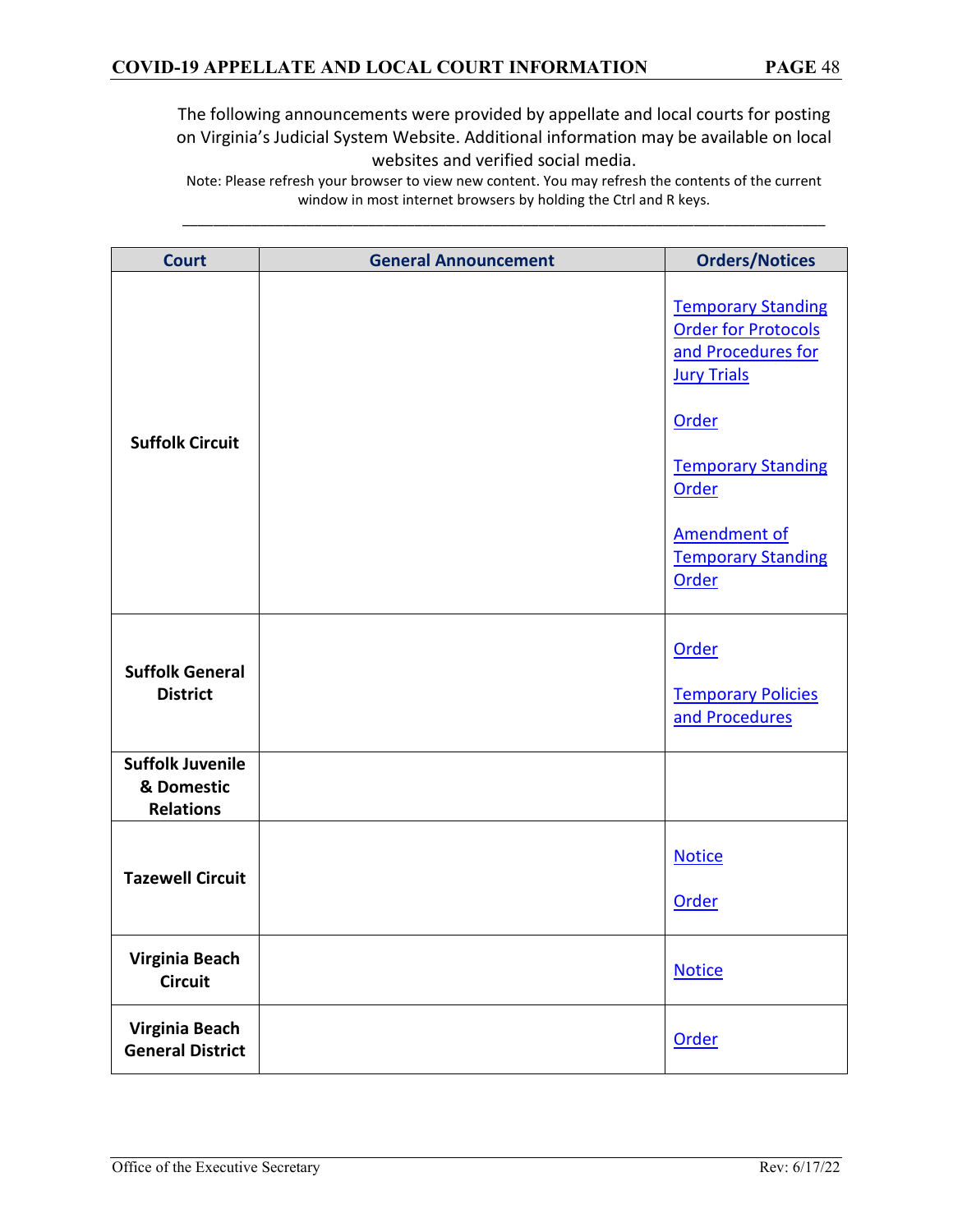| <b>Court</b>                                                        | <b>General Announcement</b>                                                                    | <b>Orders/Notices</b>                                 |
|---------------------------------------------------------------------|------------------------------------------------------------------------------------------------|-------------------------------------------------------|
| Virginia Beach<br>Juvenile &<br><b>Domestic</b><br><b>Relations</b> | For information from the clerk's office, please visit<br>the court's local website found here. |                                                       |
| <b>Warren Circuit</b>                                               |                                                                                                | <b>Notice</b><br>Order<br><b>Eighth Special Order</b> |
| <b>Warren General</b><br><b>District</b>                            |                                                                                                | <b>Notice</b>                                         |
| Washington<br><b>Circuit</b>                                        |                                                                                                | <b>Notice</b><br><b>Order</b>                         |
| Washington<br>Circuit, General<br><b>District</b>                   |                                                                                                | <b>Order</b>                                          |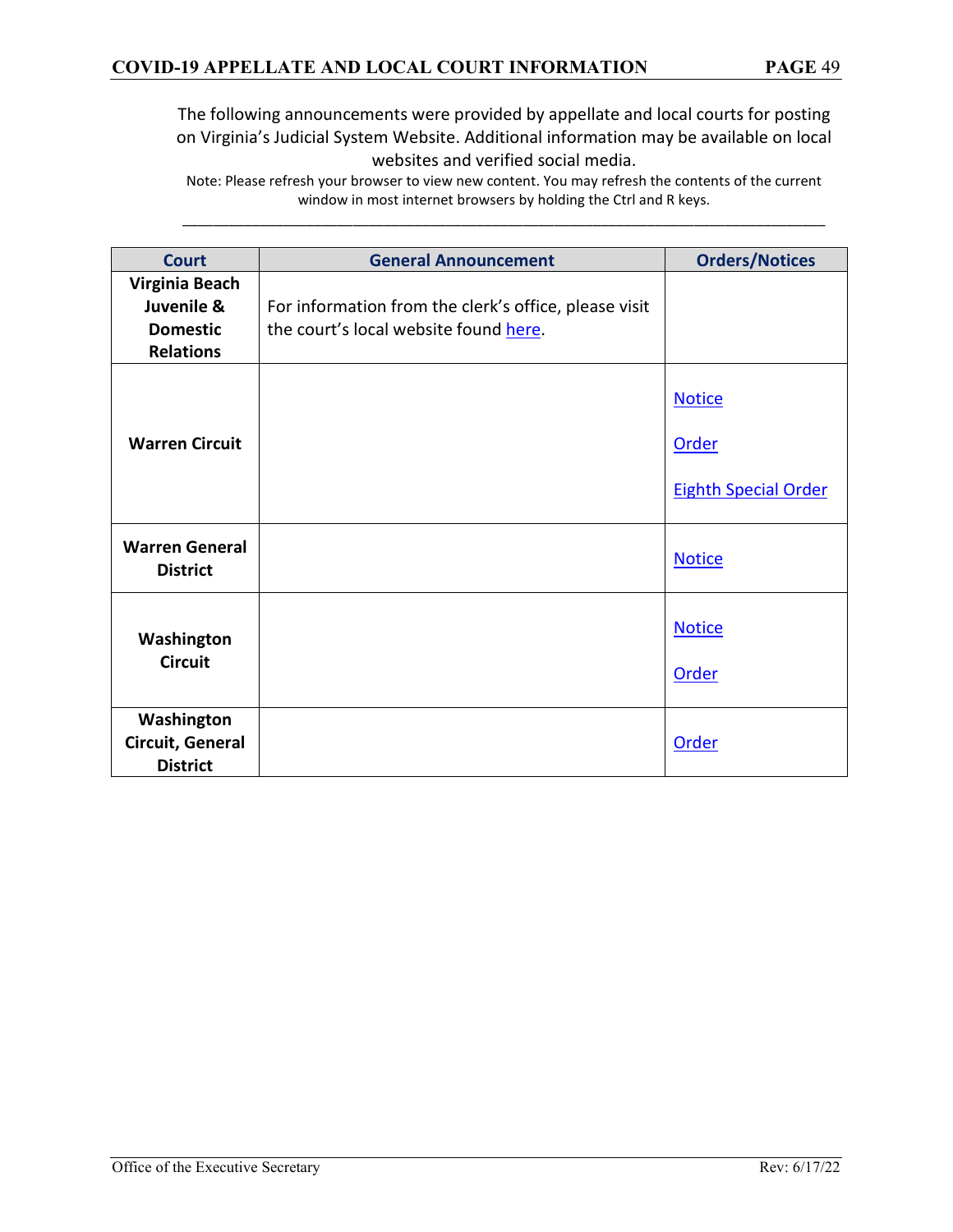| <b>Court</b>                          | <b>General Announcement</b>                                                                                                                                                                                                                                                                                                                                                                                                                                                                                                                                                                                                 | <b>Orders/Notices</b>                                                                                |
|---------------------------------------|-----------------------------------------------------------------------------------------------------------------------------------------------------------------------------------------------------------------------------------------------------------------------------------------------------------------------------------------------------------------------------------------------------------------------------------------------------------------------------------------------------------------------------------------------------------------------------------------------------------------------------|------------------------------------------------------------------------------------------------------|
| Washington<br><b>General District</b> | In order to protect the health and safety of the<br>public, all traffic, criminal and civil cases other than<br>emergency matters are continued until further<br>notice of the Court. Emergency matters include,<br>but are not limited to, inmate arraignments, bond<br>hearings, and preliminary and full protective order<br>cases. Please see the Court's order or call the<br>clerk's office if you have any questions.<br>If you have a court fine to pay, please see the<br>website on how to pay by credit card or call the<br>clerk's office for assistance to make arrangements<br>other than visiting in person. | Order                                                                                                |
| Waynesboro<br><b>Circuit</b>          |                                                                                                                                                                                                                                                                                                                                                                                                                                                                                                                                                                                                                             | <b>Judicial Emergency</b><br><b>Scheduling</b><br><b>Procedures</b><br><b>Order</b><br><b>Notice</b> |
| Waynesboro<br><b>General District</b> | Only unvaccinated people are required to wear<br>masks at this time.                                                                                                                                                                                                                                                                                                                                                                                                                                                                                                                                                        |                                                                                                      |
| Westmoreland<br><b>Circuit</b>        |                                                                                                                                                                                                                                                                                                                                                                                                                                                                                                                                                                                                                             | Order                                                                                                |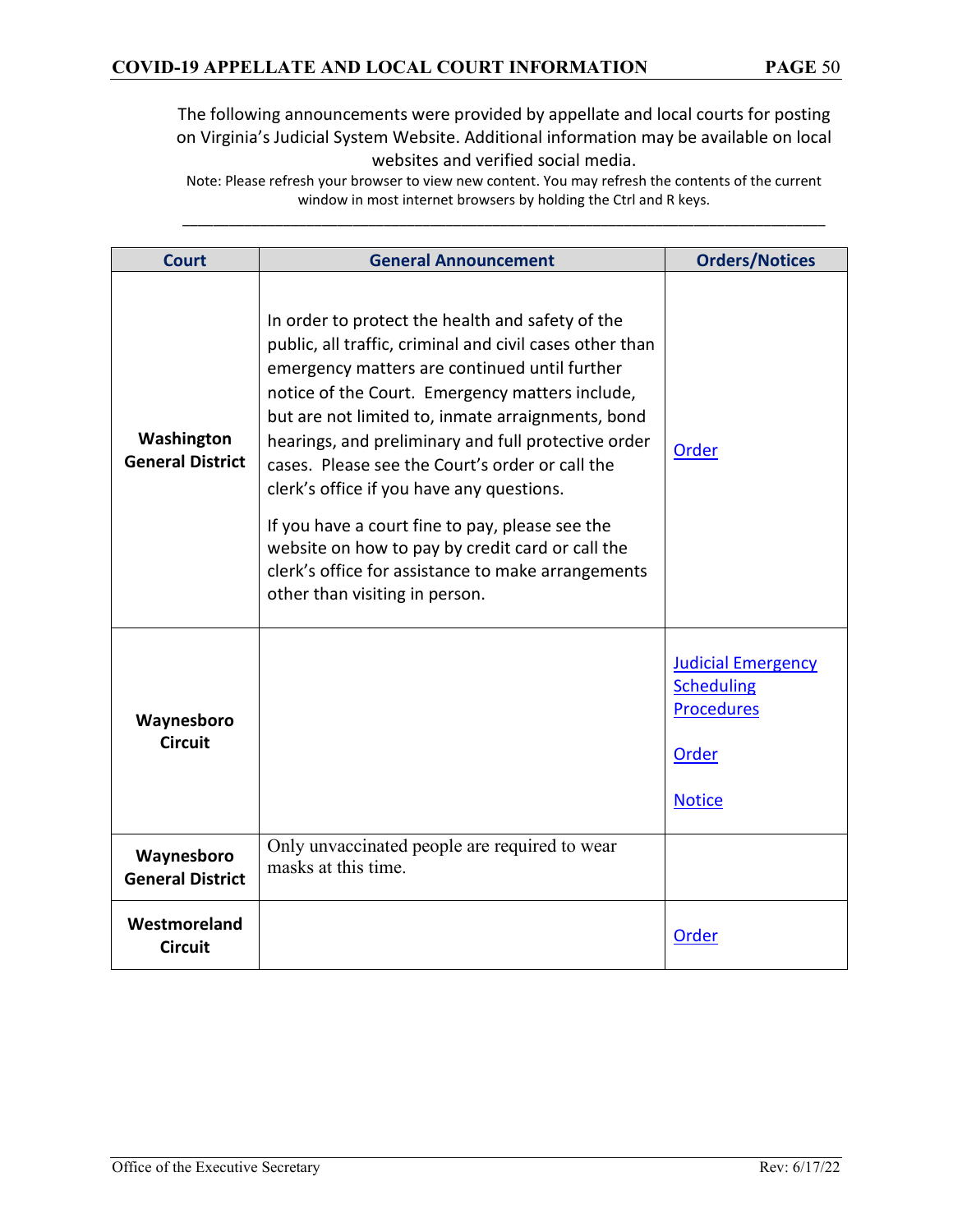| <b>Court</b>                                                                     | <b>General Announcement</b>                                                                                                                                                                                                                                                                                                                                                                                                                                                                                                                                               | <b>Orders/Notices</b>                                                                                                  |
|----------------------------------------------------------------------------------|---------------------------------------------------------------------------------------------------------------------------------------------------------------------------------------------------------------------------------------------------------------------------------------------------------------------------------------------------------------------------------------------------------------------------------------------------------------------------------------------------------------------------------------------------------------------------|------------------------------------------------------------------------------------------------------------------------|
| Westmoreland<br><b>General District</b>                                          | The Westmoreland General District Court will be<br>open. Please call the court if you have any<br>questions about a case. Our phone number is 804-<br>493-0105. You can prepay tickets or pay past<br>tickets at www.vacourts.gov. We are continuing<br>cases (traffic, civil and criminal) that are not<br>considered emergency hearings such as<br>arraignments, bond hearings or protective orders.<br>We are still having trials that involve incarcerated<br>defendants. If you are not sure about the status of<br>your case, please call us. We are happy to help. | <b>Operating</b><br><b>Procedures</b><br><b>Procedures to</b><br><b>Request Video</b><br><b>Hearing</b>                |
| Westmoreland<br>Juvenile &<br><b>Domestic</b><br><b>Relations</b>                |                                                                                                                                                                                                                                                                                                                                                                                                                                                                                                                                                                           | <b>Procedures for</b><br><b>Limited Opening</b><br><b>Notice of Restricted</b><br><b>Access</b><br>Memo (all 5 courts) |
| Williamsburg<br>/James City<br><b>Circuit</b>                                    | No masks are required. The court is checking<br>temperatures of those who wish to enter the<br>building.                                                                                                                                                                                                                                                                                                                                                                                                                                                                  |                                                                                                                        |
| Williamsburg<br>/James City<br>Juvenile &<br><b>Domestic</b><br><b>Relations</b> |                                                                                                                                                                                                                                                                                                                                                                                                                                                                                                                                                                           |                                                                                                                        |